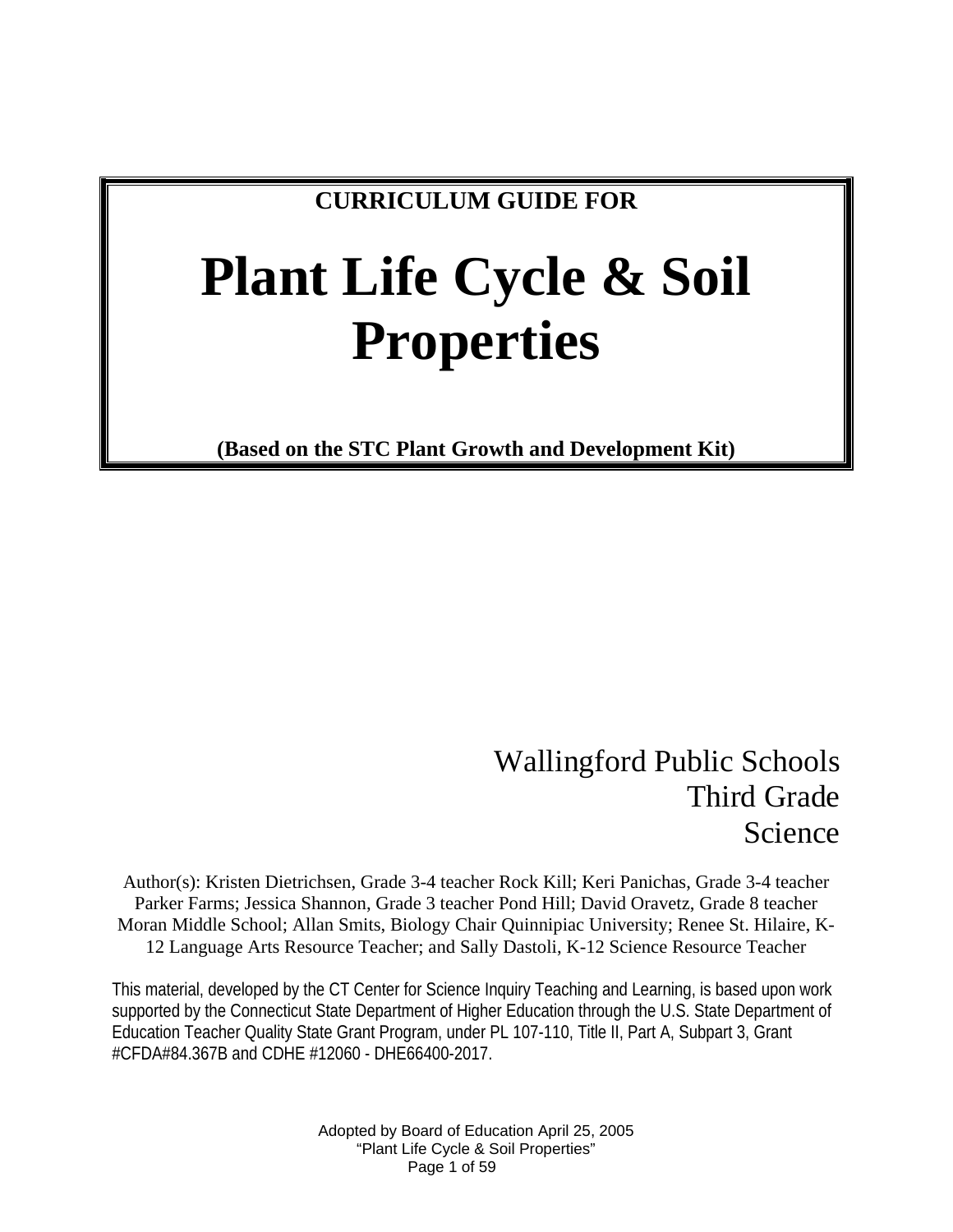# **TABLE OF CONTENTS**

| <b>Unit Summary</b>                                                                                                       | $\overline{4}$ |
|---------------------------------------------------------------------------------------------------------------------------|----------------|
| Stage 1: Standards/Goals                                                                                                  | 4              |
| Stage one identifies the desired results of the unit including the                                                        |                |
| related state science content standards and expected                                                                      |                |
| performances, enduring understandings, essential questions,                                                               |                |
| knowledge and skills. What should students understand, know, and<br>be able to do?                                        |                |
| The knowledge and skills in this section have been extracted                                                              |                |
| from Wallingford's K-5 Science Scope and Sequence.                                                                        |                |
| Stage 2: Determine Acceptable Evidence                                                                                    | 7              |
| Stage two identifies the acceptable evidence that students have                                                           |                |
| acquired the understandings, knowledge, and skills identified in                                                          |                |
| stage one. How will we know if students have achieved the desired                                                         |                |
| results and met the content standards? How will we know that                                                              |                |
| students really understand?                                                                                               |                |
| Stage 3: Lesson Activities                                                                                                | 8              |
| What will need to be taught and coached, and how should it best                                                           |                |
| be taught, in light of the performance goals in stage one? How                                                            |                |
| will we make learning both engaging and effective, given the goals                                                        |                |
| (stage 1) and needed evidence (stage 2)? Stage 3 helps teachers                                                           |                |
| plan learning experiences that align with stage one and enables                                                           |                |
| students to be successful in stage two. Lesson activities are                                                             |                |
| suggested, however, teachers are encouraged to customize this                                                             |                |
| stage to their own students, maintaining alignment with stages one                                                        |                |
| and two.                                                                                                                  |                |
| <b>Literature Resources</b>                                                                                               | 14             |
| These literature resources have been purchased to supplement the kit and are<br>housed in each elementary school library. |                |
| <b>Materials List</b>                                                                                                     | 15             |
| This list identifies the list of materials found in the kit. In many cases, the original                                  |                |
| kit material list has been modified from the manufacturers list.                                                          |                |
| <b>Teacher Background Notes</b>                                                                                           | 16             |
| These science content background notes were created for teacher use                                                       |                |
| only. We anticipate that these notes will provide you, the teacher, with                                                  |                |

Adopted by Board of Education April 25, 2005

*some useful background information as you facilitate inquiry activities for* 

"Plant Life Cycle & Soil Properties" Page 2 of 59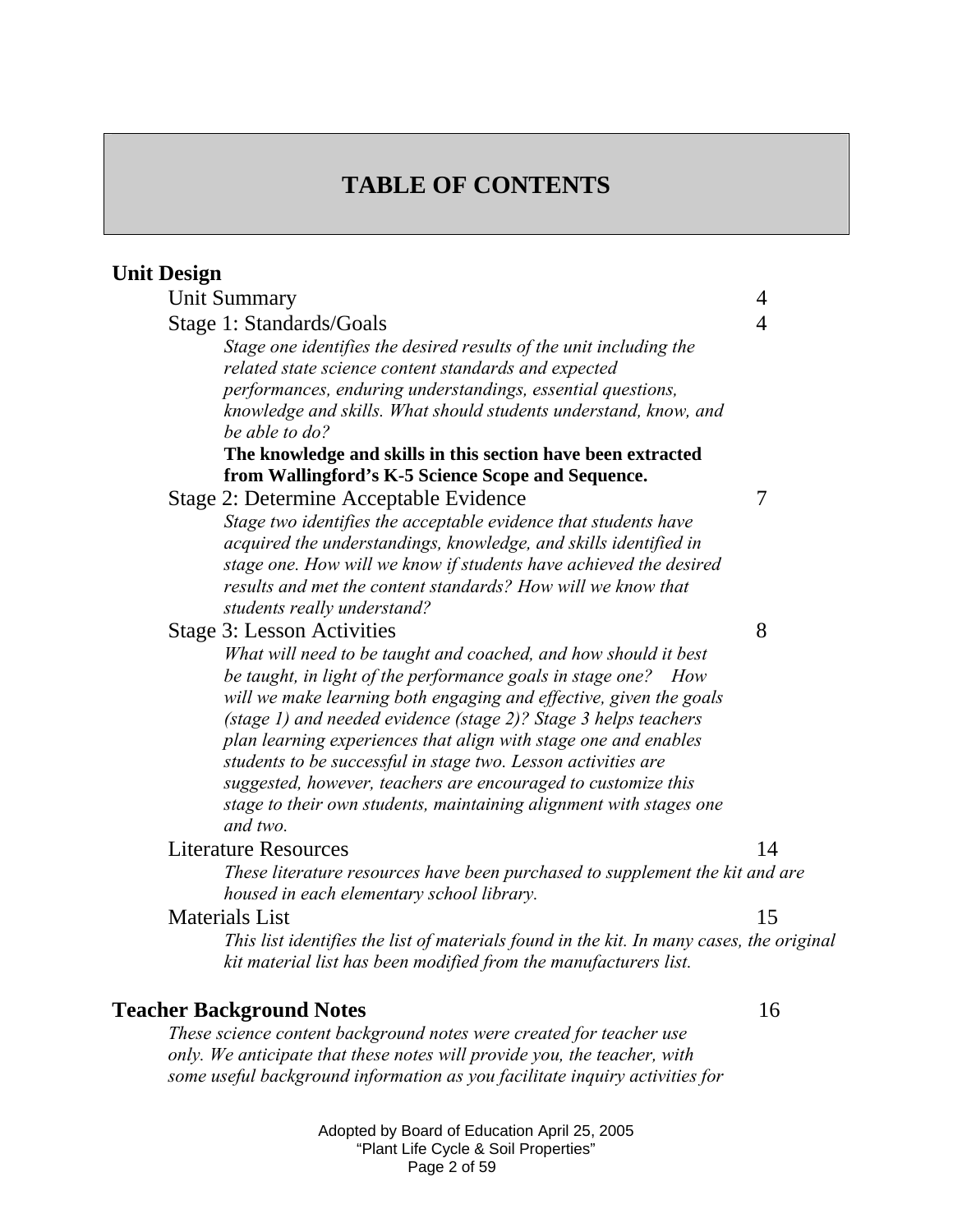*your students. These notes are not meant to be an overview of the unit, but as background information for you that go beyond the content of this particular unit. These notes should not be replicated for your students; however, you may share some of the content when appropriate for the developmental level of your students.* 

| <b>Inquiry Investigation:</b>                                                          | 20 |
|----------------------------------------------------------------------------------------|----|
| Appendix 1: Observation Starters                                                       | 32 |
| Appendix 2: Investigation Plan Template<br>٠                                           | 33 |
| Appendix 3: Data Chart – Sample<br>٠                                                   | 34 |
| Appendix 4: Soil Properties Word Web<br>٠                                              | 35 |
| Appendix 5: Preparing To Share Results<br>٠                                            | 36 |
| Appendix 6: Big Ideas/Summary of Investigation Findings<br>٠                           | 37 |
| <b>Sample Assessments</b>                                                              | 38 |
| Appendix 7: Sample - Soil Property Quiz                                                | 39 |
| Appendix 8: Sample - Plant and Soil Vocabulary Study Guide                             | 39 |
| Appendix 9: Sample - Plant and Soil Vocabulary Quiz<br>٠                               | 40 |
| Appendix 10: Sample - Plant Life Cycle and Soil Properties Unit Test<br>$\blacksquare$ | 41 |
| <b>Additional Lessons</b>                                                              |    |
| Appendix 11: STC Land and Water Lesson 5: Examining Earth Materials                    | 44 |
| Appendix A: Exploratorium's Description of Inquiry                                     | 54 |
| <b>Appendix B: Map of IFI Inquiry Structure</b>                                        | 55 |
| (3 Phases of Inquiry Diagram)                                                          |    |

# **CD-ROM is included in the Science Kit " Plant Life Cycle – Teacher Resources"**

- Plant Videos (Quick Time)
- Plant Life Cycles (Power Point)
- Plant Life Cycles Power Point Narrative (Word)

For an additional copy of this CD please contact the Science Resource Teacher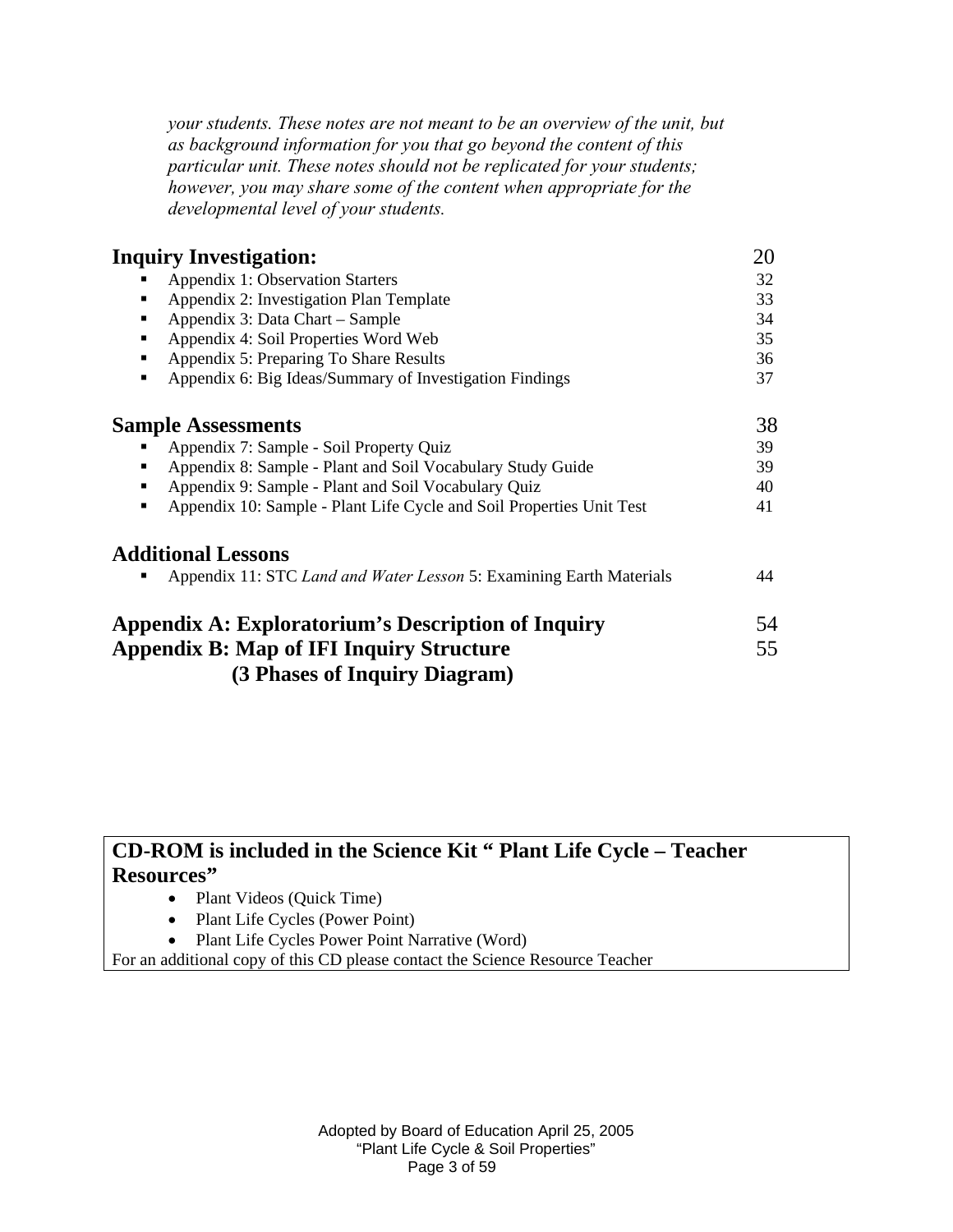# **UNIT SUMMARY**

 In this unit, Plant Life Cycle & Soil Properties, students will focus their study on the life cycle of flowering plants and the properties of different types of soils. The unit begins with an exploration of a lima bean and the plant embryo inside of it, concentrating students' attention on the beginning of the plant's life cycle. Students will then participate in planting *Brassica* seeds (Wisconsin Fast Plants) to observe the remaining stages in the plant's life cycle (including sprout, leaf and bud growth, growth spurt, pollination, development of seed pods, and seed production). Particular focus will be applied to observing and recording changes in the plant structure in students' science journals. It is important to note that, because of time constraints, specific time frames have been provided for lesson planning and execution. During "lulls" in the plant part of the unit, lessons regarding soil properties will be introduced.

 Several themes are emphasized in this unit. They are (1) plants have a distinct life cycle, (2) other living things depend on plants, (3) fertilization through pollination is essential for plant reproduction, and (4) soils have different properties that are important for plant growth.

# **STAGE 1- STANDARDS/GOALS**

*What should students understand, know, and be able to do? Stage one identifies the desired results of the unit including the related state science content standards and expected performances, enduring understandings, essential questions, knowledge and skills.* 

| <b>Enduring Understandings</b>                                                                                                                                                                                                                                                                                                                                 | <b>Essential Questions</b>                                                                                                                                                    |  |  |  |
|----------------------------------------------------------------------------------------------------------------------------------------------------------------------------------------------------------------------------------------------------------------------------------------------------------------------------------------------------------------|-------------------------------------------------------------------------------------------------------------------------------------------------------------------------------|--|--|--|
| Insights earned from exploring generalizations via the<br>essential questions (Students will understand THAT)<br>K-12 enduring understandings are those understandings<br>that should be developed over time, they are not expected<br>to be mastered over one unit or one year.                                                                               | Inquiry used to explore generalizations                                                                                                                                       |  |  |  |
| <b>Overarching Enduring Understandings:</b>                                                                                                                                                                                                                                                                                                                    |                                                                                                                                                                               |  |  |  |
| Science is the method of observation and<br>investigation used to understand our world.<br>$(K-12)$                                                                                                                                                                                                                                                            | How is inquiry used to investigate the answers<br>٠<br>to questions we pose?                                                                                                  |  |  |  |
| Inquiry is the integration of process skills, the<br>application of scientific content, and critical<br>thinking to solve problems. $(K-12)$<br>Matter (Soil) can be described and classified<br>for understanding. $(K-12)$<br>The environment is a complex assemblage of<br>interacting and evolving chemical, physical,<br>and biological processes. (K-12) | What are the properties by which soils are<br>$\bullet$<br>sorted?                                                                                                            |  |  |  |
| <u><b>Unit Specific Enduring Understandings:</b></u><br>Soils have different properties and<br>compositions that make them useful in                                                                                                                                                                                                                           | How is inquiry used to investigate the amount<br>$\bullet$<br>of water different soils can retain?<br>What properties of soil are important for plant<br>$\bullet$<br>growth? |  |  |  |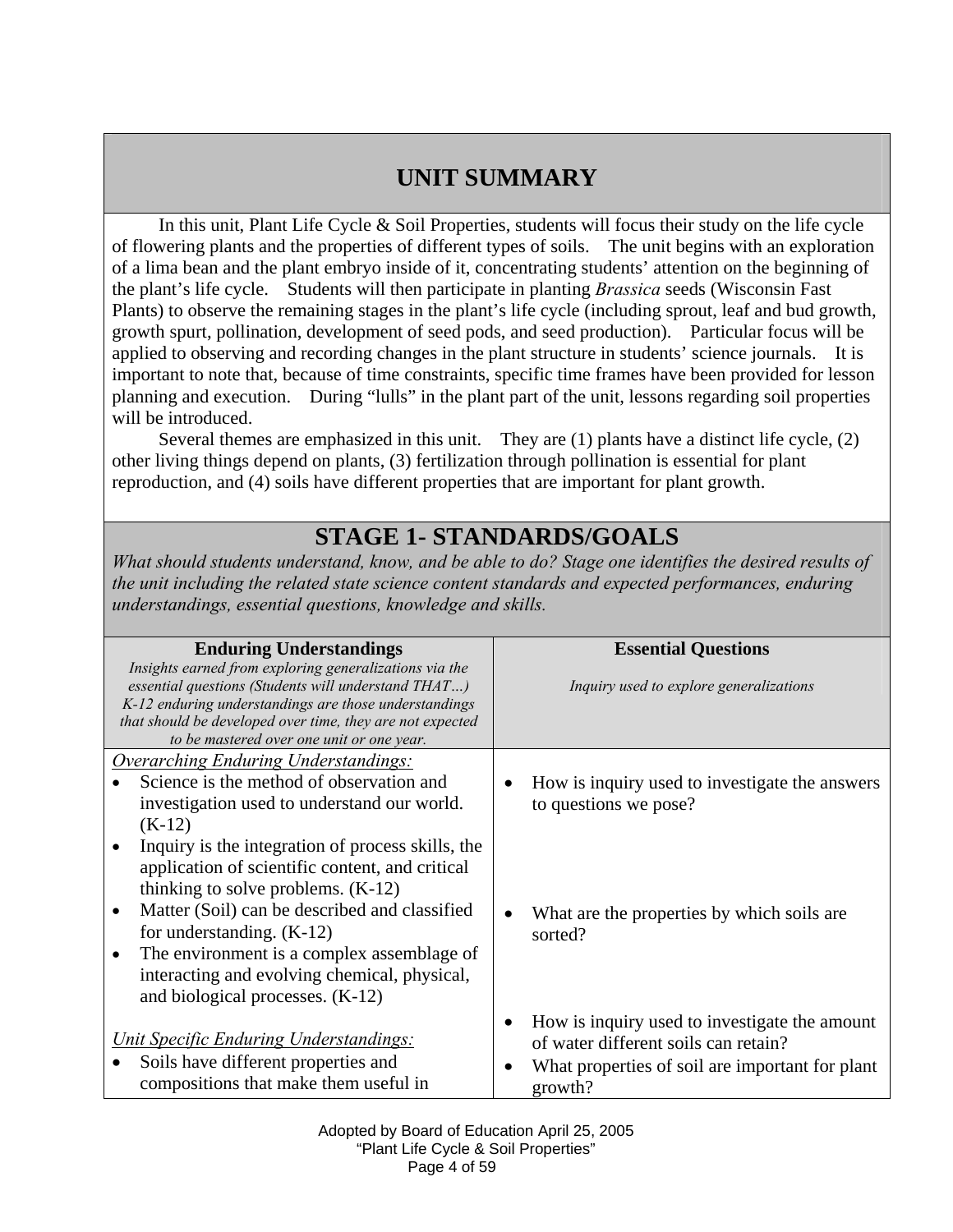different ways.

- Flowering plants have a life cycle that involves changes in growth and structure that ensures production of new plants.
- Other living things depend on plant reproduction to supply the food they need.
- Fertilization through pollination is essential for flowering plant reproduction and continuation of the life cycle.
- What are the conditions necessary for flowering plants to grow?
- How does the plant change over the course of its life?
- How do flowering plants produce seeds and new plants?
- How are plants connected with other living things?

## **Knowledge and Skills**

#### *What students are expected to know and be able to do*  **The knowledge and skills in this section have been extracted from Wallingford's K-5 Science Scope and Sequence.**

### *Knowledge*

- K1. Summarize the conditions necessary for plant growth.
- K2. Identify the distinct stages in the life cycle of a flowering plant from the germination of a seed to the production of new seeds.
- K3. Conclude that flowering plants must be pollinated in order to produce new seeds.
- K4. Recognize the interdependence between the pollinator and the plant.
- K5. Explain why it is advantageous for a plant to produce more than one seed.
- K6. Identify the properties of different types of soil.
- K7. Recognize how soil supports the growth of many plants.
- K8. Relate the properties of different soil types to their ability to retain water.

# *Skills*

The student will be able to…

- S1. Generate investigable and noninvestigable questions.
- S2. Observe objects (soils, leaves, seeds, etc.) and describe commonalities and differences among them.
- S3. Classify, based on observations of properties, the different types of soil.
- S4. Predict:
	- o Future plant growth based upon measurements of previous growth.
	- o The amount of water different soils might hold.
	- o The effect of pollination on the plant's life cycle.
	- o The effects of different types of soil on seed germination.
	- o The effects of other conditions (light, temperature, etc.) on plant growth
- S5. Design an investigation to help answer an investigable question
- S6. Conduct simple investigations
- S7. Collect and record data utilizing simple equipment and measuring tools. (measure and record the daily growth of plants)
- S8. Organize results in an appropriate manner, using
	- o Graphic organizers
	- o Charts and graphs.
	- o Illustrations or diagrams.
	- o Simple reports.
- S9. Communicate results or information in an appropriate manner, using

Adopted by Board of Education April 25, 2005 "Plant Life Cycle & Soil Properties" Page 5 of 59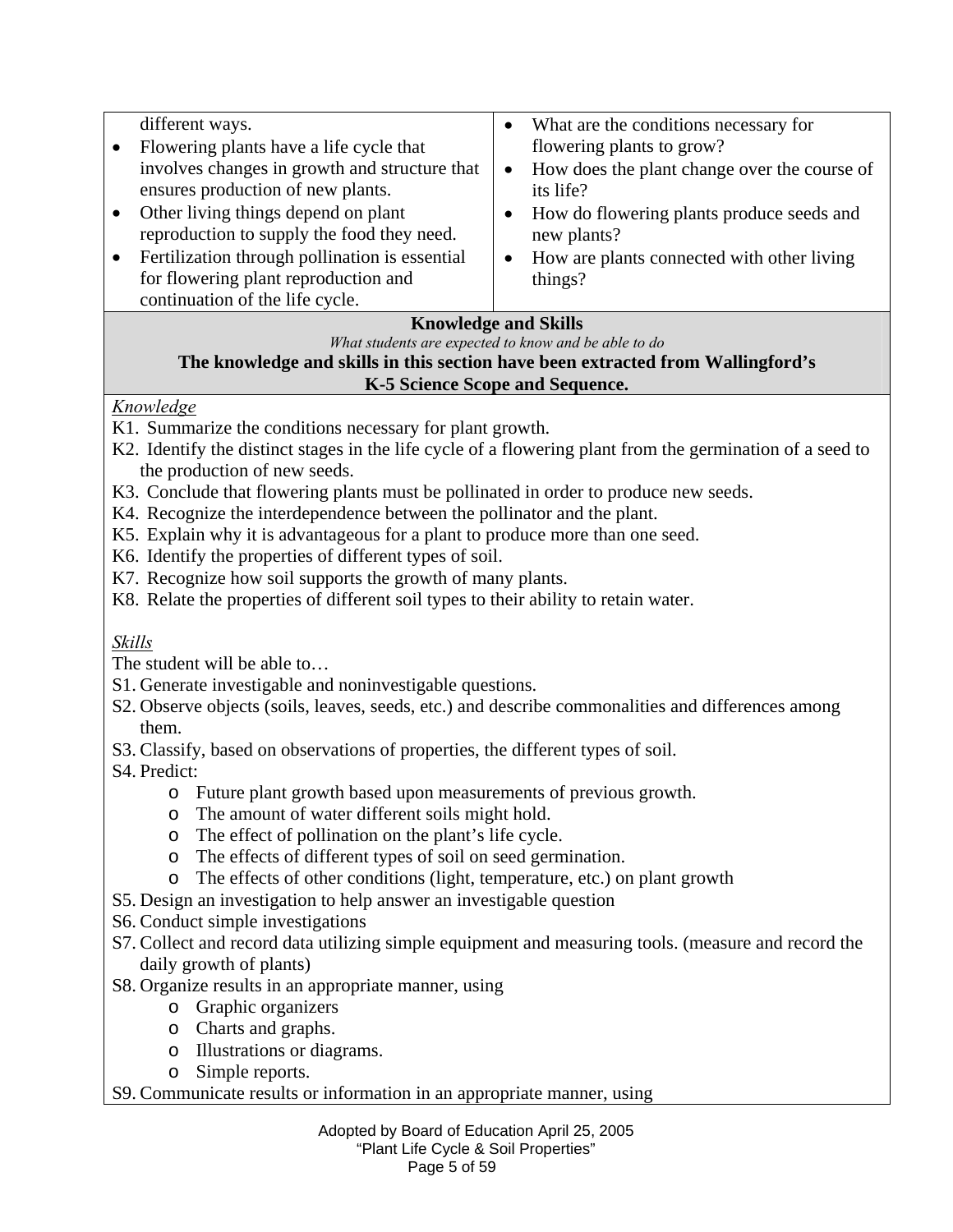- o Presentations
- o Visuals
- o Simple reports

| <b>Content Standard(s)</b><br>Generalizations about what students should know and be able to do.                                                                                                                                                                                                                                                                                              |                                                                                                                                                                                                                                                         |  |
|-----------------------------------------------------------------------------------------------------------------------------------------------------------------------------------------------------------------------------------------------------------------------------------------------------------------------------------------------------------------------------------------------|---------------------------------------------------------------------------------------------------------------------------------------------------------------------------------------------------------------------------------------------------------|--|
| <b>CSDE Content Standards</b>                                                                                                                                                                                                                                                                                                                                                                 | <b>CSDE Primary Expected Performances</b>                                                                                                                                                                                                               |  |
| (CSDE Science Framework 2004)                                                                                                                                                                                                                                                                                                                                                                 | (CSDE Science Framework 2004)                                                                                                                                                                                                                           |  |
| Structure and Function-How are organisms<br>structured to ensure efficiency and survival?<br>2.2-Plants change their form as part of their<br>life cycles.<br>The life cycles of flowering plants<br>include seed germination, growth,<br>flowering, pollination and seed<br>dispersal.                                                                                                       | A 19. Describe the life cycles of flowering plants<br>as they grow from seeds, proceed through<br>maturation and produce new seeds.<br>A 20. Explore and describe the effects of light and<br>water on seed germination and plant growth.               |  |
| The Changing Earth-How do materials cycle<br>through the Earth's systems?<br>2.3-Earth materials have varied physical<br>properties which make them useful in<br>different ways.<br>Soils can be described by their color,<br>$\bullet$<br>texture, and capacity to retain water.<br>Soils support the growth of many kinds<br>$\bullet$<br>of plants, including those in our food<br>supply. | A 21. Sort different soils by properties such as<br>particle size, color and composition.<br>A 22. Relate the properties of different soil types<br>to their ability to retain water and support the<br>growth of certain plants.                       |  |
| Scientific Inquiry                                                                                                                                                                                                                                                                                                                                                                            | B INQ.1 Make observations and ask questions<br>about objects, organisms and the<br>environment.<br>B INQ.3 Design and conduct simple<br>investigations.<br>B INQ.4 Employ simple equipment and measuring<br>tools to gather data and extend the senses. |  |
| Scientific Literacy                                                                                                                                                                                                                                                                                                                                                                           | B INQ.5 Use data to construct reasonable<br>explanations.<br>B INQ.6 Analyze, critique and communicate<br>investigations using words, graphs and<br>drawings.                                                                                           |  |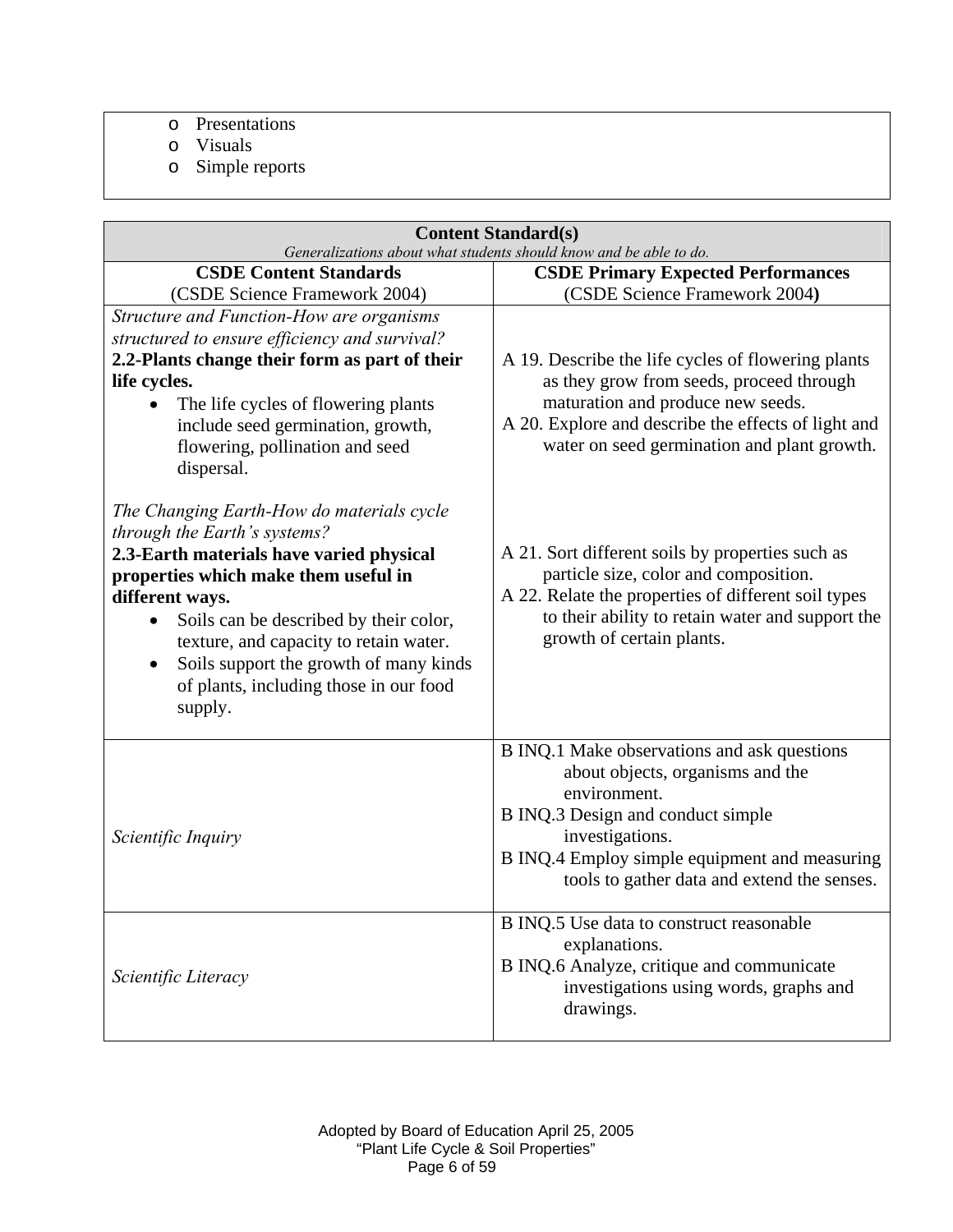# **STAGE 2 – DETERMINE ACCEPTABLE EVIDENCE**

*How will we know if students have achieved the desired results and met the content standards? How will we know that students really understand? Stage two identifies the acceptable evidence that students have acquired the understandings, knowledge, and skills identified in stage one.* 

| <b>Performance Task(s)</b><br>Authentic application in new context to evaluate student<br>achievement of desired results designed according to<br>GRASPS. (Goal, Role, Audience, Setting Performance, Standards)                                                                                                                                                                                                                                                                                                                                                                                                                                                                                                                                                                                                                                                                                                                                                                                                  | <b>Other Evidence</b><br>Other methods to evaluate student achievement of<br>desired results.                                                                                                                                                                                                                                                                                                                                                                                                                                                                                                                                                                                                                                                                                                                                                                                           |
|-------------------------------------------------------------------------------------------------------------------------------------------------------------------------------------------------------------------------------------------------------------------------------------------------------------------------------------------------------------------------------------------------------------------------------------------------------------------------------------------------------------------------------------------------------------------------------------------------------------------------------------------------------------------------------------------------------------------------------------------------------------------------------------------------------------------------------------------------------------------------------------------------------------------------------------------------------------------------------------------------------------------|-----------------------------------------------------------------------------------------------------------------------------------------------------------------------------------------------------------------------------------------------------------------------------------------------------------------------------------------------------------------------------------------------------------------------------------------------------------------------------------------------------------------------------------------------------------------------------------------------------------------------------------------------------------------------------------------------------------------------------------------------------------------------------------------------------------------------------------------------------------------------------------------|
| The Wallingford Tree and Garden Nursery is<br>having a contest. The person who takes one<br>seed, plants it, cares for it, and produces the<br>greatest number of seeds will win \$100!<br>To<br>win the money you must explain to the<br>nursery owners how you cared for your seed.<br>Your explanation must include illustrations<br>and at least five steps in your process that<br>would lead your seed to result in the most<br>seeds at the end. Good luck!<br>*Note: Students should be prepared to address<br>this activity because of their participation in<br>plant growth observations, keeping a plant<br>growth journal, study of the plant life cycle,<br>pollination of their Brassica plants, and<br>knowledge of the conditions necessary for plant<br>growth.<br>Answers should include: availability of light,<br>water, and soil, pollination, and any other<br>steps they did in the process of growing their<br>plants (thinning, harvesting seeds, etc.)<br>See below for sample rubric. | Plant growth journal<br>$\bullet$<br>Sequence illustrations of the plant's life cycle<br>Simple graph demonstrating plant growth<br>Illustrate and label plant parts<br>$\bullet$<br>Develop investigable and non-investigable<br>$\bullet$<br>questions<br>Inquiry-based exploration of different soil<br>$\bullet$<br>types<br>Vocabulary assessment<br>Writing prompt $-$ You discover a plant in your<br>$\bullet$<br>yard that you know had flowers, but has never<br>developed seed pods, while those around it<br>have. Explain what might have happened.<br>*Note: The answer is that for whatever<br>reason, this plant's flowers were not pollinated<br>and therefore no seeds were produced.<br>Please note to students that light, water, and<br>soil were held consistent for these plants.<br>Post-unit assessments<br>See Appendixes 7-10 for some sample<br>assessments |

| $7*$ | Includes 5 or more steps in process of caring for plants.<br>Completed a labeled illustration. |
|------|------------------------------------------------------------------------------------------------|
|      | Included specific details and appropriate vocabulary.                                          |
|      | Included 3 to 4 steps in the process of caring for plants                                      |
|      | Partially labeled and illustrated                                                              |
|      | Included SOME specific detail and appropriate vocabulary                                       |
|      | Included 0 to 2 steps in the process of caring for plants.                                     |
|      | No illustrations included.                                                                     |
|      | Included general details and few appropriate vocabulary terms.                                 |

Adopted by Board of Education April 25, 2005 "Plant Life Cycle & Soil Properties" Page 7 of 59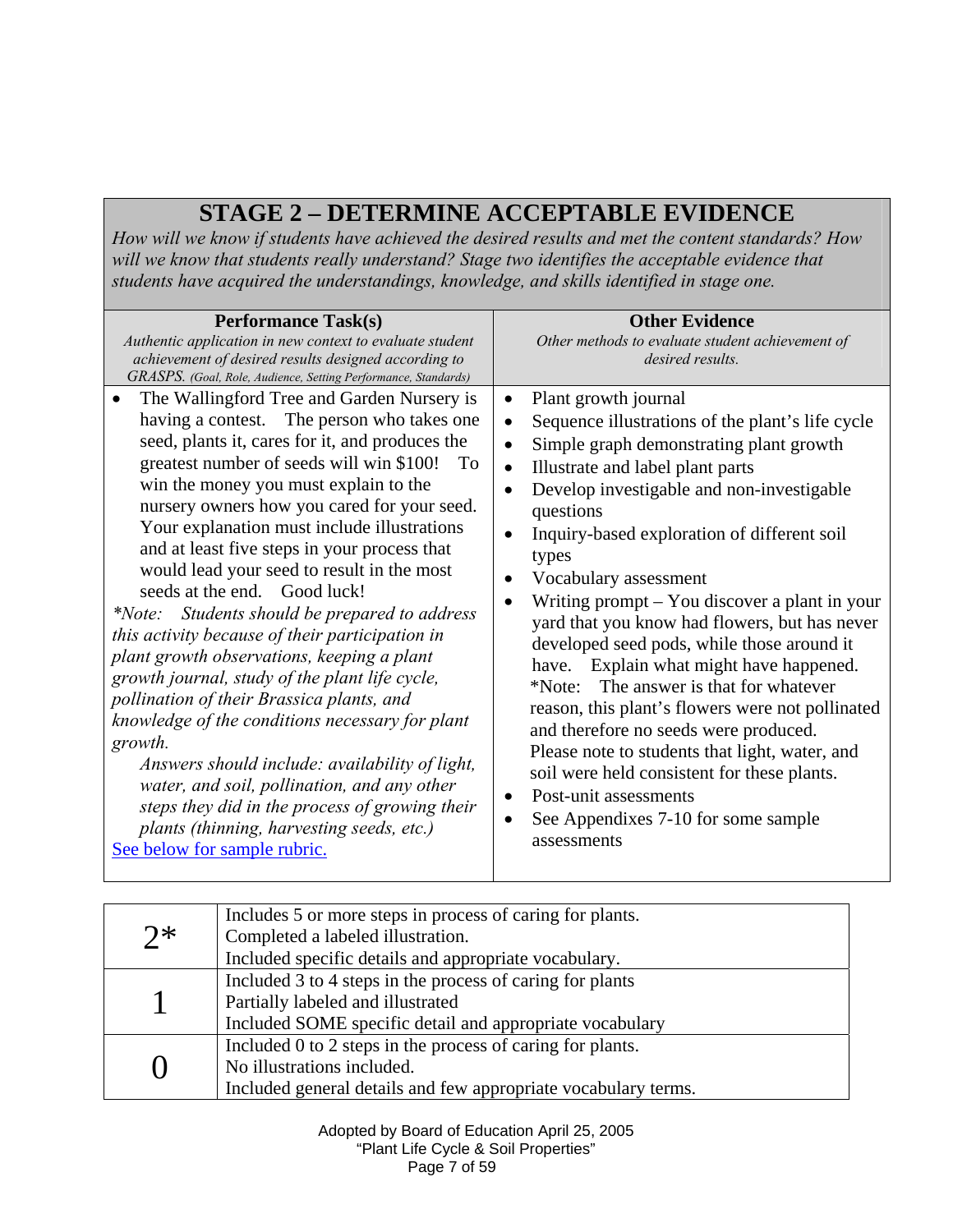# **STAGE 3 – LESSON ACTIVITIES**

*What will need to be taught and coached, and how should it best be taught, in light of the performance goals in stage one? How will we make learning both engaging and effective, given the goals (stage 1) and needed evidence (stage 2)? Stage 3 helps teachers plan learning experiences that align with stage one and enables students to be successful in stage two. Lesson activities are suggested, however, teachers are encouraged to customize these activities, maintaining alignment with stages one and two.* 

*The suggested lesson activities are not sequenced in any particular order. Teachers may select which lesson activities will best meet the needs of their students and the unit objectives. Each lesson activity is coded with the corresponding knowledge (K) and/or skill (S) objectives that are found in stage one.* 

**\*Note: Exploration of soil has been placed at the end of the unit due to the strict time demands of planting, observing, pollinating, and harvesting seeds of the Brassica plant. Soil activities have been planned to take place when less time is necessary to be devoted to plant care. (Weeks 5-7)** 

**\*\*However, please note that time specifications are estimated and may vary. Flexibility in lesson planning is necessary, especially with regard to thinning and pollination.** 

**Week 1** 

# **ELICIT PRIOR KNOWLEDGE OF PLANTS**

Present students with an actual, live plant and/or a picture of a flowering plant. Ask students to tell what they know about the plant, if they can name any plant parts, what the plant needs to grow, and any additional information they can provide.

A KWL chart could be done for this section, if preferred.

Another option is a Brain Drain – students write for 10 minutes listing all of the facts they think they know about plants, then take 5 minutes to write questions they have. Students can then share their facts and questions with the class.

• *Refer to essential questions on pages 4-5* 

**Possible Literature Connection**: *The Carrot Seed* or *Tops and Bottoms* **Time**: 35 minutes (if combining with seed examination plan for more time) **Knowledge and Skills:** S1, S2

# **SCIENCE JOURNAL**

STC Plant Growth and Development page xi – xiii.

Model the use of the journal and desired format. This lesson can be combined with the previous lesson, or with the subsequent one, providing a place for students to record their observations, questions, predictions, etc.

See appendix for "What Belongs in a Science Notebook?"

**Time**: 30 minutes

**Knowledge and Skills:** S7, S8, S9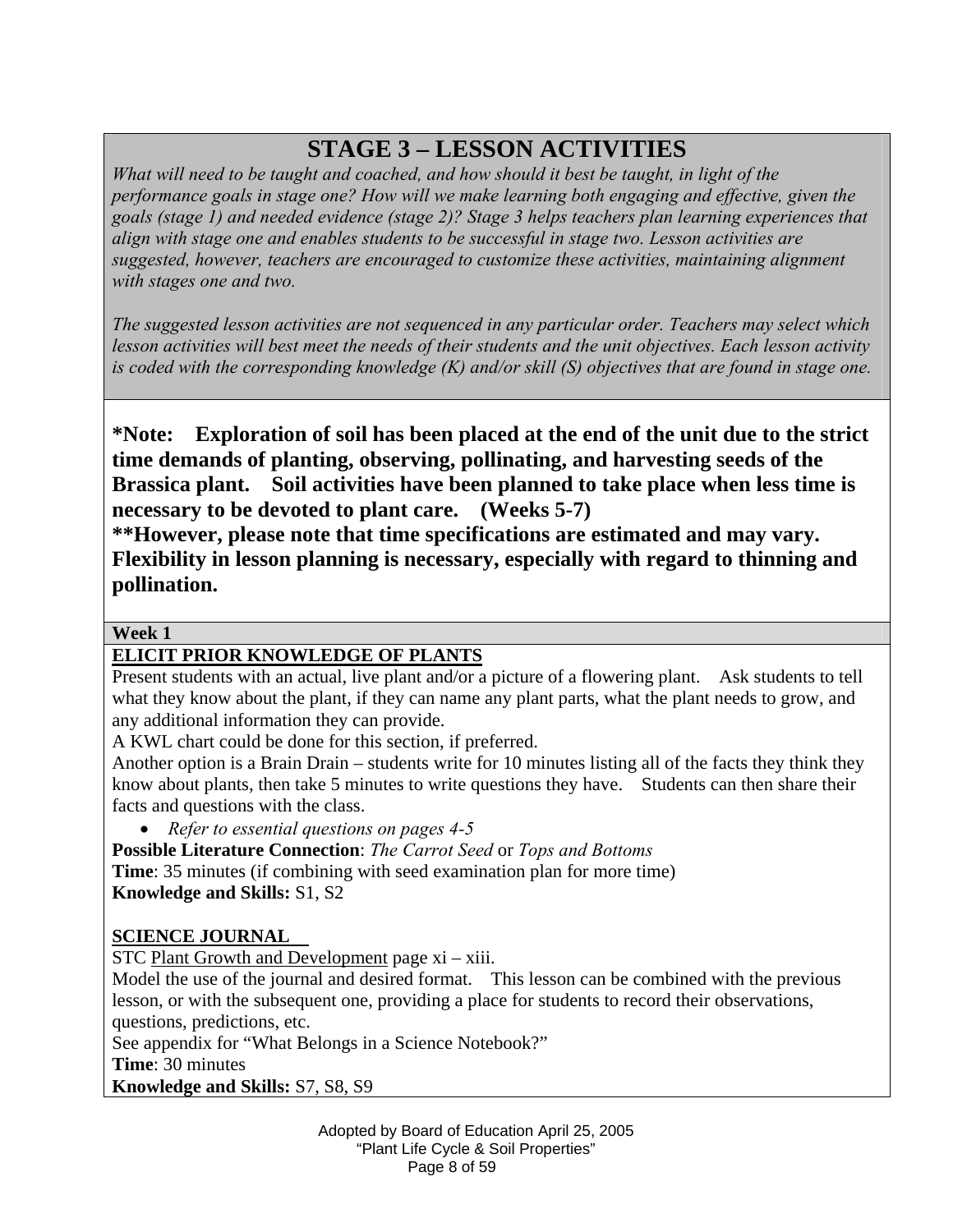**SEED EXAMINIATION** (This lesson can be combined with eliciting prior knowledge.) STC Plant Growth and Development Lesson 2: What is Inside a Seed?

Soak and inspect the interior of a bean seed to observe the plant embryo and its parts.

*\*Note: Beans must be soaked overnight in order to be used for this lesson, but do not soak for more than 24 hours, as they will begin to spoil and smell.*

Suggestions: Students can compare and contrast the dried seed with the soaked seed. They can also diagram the soaked seed. Dried seeds and soaked seeds can be presented, but without immediately revealing that they are the same thing. Students observe both, drawing conclusions and predicting what they are.

• *What is inside a seed?* 

**Possible Literature Connection**: *The Life Cycle of the Bean; From Seed to Plant* **Time**: 40 minutes **Knowledge and Skills:** S2, K2

**Week 2** 

*\*Note: For best results, seeds should be planted on Monday or Tuesday. Activity requires and hour of preparation, and could possibly extend over two days.*

### **PLANT THE SEED**

STC Plant Growth and Development Lesson 3: Planting the Seeds.

Students collect necessary supplies and plant their seeds. Activity must be carefully organized in order for plants to successfully grow. The potting soil must be moist in order for the wicking system to work properly. Planter quads should be filled to the top with soil, pressed gently and more added if necessary. If plants become dry as they grow, water gently from the top with a dropper, *especially before a weekend*. Keep the light as close to the plants as possible to keep them from becoming tall and spindly.

\*Note: It may be necessary to water seeds/plants from the top over the first 3 days in order to assure proper hydration, or until the wicking system is working.

Record in Science Notebook what occurred on this day and any predictions regarding when they will notice changes in the seed. Recording a materials list is also a good idea to aid students in becoming familiar with proper vocabulary.

• *What are the conditions necessary for flowering plants to grow?* 

**Time**: one to two class periods

**Knowledge and Skills**: K1, K2, K7, S4, S6

# **THINNING AND TRANSPLANTING**

STC Plant Growth and Development Lesson 4: Thinning and Transplanting.

Students will use forceps to thin and transplant the sprouts to a class container.

*\*Note: Extra plants that have been removed and replanted in class container will NOT get pollinated during lesson 11. THIS IS YOUR CONTROL GROUP to help demonstrate the effects of pollination.* Teacher should plant his/her own control group as well to assure consistent growth, as transplanting can be traumatic on the plants and effect their growth.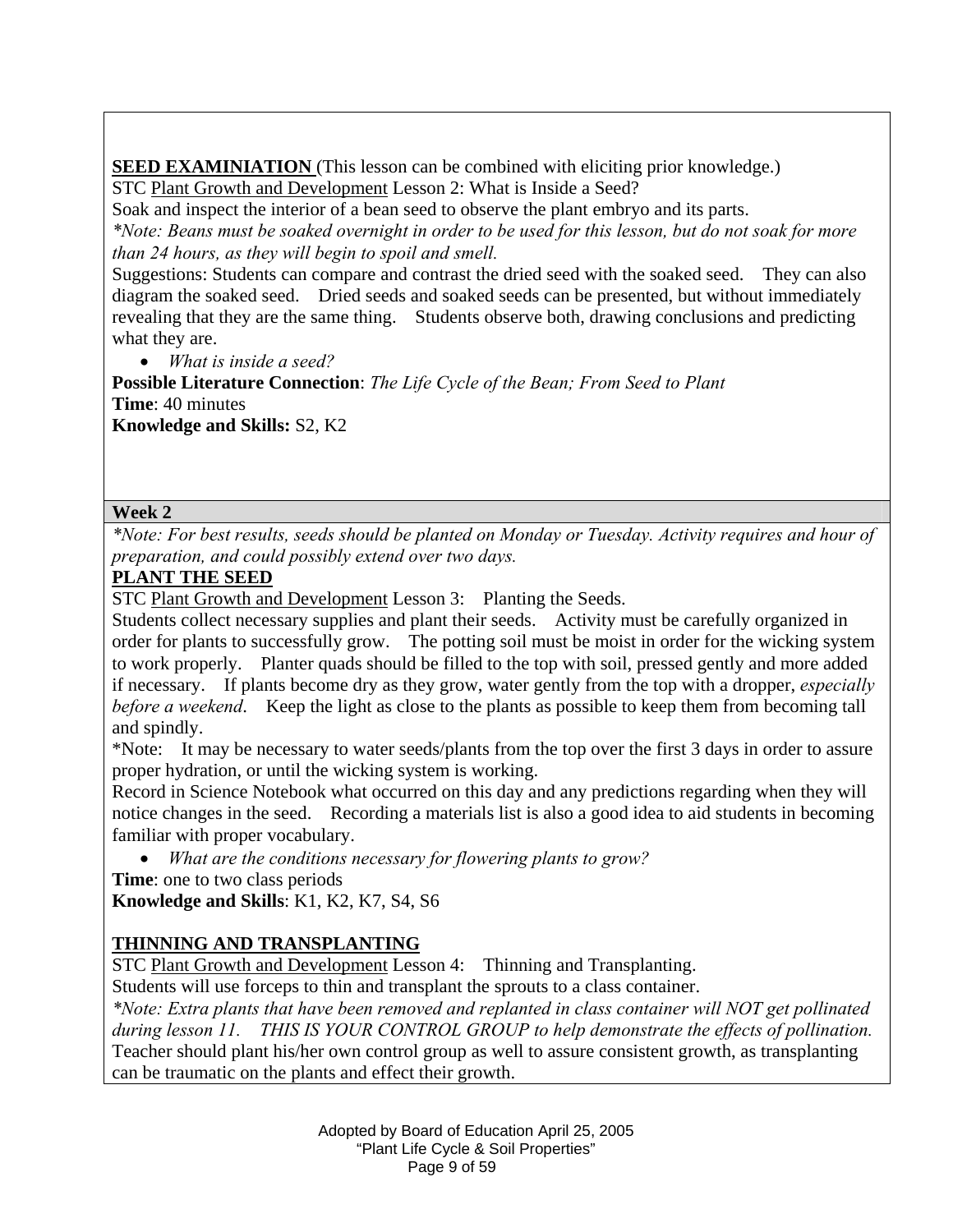• *What are the conditions necessary for flowering plants to grow?*  **Time:** 45 minutes **Knowledge and Skills:** K1, K2, K7, S2, S4, S6

## **OBSERVING, RECORDING, AND GRAPHING PLANT GROWTH**

STC Plant Growth and Development Lesson 5: How Does Your Plant Grow?

Students will use place value blocks and graph paper to measure and graph plant growth for at least 4 days. Procedure for observing and recording can be carried over/continued through the growth spurt (Roughly Days 9-13).

• *How does the plant change over the course of its life?*  **Time:** 40 minutes

**Knowledge and Skills**: K1, K2, K7, S4, S6, S7, S8

### **Week 3**

# **OBSERVE LEAVES AND FLOWER BUDS**

STC Plant Growth and Development Lesson 6: Observing: Leaves and Flower Buds Students will observe the first leaves and buds on their Brassica plants, recording their observations in words and pictures in journals. Students will review the life cycle of a plant through this stage of development, using STC Life Cycle Cards, science journal, or shared reading experience from a book

found in the science literature kit.

Life Cycle Cards can be revealed to correspond with each stage of the Brassica's life cycle, rather than revealing them all at this point.

• *How does the plant change over the course of its life?* 

**Time**: 30 minutes

**Knowledge and Skills**: K1, K2, S2, S4, S6, S8, S9

# **PERIODICALLY OBSERVE PLANT GROWTH SPURT**

Ideally done at beginning, middle, and end of week.

STC Plant Growth and Development Lesson 7: Observing the Growth Spurt

Over the course of 5 days students will measure, record, and graph their plants' growth in journal. In addition, they will predict how much their plant will grow from day to day. \*

Do not forget to use the wooden plant stakes and clear rings to hold the plant straight to make it easier for students to measure.

• *How does the plant change over the course of its life?* 

**Time**: as needed

**Knowledge and Skills**: K1, K2, S2, S4, S6, S8, S9

*\*Note: Can be done any time during the day, or in conjunction with another lesson.* 

# **GETTING A HANDLE ON YOUR BEE**

STC Plant Growth and Development Lesson 9: Getting a Handle on Your Bee

Students observe dried bees under a hand lens and make tool to use in next lesson for pollination. Note: Wooden skewers work much better for this activity than the toothpicks suggested in the STC guide. Also, the cups used for the base should be at least 8 oz. and preferably made of Styrofoam in order to be more stable.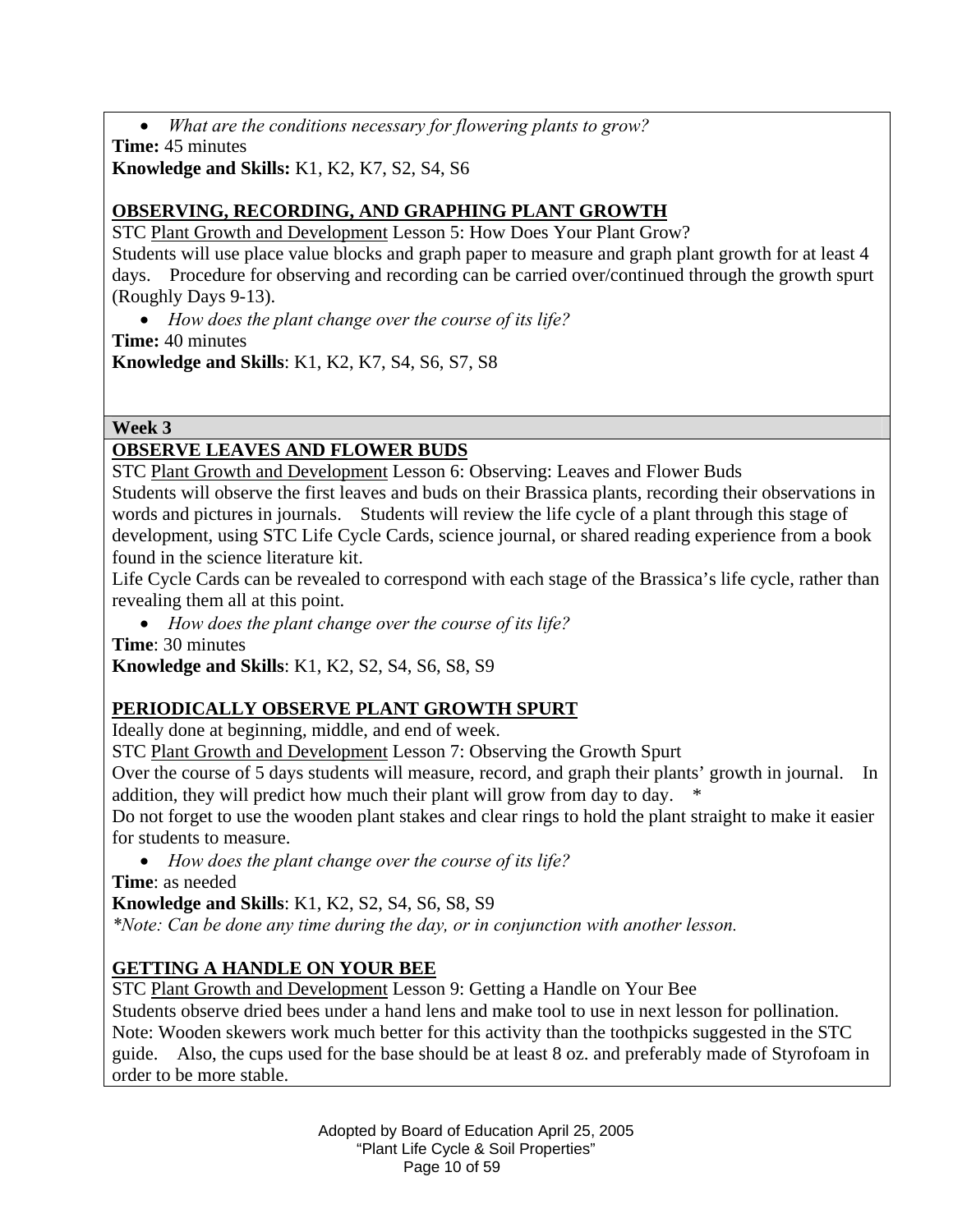- *How do flowering plants produce seeds and new plants?*
- *How are plants connected with other living things?*

**Time:** 45 minutes

**Knowledge and Skills:** K3, K4, S2, S4, S7, S9

### *\*Note: Late in the week, if flowers appear, begin Lessons 10 and 11.*  **LOOKING AT FLOWERS**

STC Plant Growth and Development Lesson 10: Looking at Flowers

Students observe details of flower's anatomy and identify major parts. You may want students to include observations and drawings in journal.

Teacher may use an overhead of the flower with labeled parts to aid students in recognizing and labeling their own drawings of their flowers.

- *How does the plant change over the course of its life?*
- *How do flowering plants produce seeds and new plants?*

**Possible Literature Connection:** *From Seed to Plant*

**Time:** 35 minutes

**Knowledge and Skills:** K2, K3, K4, S2, S6, S8, S9

# **CROSS POLLINATION OF FLOWERS**

STC Plant Growth and Development Lesson 11: Pollinating Flowers

Over the course of 6 days students will use their bee sticks to cross-pollinate the flowers.

# **\*\*\*DO NOT POLLINATE CLASS CONTROL GROUP\*\*\***

- *How do flowering plants produce seeds and new plants?*
- *How are plants connected with other living things?*

**Time**: daily

**Knowledge and Skills:** K2, K3, K4, K5, S2 , S4, S6, S7, S8, S9

### **Week 4**

Continue work with Lessons 10 and 11 as appropriate, and pinch off unopened buds.

# **OBSERVE FERTILIZED PODS**

STC Plant Growth and Development Lesson 12: Observing Pods

Students observe the development of fertilized pods and the resultant changes in the plant as it progresses through its life cycle and record information in journals. Students should continue to measure and record their observations. Be aware that plants with growing pods will begin to lose their petals and their leaves will begin to wilt. *They are not dying*.

*\*Note: Work with this lesson will continue into weeks 5 and 6.*  • *How does the plant change over the course of its life?* 

**Time:** as needed **Knowledge and Skills**: K2, K3, K4, K5, S2, S6, S7, S8, S9

### **Week 5**

Continue work from Lesson 12.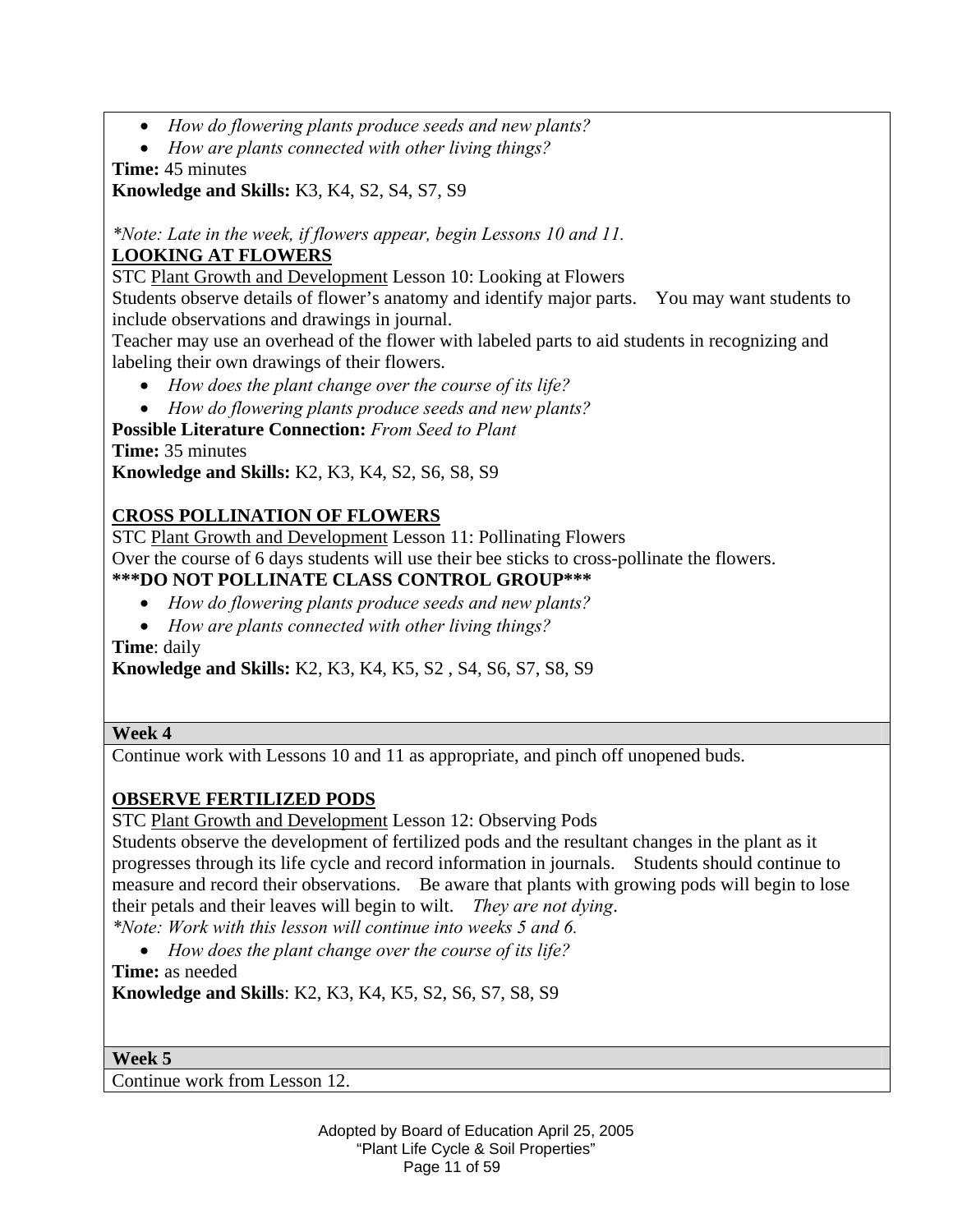# **POLLINATED V. NON-POLLINATED**

Develop activity to compare and contrast the pollinated and non-pollinated plants – height, presence of flowers, leaves, and bean pods. (This activity can be continued into Week 6.) \*Suggested Activities: Venn diagram, T chart, graph, and table.

- *How do flowering plants produce seeds and new plants?*
- *How are plants connected with other living things?*

**Time**: 30 minutes

**Knowledge and Skills**: K2, K3, K4, K5, S2, S6, S7, S8, S9

\*Note: For next lesson, ask students to bring in a bag of soil from home.

# **ELICIT PRIOR KNOWLEDGE ABOUT SOIL**

 (For additional resources see Hands-On Minds-On Science, Plants Lesson: I Call this Home p. 33) Students will observe and record what they notice about the similarities and differences among their soil samples. A KWL chart could be done for this section, if preferred. Encourage students to classify samples based on its properties. Make sure color, texture, capacity to retain water, particle size, color, and composition are a part of the activity.

• *What are the properties by which soils are sorted?* 

• *What properties of soil are important for plant growth?* 

**Time:** 45 minutes **Knowledge and Skills**: K6, S2, S3, S6, S7, S8, S9

# **SOIL AND SEED GROWTH (optional inquiry investigation)**

Using different types of soil to grow a seed and note the results. Which properties of soil effect seed germination/plant growth?

AIMS Primarily Plants page 43: Which Soil Works Best?

- *What do plants need to grow?*
- *How is inquiry used to investigate the answers to questions we pose?*
- **Time:** approximately 3 weeks to allow plants to grow

**Knowledge and Skills**: K6, K7, K8, S1, S2, S3, S4, S5, S6, S7, S8, S9

### **Week 6**

Continue work from Lesson 12.

# **INTERPRETING GRAPHS**

STC Plant Growth and Development Lesson 15: Interpreting Graphs

Possible Teaching Suggestions: Can be integrated with Math Strand 19, pair share of graphs, museum walk, include observation and analysis of graphs from magazines, newspaper, etc.

• *How does the plant change over the course of its life?* 

**Possible Literature Connection**: *Tiger Math*

**Time:** 35 minutes

**Knowledge and Skills:** S8, S9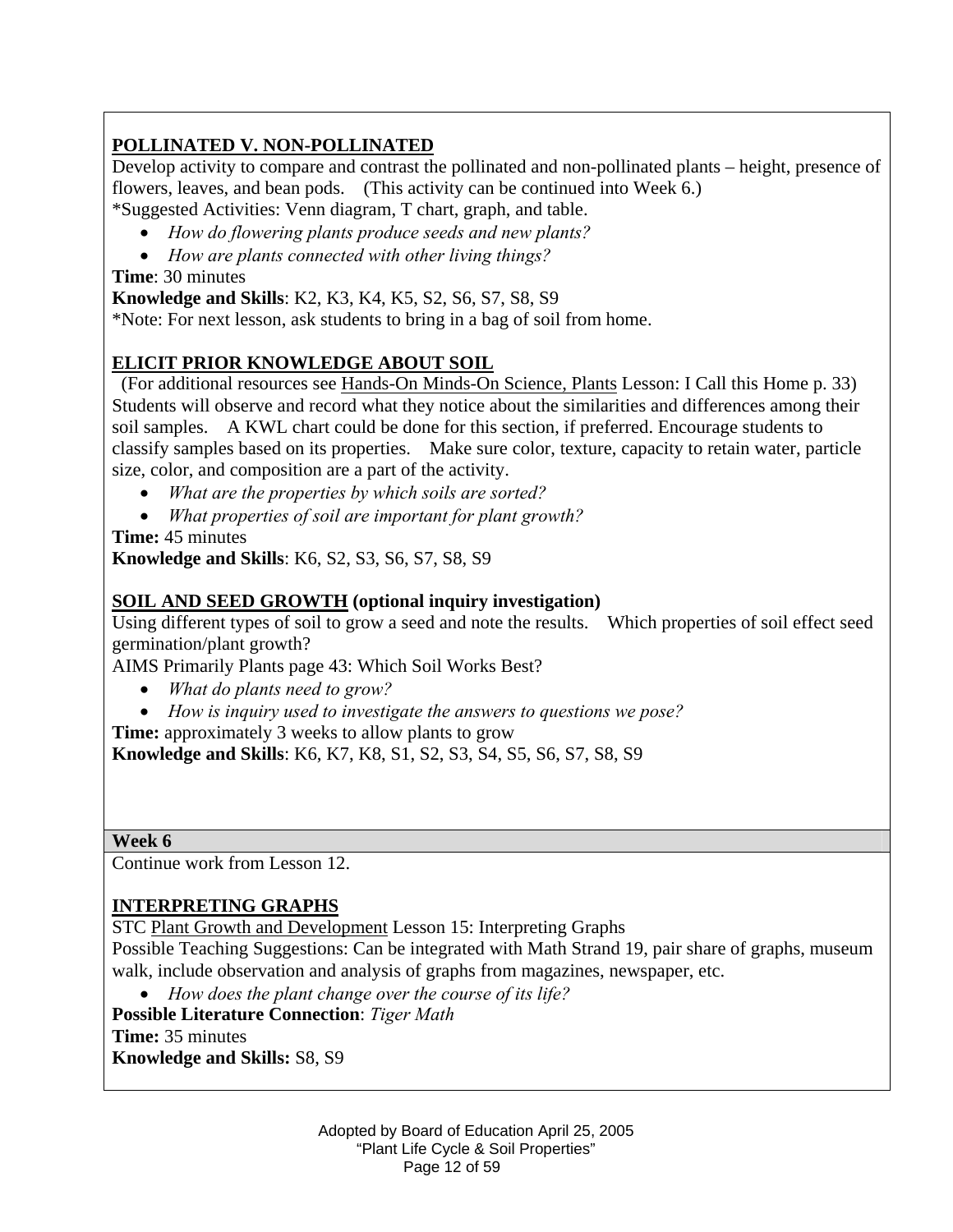# **CLASSIFYING AND SORTING DIFFERENT TYPES OF SOIL**

STC Land and Water Lesson 5: Examining Earth Materials (See Appendix 11)

Students observe and compare four soil components. They will record and discuss the properties of each soil component. Information regarding each soil can be recorded on a Word web (See Appendix 4), one for each type of soil. These should be kept for use during the next lesson.

• *How do we classify objects?* 

• *What properties of soils can we use to classify them?* 

**Time:** 45 minutes

**Knowledge and Skills:** K6, S2, S3, S8, S9

**See Soil Properties Word Web (See Appendix 4)** 

### **INVESTIGATING DIFFERENT SOILS' ABILITY TO RETAIN WATER \*INQUIRY INVESTIGATION (SEE PAGE 20 FOR INQUIRY TEMPLATE)**

• *How is inquiry used to investigate the amount of water different soils can retain?*  **Time:** approx. 3 hours

**Knowledge and Skills:** K6, K7, K8, S1, S2, S3, S4, S5, S6, S7, S8, S9

**Week 7** 

# **HARVEST AND THRESH SEEDS**

STC Plant Growth and Development Lesson 16: Harvesting and Threshing the Seeds Prior to harvesting, students should predict number of seeds produced. Then students harvest and thresh the seeds and count them. They will compare the number of seeds with the original number of seeds planted and record finding in their journal.

\*Note: Each flower, if properly pollinated, should produce 5-10 seeds. Pods will form at different times on different plants, requiring the possibility of spending multiple class periods on harvesting of the seeds. To accelerate the drying of the pods, remove pods that are fully formed.

• *How does the plant change over the course of its life?* 

• *How do flowering plants produce seeds and new plants?* 

**Time:** 45 minutes

**Knowledge and Skills:** K2, K3, K5, S2, S4, S6, S7, S8, S9

# **Continue with - INVESTIGATING DIFFERENT SOILS' ABILITY TO RETAIN WATER**

**\*INQUIRY INVESTIGATION (SEE PAGE 20 FOR INQUIRY TEMPLATE)** 

• *How is inquiry used to investigate the amount of water different soils can retain?*  **Time:** approx. 3 hours

**Knowledge and Skills:** K6, K7, K8, S1, S2, S3, S4, S5, S6, S7, S8, S9

See Appendix 7-10 for sample assessments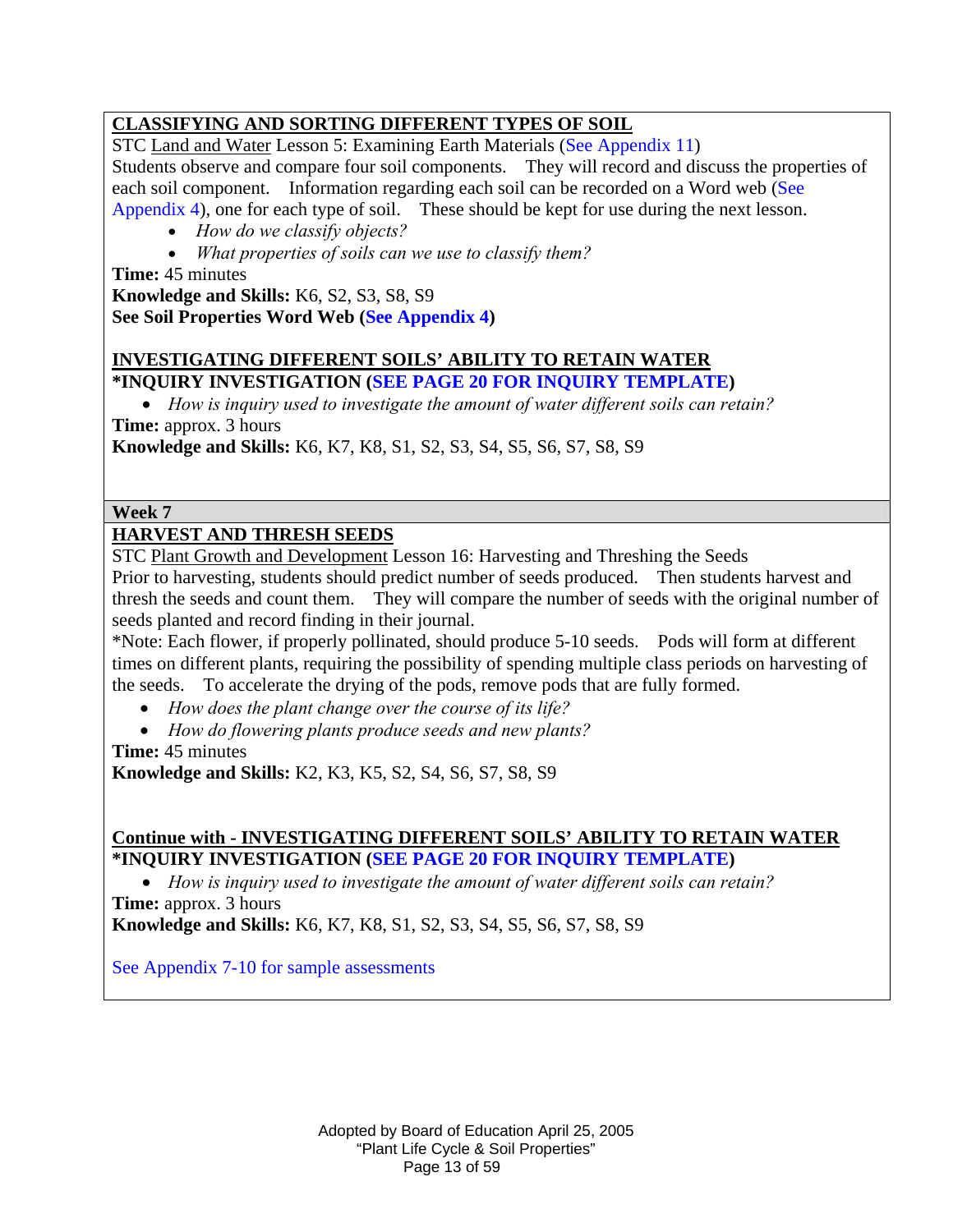Adopted by Board of Education April 25, 2005 "Plant Life Cycle & Soil Properties" Page 14 of 59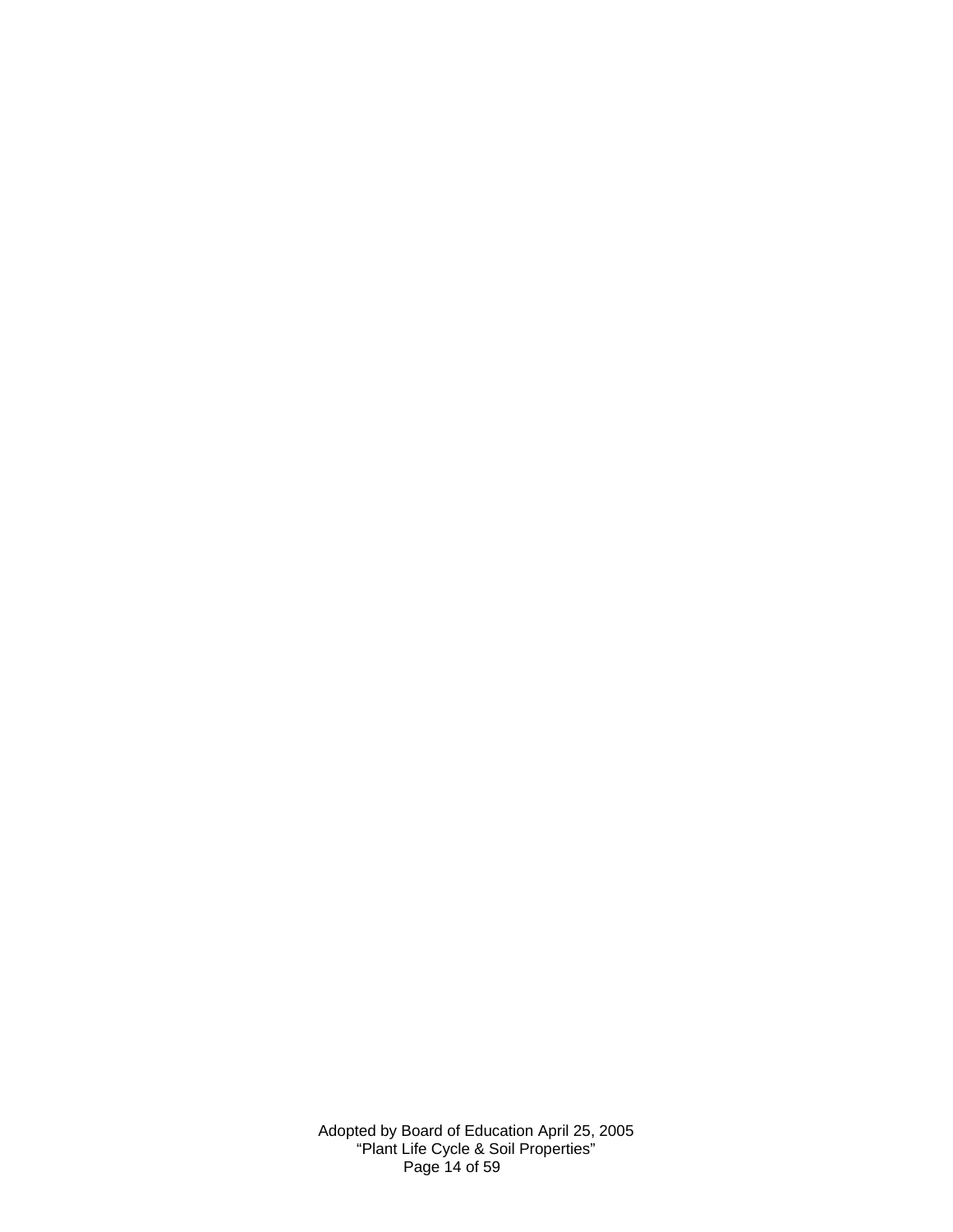# **LITERATURE RESOURCES**

*These literature resources have been purchased to supplement the kit and are housed in each elementary school library.* 

### **Guided Reading Sets (6 copies in each school)**

*The Magic School Bus* , Joanne Cole *How A Seed Grows*, Helene J. Jordan *From Seed to Plant*, Gail Gibbons *Acorn to Oak Tree*, Oliver S. Owen *Bee*, Karen Hartley &Chris Macro

### **Read Aloud (1 copy per school)**

*Life Cycle of a Bean*, Angela Royston *Anno's Magic Seeds*, Mitsumasa Anno *Janice Van Cleave's Plants*, Janice Van Cleave *This is the Sunflower*, Lola M. Schaefer

### **Big Books (1 copy per school)**

*The Reason for a Flower*, Ruth Heller

### **Related Materials that May Be Found in Your Library**

*Miss Rumphius*, Barbara Cooney *The Butterfly Seeds*, Mary Watson *The Story of Rosy Dock*, Jeannie Baker *The Lotus Seed*, Sherry Garland *The Big Tree*, Bruce Hiscock

Heineman Library Set that includes titles Flowers, Leaves, Roots, Seeds, Plant ABC, Plant Math (ISBN 158810520-2) Bee 1-575720661-0

### **Additional Teacher Resources That Are Suggested**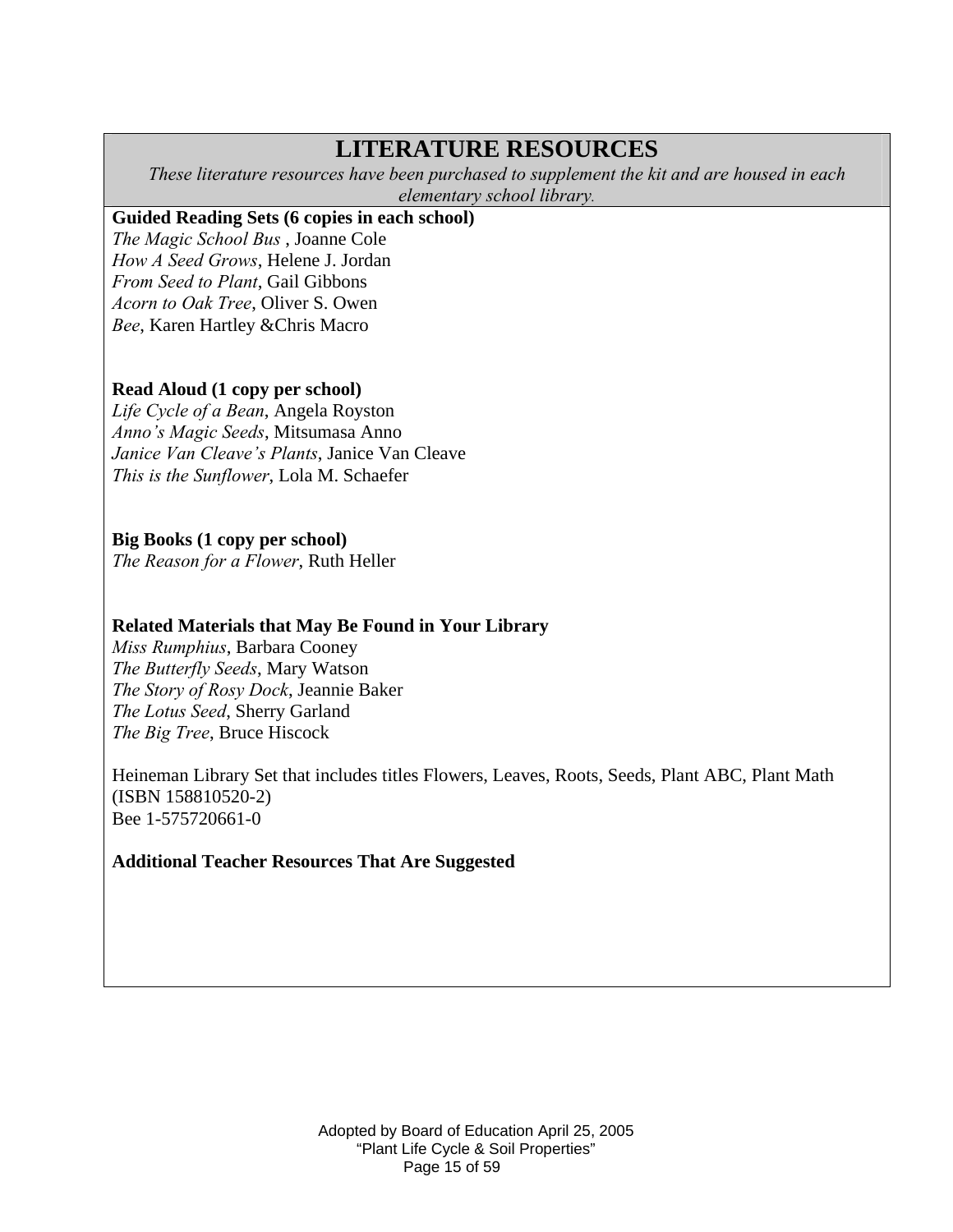# **Materials List**  Plant Life Cycle and Soil Properties – Grade 3

Revised December 2004 (Based on the STC Plant Growth and Development Kit)

| $\mathbf{1}$   | <b>STC Plant Growth and</b>   | $\mathbf{1}$   | Teacher Resource - AIN    |
|----------------|-------------------------------|----------------|---------------------------|
|                | Development Teachers          |                | <b>Primarily Plants</b>   |
|                | Guide                         |                |                           |
| 15             | <b>Student Activity Books</b> | 1 bag          | Sand $-1$ gallon bag      |
| 30             | Trays - cardboard             | 120            | Wicks                     |
| 2 pks          | Lima beans                    | 4              | Felt squares w/copper su  |
| $\mathbf{1}$   | Toothpicks                    | 1              | Lighting system           |
| 30             | Spoons                        | 1bag           | 500 centimeter cubes      |
| 15             | <b>Droppers</b>               | 1bag           | Gravel $-1$ gallon bag    |
| 30             | Paper cups                    | 1bag           | Clay soil $-1$ gallon bag |
| 60             | 1 oz. plastic cups            | 10             | Graduated cylinders 50n   |
| 1 pks          | Dried honey bees              | 30             | 9 oz cups large mouth     |
| 6              | 20 oz. tall styrofoam cups    | 30             | 9 oz cups w/3 holes on    |
|                |                               |                | bottom                    |
| 30             | Forceps                       | 2 rolls        | Paper towels              |
| 30             | Hand lenses                   | $\overline{4}$ | Ladles for dispensing so  |
| 2pks           | <b>Wisconsin Fast Plant</b>   | $2 - 4$        | White buckets for holdin  |
|                | seeds                         |                | water (if no sink)        |
| $1$ p $k$      | Pellet form fertilizer        | 8              | Plastic café trays        |
| $\overline{2}$ | Potting soil – gallon bags    | 8              | Tripod stands             |
| 160            | Wooden stakes or              | 8              | Wax pencils - for marki   |
|                | bamboo skewers                |                | cups                      |
| 2 pks          | Plant rings                   | 25             | Student journals - with I |
|                |                               |                | $48 +$ pages              |
| 30             | Planter labels                | 50             | 50mm round coffee filte   |
|                |                               |                | papers                    |
| 30             | Planter quads                 | 8              | <b>Timers</b>             |
| $\overline{4}$ | Water tanks                   |                |                           |
| 1 set          | Overhead transparencies       | CD-            | Plant Life Cycles-teach   |
|                | of: Pg $57$ – bee anatomy     | Rom            | resources                 |
|                | Pg 128-136 Enlarged life      |                |                           |
|                | cycle (unlabeled) cards       |                |                           |

| $\overline{1}$                  | <b>STC Plant Growth and</b>   | $\mathbf{1}$   | Teacher Resource - AIMS -      |
|---------------------------------|-------------------------------|----------------|--------------------------------|
|                                 | Development Teachers          |                | <b>Primarily Plants</b>        |
|                                 | Guide                         |                |                                |
| 15                              | <b>Student Activity Books</b> | 1 bag          | Sand $-1$ gallon bag           |
| $\overline{30}$                 | Trays - cardboard             | 120            | Wicks                          |
| $\frac{2 \text{ pks}}{1}$<br>30 | Lima beans                    | $\overline{4}$ | Felt squares w/copper sulfate  |
|                                 | Toothpicks                    | $\mathbf{1}$   | Lighting system                |
|                                 | Spoons                        | 1bag           | 500 centimeter cubes           |
| 15                              | <b>Droppers</b>               | 1bag           | Gravel $-1$ gallon bag         |
| $\overline{30}$                 | Paper cups                    | 1bag           | Clay soil $-1$ gallon bag      |
| 60                              | 1 oz. plastic cups            | 10             | Graduated cylinders 50ml       |
| 1 pks                           | Dried honey bees              | 30             | 9 oz cups large mouth          |
| $\overline{6}$                  | 20 oz. tall styrofoam cups    | 30             | 9 oz cups w/3 holes on         |
|                                 |                               |                | bottom                         |
| 30                              | Forceps                       | 2 rolls        | Paper towels                   |
| 30                              | Hand lenses                   | $\overline{4}$ | Ladles for dispensing soil     |
| 2pks                            | <b>Wisconsin Fast Plant</b>   | $2 - 4$        | White buckets for holding      |
|                                 | seeds                         |                | water (if no sink)             |
| $rac{1}{2}$ pk                  | Pellet form fertilizer        | 8              | Plastic café trays             |
|                                 | Potting soil – gallon bags    | 8              | Tripod stands                  |
| 160                             | Wooden stakes or              | 8              | Wax pencils $-$ for marking    |
|                                 | bamboo skewers                |                | cups                           |
| 2 pks                           | Plant rings                   | 25             | Student journals – with lines, |
|                                 |                               |                | $48 + pages$                   |
| $\overline{30}$                 | Planter labels                | 50             | 50mm round coffee filter       |
|                                 |                               |                | papers                         |
| 30 <sub>2</sub>                 | Planter quads                 | 8              | <b>Timers</b>                  |
| $\overline{4}$                  | Water tanks                   |                |                                |
| 1 set                           | Overhead transparencies       | $CD-$          | Plant Life Cycles-teacher      |
|                                 | of: Pg $57 -$ bee anatomy     | Rom            | resources                      |
|                                 | Pg 128-136 Enlarged life      |                |                                |
|                                 | cycle (unlabeled) cards       |                |                                |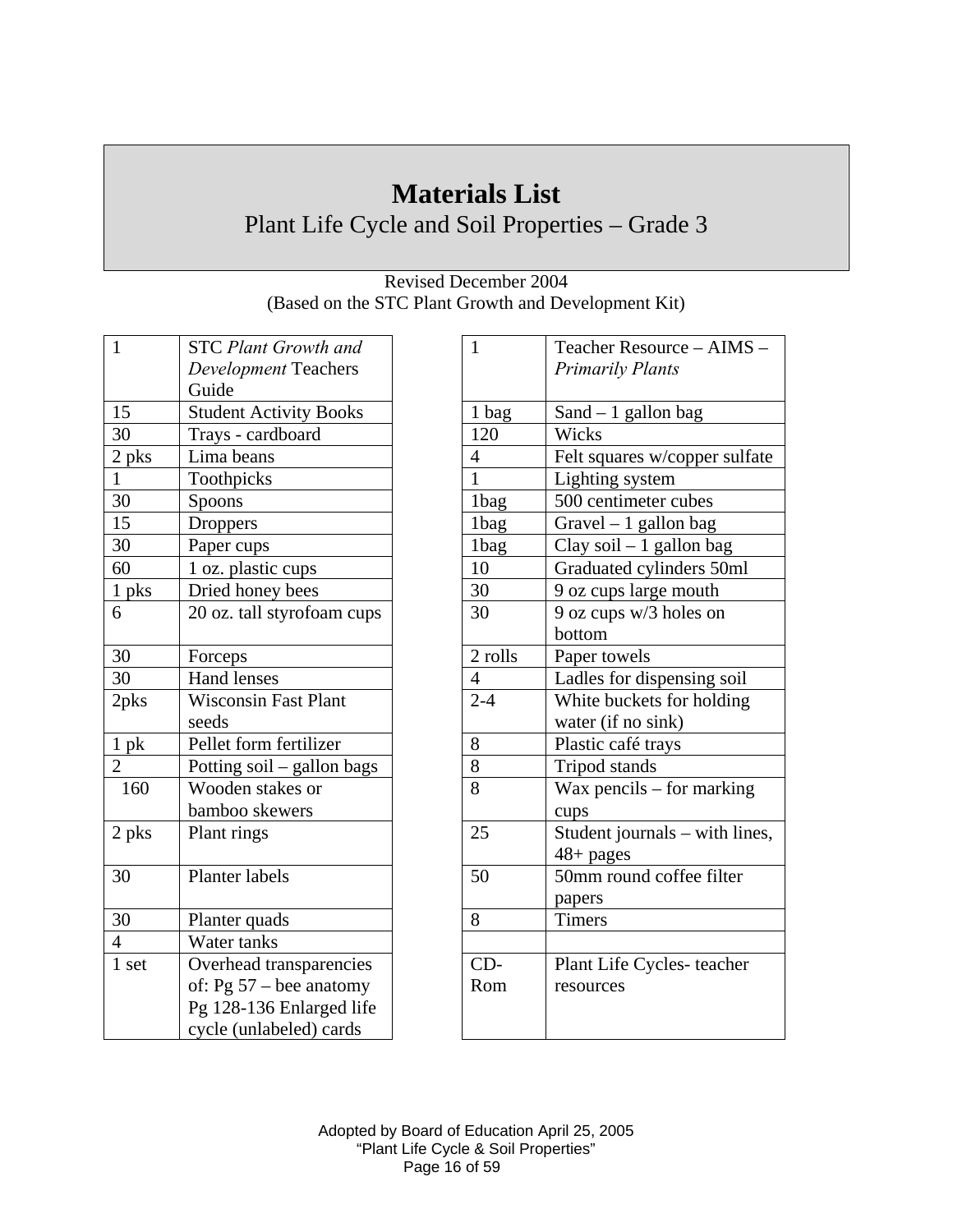# **Teacher Background Notes**

*These science content background notes were created for teacher use only. We anticipate that these notes provide you, the teacher, with some useful background as you facilitate inquiry activities for your students. These notes are not meant to be an overview of the unit, but as background information for you that go beyond the content of this particular unit. These notes should not be replicated for your students; however, you may share some of the content when appropriate for the developmental level of your students.* 

> **These notes have be prepared by Dr. Allan Smits, Professor and Chair Department of Biological Sciences, Quinnipiac University**

# **For additional support resources consult the included CD-ROM**

### **1. What are the conditions necessary for flowering plants to grow?**

- a. Water
	- i. Water is the media which supports all life. All chemical reactions within animals and plants occur in water. You might say that water is the universal media in which life takes place.
	- ii. Water is necessary to move nutrients from roots to leaves and from leaves to roots (happens in specials vessels within the stem).
	- iii. When water fills the spaces in the roots, stems and leaves, it gives the plant structure (contrast wilted to a watered plant). The pressure of the water inside the plant gives the plant its structure to stand erect and extend its leaves and flowers.

### b. Sunlight

- i. Sunlight provides the energy for plant growth through the process of photosynthesis.
- ii. Light energy (photons of light) is captured by the plant and used to make organic molecules (sugars) from inorganic molecules (water, carbon dioxide, soil chemicals).
- iii. The green color of plants is due to the presence of chlorophyll, the pigment molecule that traps light in the leaves and stems.
- iv. Except for some unique organisms that live near deep ocean hydrothermal vents (chemosynthetic organisms), plants are the only organisms that can make living matter from energy.
- c. Soil
	- i. One obvious condition that soil provides plants is the support media for growth. While not all plants need soil (hydroponics is an example), most plants need the support of the soil around the roots in order to grow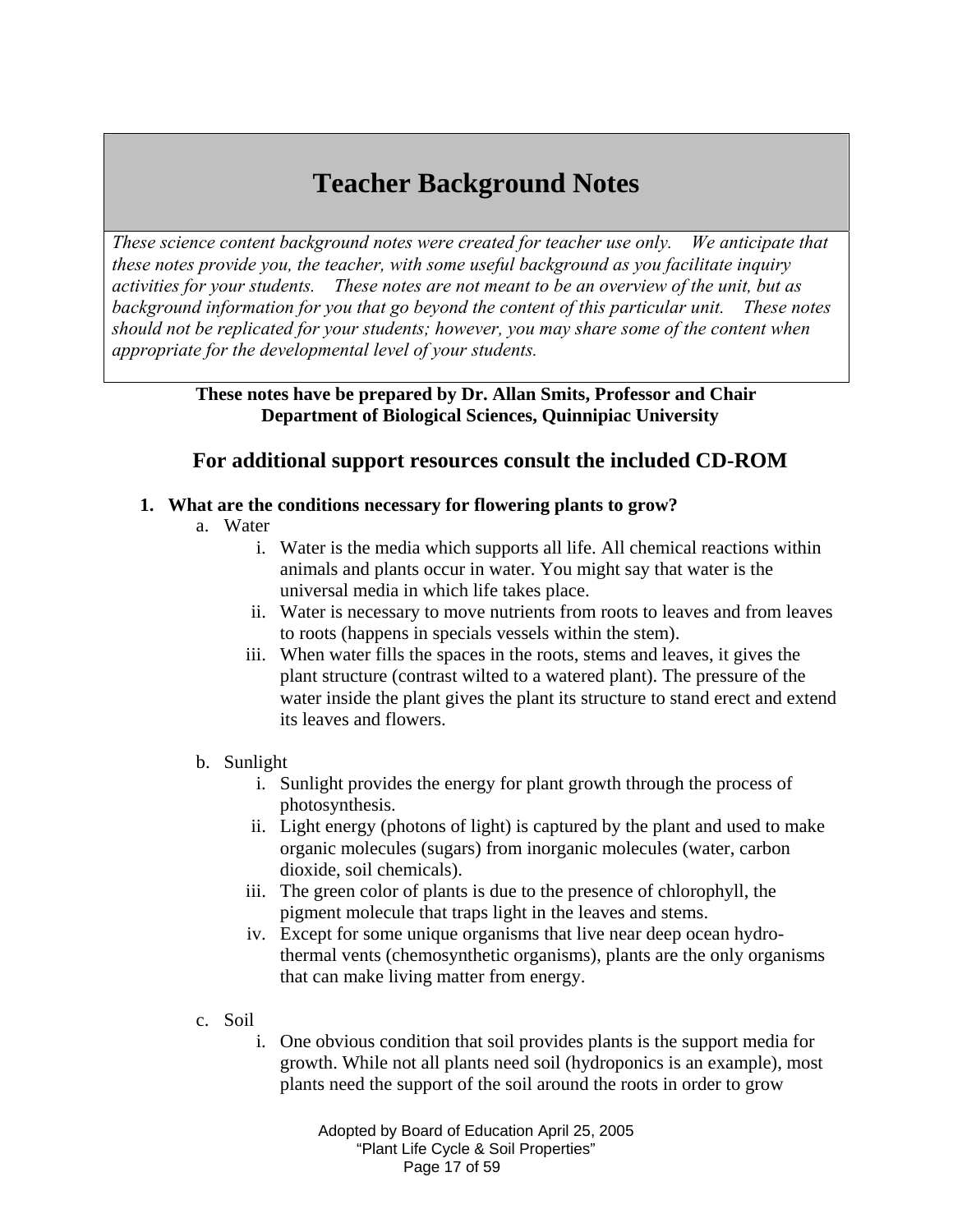vertically (root types vary according to the height of plants). Particle size of the soil clearly has an effect on the degree of support.

- ii. Soil also provides the plant with access to water. Water molecules occupy the spaces between the soil particles. Therefore, the type of soil (number and type of particles) will determine how much water is held there, and for how long. Compare sand (large and non-dissolvable particles) and clay (very fine and suspended particles).
- iii. In the process of moving water into the roots and into the plant, soil also may provide the plant with essential nutrients. These include many different chemicals, but nitrogen and phosphorous are extremely important as they are the building blocks for plant structure (proteins) and reproduction (DNA).

## **2. What is the life cycle of a plant?**

- a. See Life cycle Cards in Appendix E of Teacher's Guide; See descriptions of each stage in Figure 6-1 in Teacher's Guide; See narrative for each Powerpoint slide in Word file called "Plant Life Cycle".
- b. See Powerpoint slides of plant life cycles, plant parts with labels (Slides 1-7)
- c. Examples of roots, stems and leaves (Slides 8-11)
- d. Differences between angiosperms and gymnosperms (Slides  $2 \& 3$ ; Pine Life Cycle Video)
- e. Fast Plant Time Lapse Video

### **3. How do flowering plants produce seeds and new plants?**

- a. Examples of pollination that ensures fertilization of egg (Slide 12; Bee Pollination Video)
- b. Parts of the plant that produce sperm and eggs (Slides 13 and 14)
- c. The process whereby sperm arrive at egg and fertilize egg (Slide 15; Plant Fertilization Video)
- d. Production of seeds (Seed Development Video)
- e. What are some different types of seeds, and how are they presented (dry, pod, fruits, etc) (Slides 16, 17, 18); Fruit Development Video)
- f. Examples of seed dispersal (Slides 19 and 20)
- g. Reasons for multiple seed production per plant

### **4. How are plants connected with other living things?**

- a. Provide food (convert energy from sun into nutrients)
- b. Provide oxygen, remove carbon dioxide
- c. Anchor the soil, prevent erosion
- d. Provide aesthetic beauty
- e. Sources of medicine (Slide 21 in Powerpoint)
- f. Interdependence: Pollination
	- i. What is interdependence (give examples of symbiotic relationships)

Adopted by Board of Education April 25, 2005 "Plant Life Cycle & Soil Properties" Page 18 of 59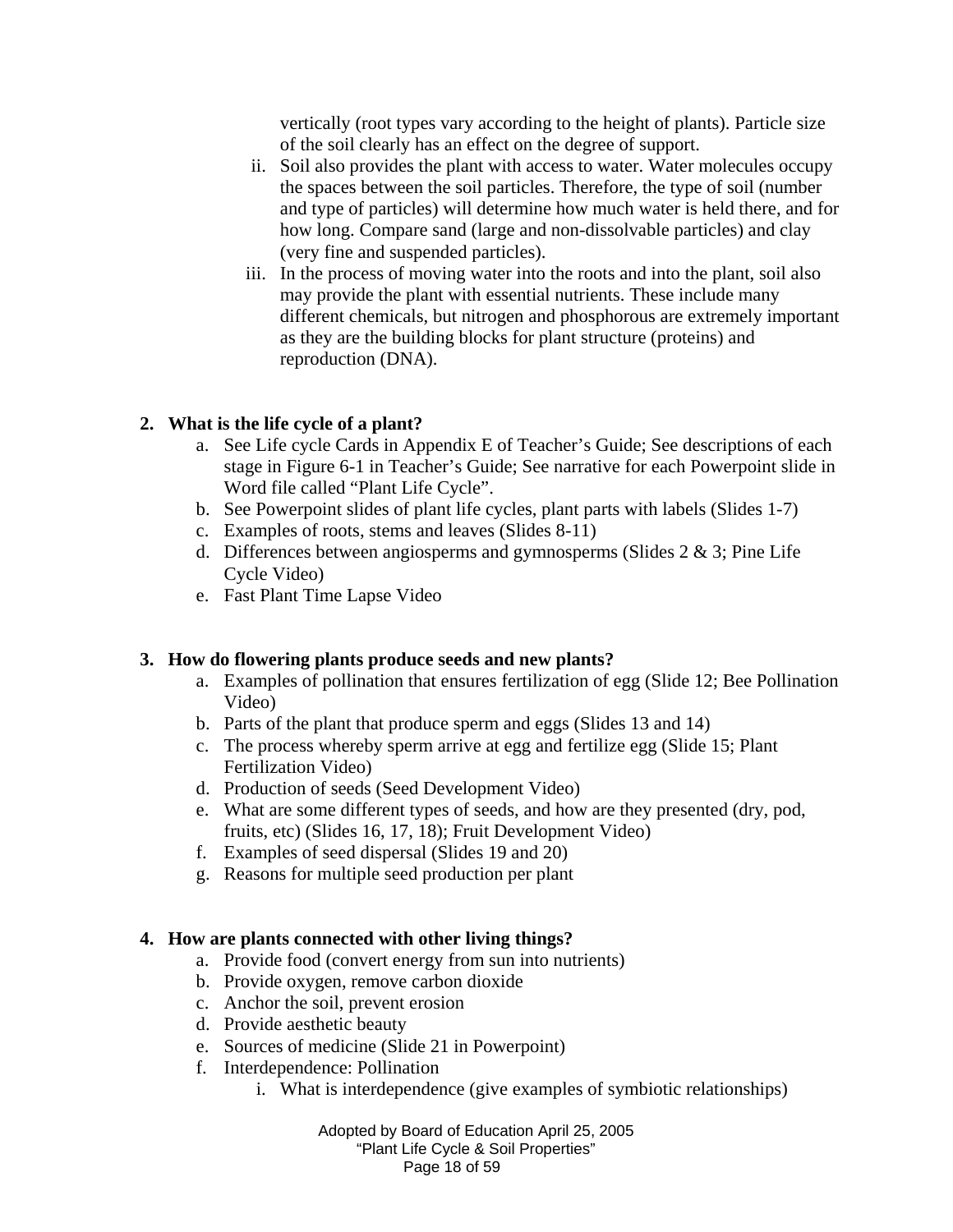- ii. What are the advantages to plants and to bees?
- iii. Why is cross-pollination important for plants?

### **5. What are the properties by which soils are sorted (described)?**

- 1. **Soil is a very important natural resource.** Within the context of plants, soil provides the structure and nutrients required for most plants to germinate and grow.
- 2. **Soil is made of many different kinds of matter.** Most soil is made of weathered rocks. This means the rock has been broken down. Some pieces may be large, others may be as fine as dust. Soil also contains matter that was once living. The remains of dead plants and animals become part of many types of soil.

### 3. **A soil profile is used to show the two layers of soil**.

**Topsoil** contains the decayed remains of plants and animals. This makes the soil good for growing plants. The color of topsoil is general darker than the subsoil.

**Subsoil** is below the topsoil. Compare the color "Light brown, yellow, red" with the dark color of topsoil.) Look at materials found in each soil. Leaves and twigs are found in topsoil; rocks, sand, and clay are found in subsoil.

**Bedrock** is the layer of soil under the subsoil. It contains large pieces of rock.

4. **Soils can be classified into several types, based upon their properties**. These properties are texture, particle size, color, and their ability to retail water. There is much variation in the names of these types, depending upon your source of information. Some consider "gravel" a soil type. I have not included it here.

#### **Sand**

- 1. Sandy soils contain mostly sand.
- 2. Most sand is small pieces of quartz. They have a course texture.
- 3. The particle is the largest of all soils. Thus, flowing water tends to move easily through sandy soils. Sandy soils do not hold water very well.
- 4. The color of sand is typically light colored (broken down quartz glass), but can be darker in color, dependent on the source of the quartz.

#### **Clay**

- 1. Clay soil is mostly clay and is made mostly of small pieces of mineral other than quartz.
- 2. Clay soils have the smallest particles of all soils. When dry, the clay soils have very smooth texture.
- 3. Because of their fine particle size, clay soils hold water very well. Also, because of the diverse minerals that make up clay, water tends to be electrically attracted to and held by the clay particles.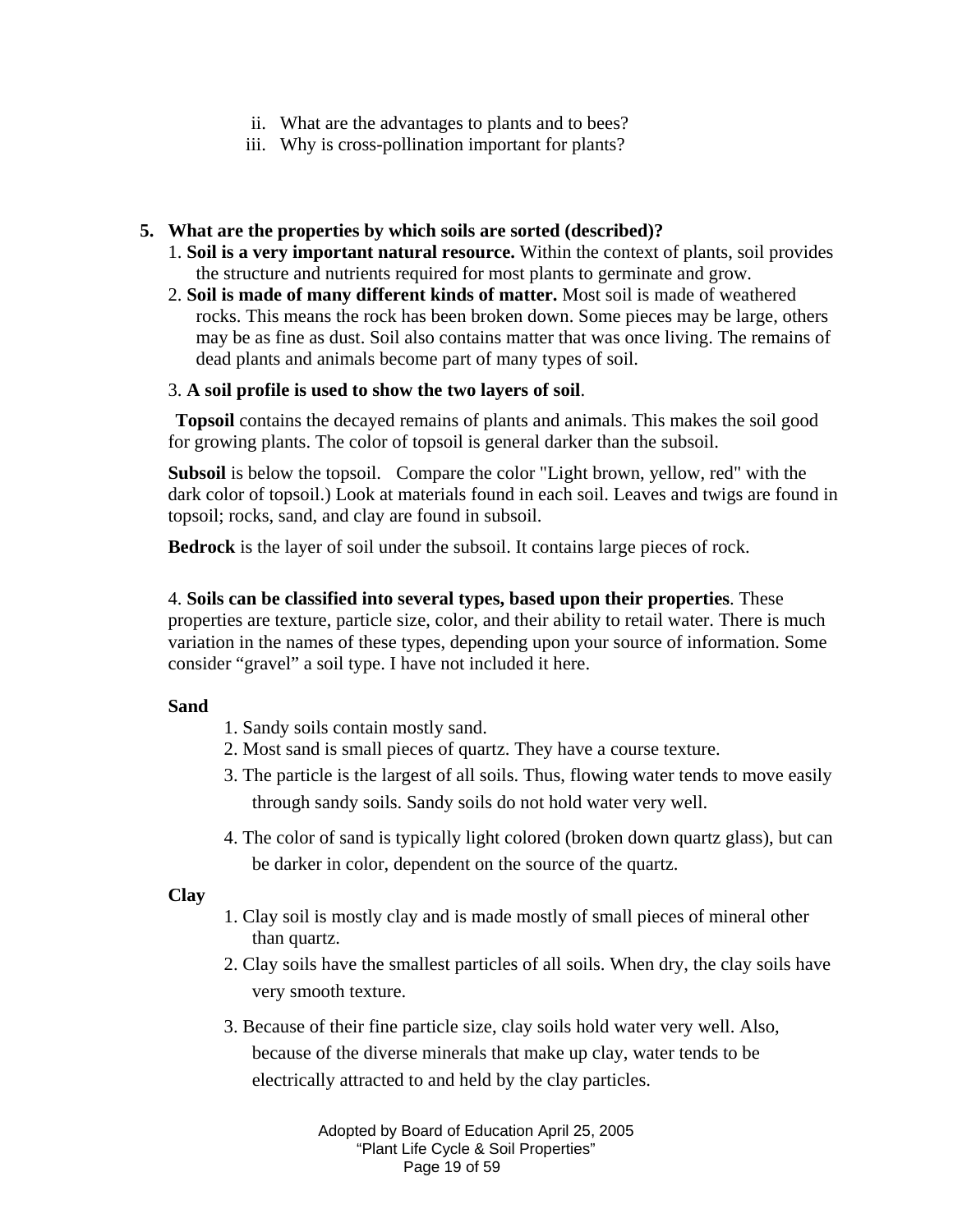4. Clay soils can be a variety of colors, but are typically darker brown and reddish in color.

### **Loam (Humus)**

- 1. Loam is made of gravel, sand, clay and a lot of humus.
- 2. The texture is intermediate between sand and clay because of its composition. Loam has the highest amount of organic matter (humus).
- 3. The ability of loam to retain water is also intermediate between sand and clay.
- 4. Color of loam is highly variable, depending on the amount of sand, clay and humus.

#### **Internet Sites related to Soils**

The following two sites are excellent sources of review on soils and soil types. The first is very comprehensive and relates well to plant growth and gardening. Use the topic links in the upper right of the page to navigate to the relevant topics.

The second site is an animated site for kids (Detective LePlant), but also contains some excellent background information, especially on how soils provide the conditions necessary for plant growth.

http://greennature.com/article431.html

http://www.urbanext.uiuc.edu/gpe/index.html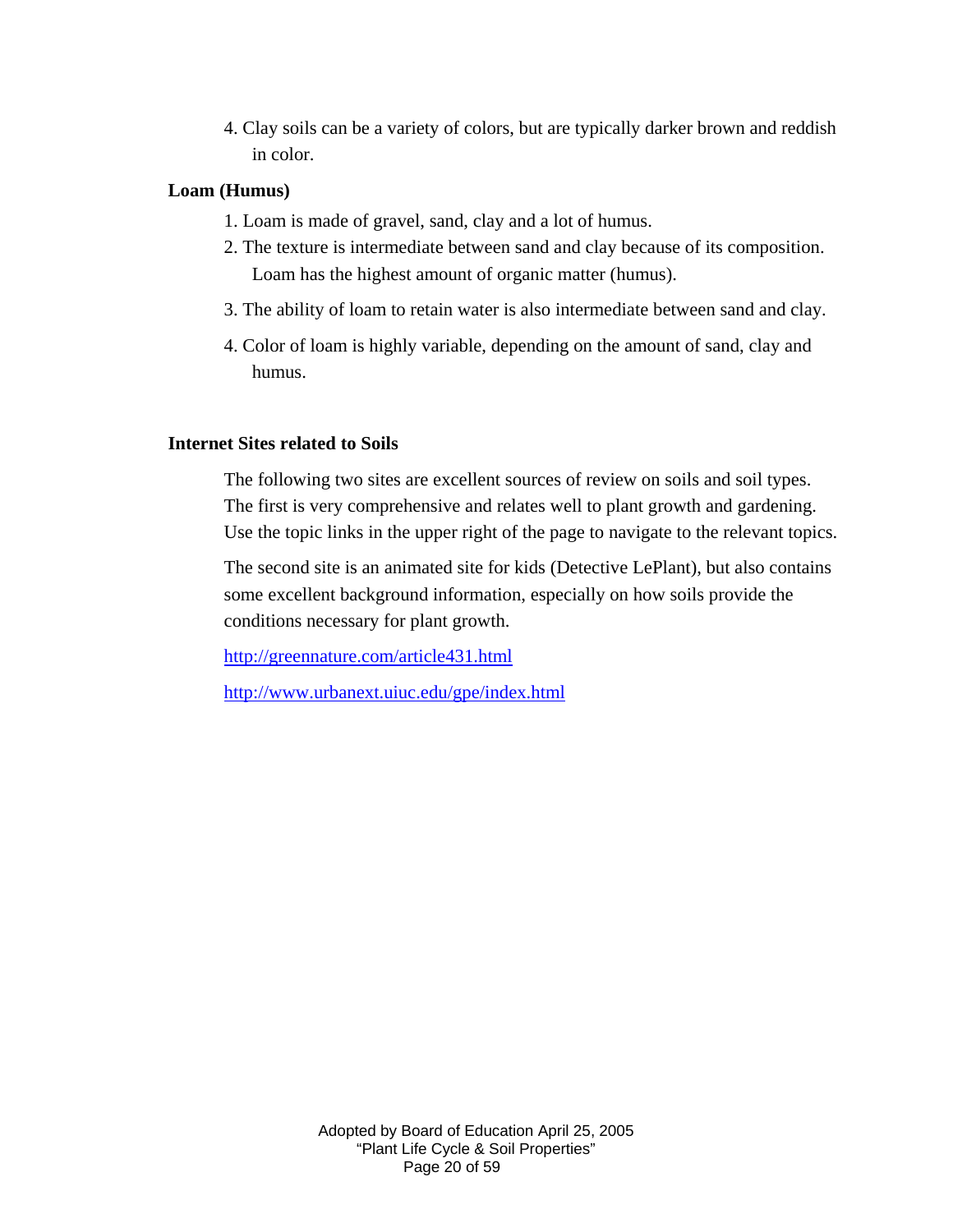# **DIFFERENT SOIL'S ABILITY TO RETAIN WATER INQUIRY INVESTIGATION**

This guide is a tool for helping you plan an inquiry activity. The prime factor is that your students get the opportunity to practice choosing their own question and planning and carrying out an investigation to find out what they can learn from investigating that question.

# Approx. Time: 3 hours

| Related State Content Standard(s):                                          | Related State Expected Performance(s):                                        |
|-----------------------------------------------------------------------------|-------------------------------------------------------------------------------|
| The Changing Earth – How do Materials                                       |                                                                               |
| cycle through the Earth's systems?                                          |                                                                               |
| 2.3-Earth materials have varied physical                                    |                                                                               |
| properties which make them useful in                                        |                                                                               |
| different ways.                                                             |                                                                               |
| Soils can be described by their color,                                      | A 22. Relate the properties of different soil                                 |
| texture, and capacity to retain water.                                      | types to their ability to retain water and support                            |
|                                                                             | the growth of certain plants.                                                 |
| Related Enduring Understanding(s):                                          | Related Essential Question(s):                                                |
| Inquiry is the integration of process<br>$\bullet$                          | How is inquiry used to investigate the<br>$\bullet$                           |
| skills, the application of scientific                                       | answers to questions we pose?                                                 |
| content, and critical thinking to solve                                     |                                                                               |
| problems.                                                                   |                                                                               |
| Matter (soil) can be described and<br>$\bullet$                             | What are the properties by which soils are                                    |
| classified for understanding.                                               | sorted?                                                                       |
| Soils have different properties and<br>$\bullet$                            | How is inquiry used to investigate the<br>$\bullet$                           |
| compositions that make them useful in                                       | amount of water different soils retain?                                       |
| different ways.                                                             |                                                                               |
| Soil samples from our earth are often<br>$\bullet$                          |                                                                               |
| mixtures of different types of soil                                         |                                                                               |
| components (sand, humus, clay, gravel).                                     |                                                                               |
|                                                                             |                                                                               |
| What simple content objectives/goals do<br>you want to accomplish with this | What simple process skills do you want to<br>improve with this investigation? |
| investigation?                                                              |                                                                               |
| (see district curriculum documents)                                         |                                                                               |
| Students will:                                                              | Predicting<br>$\bullet$                                                       |
| Relate the properties (color, texture,                                      | Observing                                                                     |
| particle size, composition) of different                                    | Collecting data, organizing it, and<br>$\bullet$                              |
| soil types to their ability to retain water.                                | communicating results                                                         |
| Generate investigable and non-                                              |                                                                               |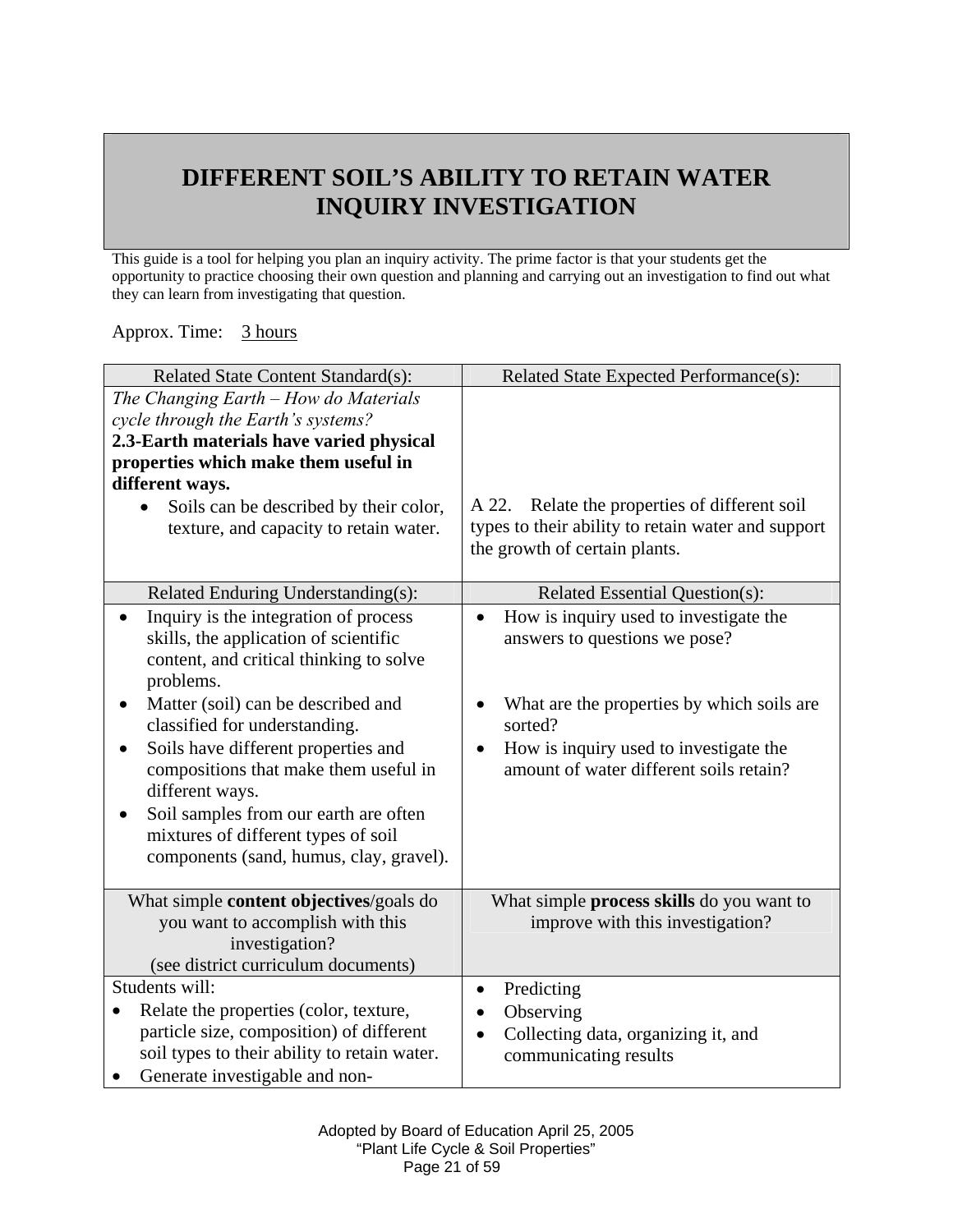| investigable questions.                                                    |                                                                                         |  |  |
|----------------------------------------------------------------------------|-----------------------------------------------------------------------------------------|--|--|
| Design an investigation to help answer an                                  |                                                                                         |  |  |
| investigable question.                                                     |                                                                                         |  |  |
| Predict the amount of water different                                      |                                                                                         |  |  |
| soils might hold.                                                          |                                                                                         |  |  |
|                                                                            |                                                                                         |  |  |
|                                                                            |                                                                                         |  |  |
|                                                                            | What phase of this investigation will you provide the most modeling/templates/mini-     |  |  |
|                                                                            |                                                                                         |  |  |
|                                                                            | lessons/scaffolding for better skill development?                                       |  |  |
| Phase $2$ – planning an investigation and collecting observations and data |                                                                                         |  |  |
|                                                                            |                                                                                         |  |  |
|                                                                            | Materials/Resources:                                                                    |  |  |
| Potting soil $-1$ gallon bag<br>$\bullet$                                  |                                                                                         |  |  |
|                                                                            |                                                                                         |  |  |
| Gravel $-1$ gallon bag                                                     |                                                                                         |  |  |
| Sand $-1$ gallon bag                                                       |                                                                                         |  |  |
| $Clay - 1$ gallon bag                                                      |                                                                                         |  |  |
| Assorted soil samples from student yards                                   |                                                                                         |  |  |
| Tri-pod stands - 10<br>$\bullet$                                           |                                                                                         |  |  |
| Plastic cups with holes in bottom $-30$<br>$\bullet$                       |                                                                                         |  |  |
| Plastic cups for collecting water run-off - 30<br>$\bullet$                |                                                                                         |  |  |
| Filter paper – circular to fit in the bottom of the cups $-50$<br>٠        |                                                                                         |  |  |
| 50 mL graduated cylinders $-10$<br>٠                                       |                                                                                         |  |  |
| Plastic café trays $-8$                                                    |                                                                                         |  |  |
| Paper towels<br>$\bullet$                                                  |                                                                                         |  |  |
| White plastic buckets to hold water if there is no sink in classroom. $-8$ |                                                                                         |  |  |
| Wax pencils - 8                                                            |                                                                                         |  |  |
| $Timers - 8$                                                               |                                                                                         |  |  |
| Poster paper for group presentations $-1/\text{group}$<br>$\bullet$        |                                                                                         |  |  |
| Sentence strips for inquiry questions $-30$                                |                                                                                         |  |  |
| Student journals - 30                                                      |                                                                                         |  |  |
| Markers, crayons, pencils<br>$\bullet$                                     |                                                                                         |  |  |
| Student planning and sharing templates (See Appendix 1-6)                  |                                                                                         |  |  |
|                                                                            |                                                                                         |  |  |
|                                                                            |                                                                                         |  |  |
|                                                                            |                                                                                         |  |  |
|                                                                            |                                                                                         |  |  |
| What kinds of investigations do you anticipate students designing?         |                                                                                         |  |  |
| Sample student investigation questions:                                    |                                                                                         |  |  |
|                                                                            | What type of soil, (sand, gravel, clay, dirt from my backyard, etc.) retains the most   |  |  |
| water?                                                                     |                                                                                         |  |  |
| ٠                                                                          | How much water will half a cup of potting soil retain before it begins to drip? (Sand?  |  |  |
| Gravel? Dirt from my yard? Etc.)                                           |                                                                                         |  |  |
|                                                                            | Does the particle size of soil (composition/texture) effect how much water is retained? |  |  |
| If I compact (pack) the soil, will it retain more water? How much?         |                                                                                         |  |  |
|                                                                            |                                                                                         |  |  |
|                                                                            |                                                                                         |  |  |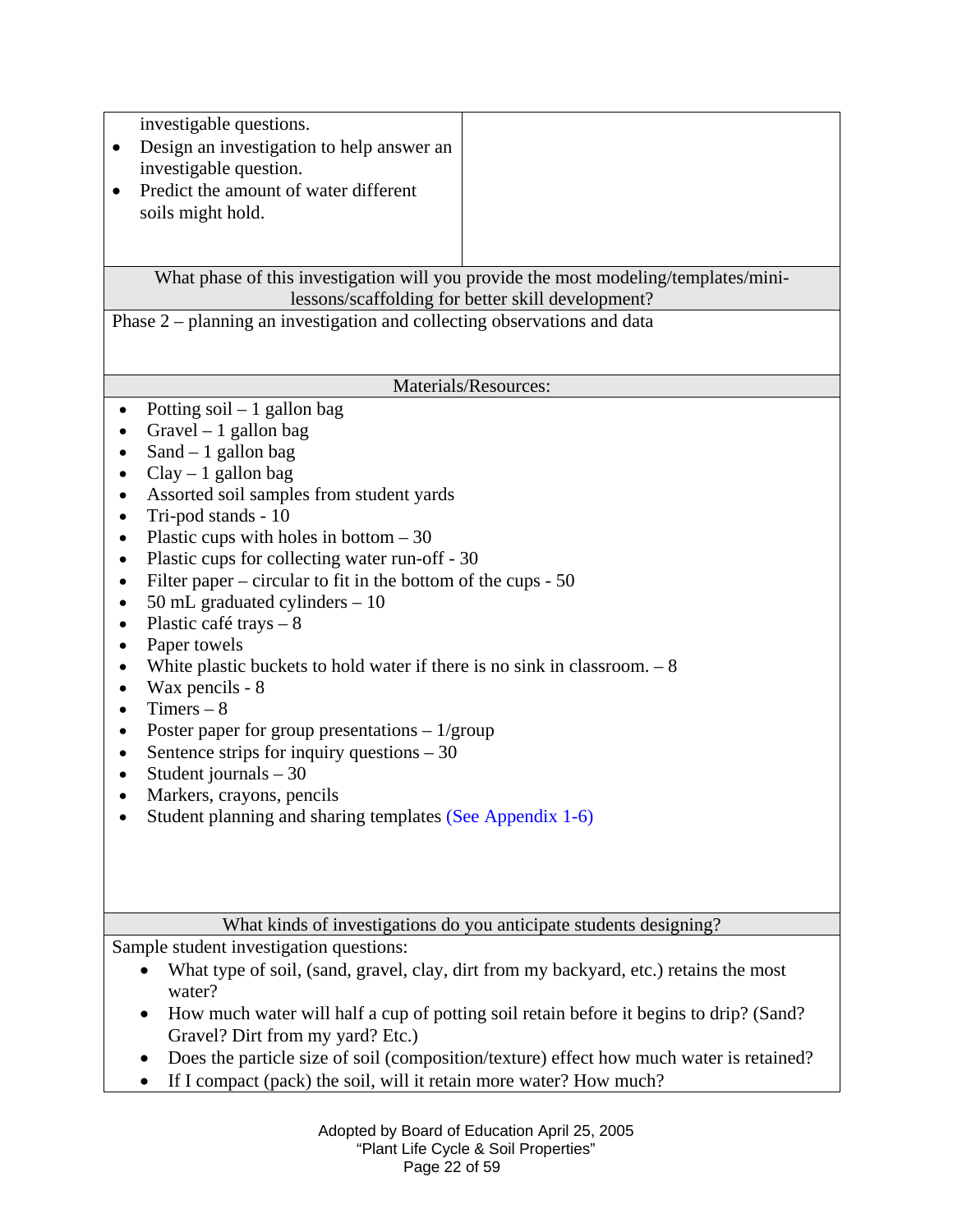- How much water will be retained if I mix half gravel and half soil?
- Was it clay? (not investigable with hands on materials help coach this student to turn this question into an investigable question such as "How much water can half a cup of clay hold unit it starts to drip?")
- Does wet clay vs. dry clay retain different amounts of water?
- Does initial wetness of soil effect retention?
- How does soil composition effect retention?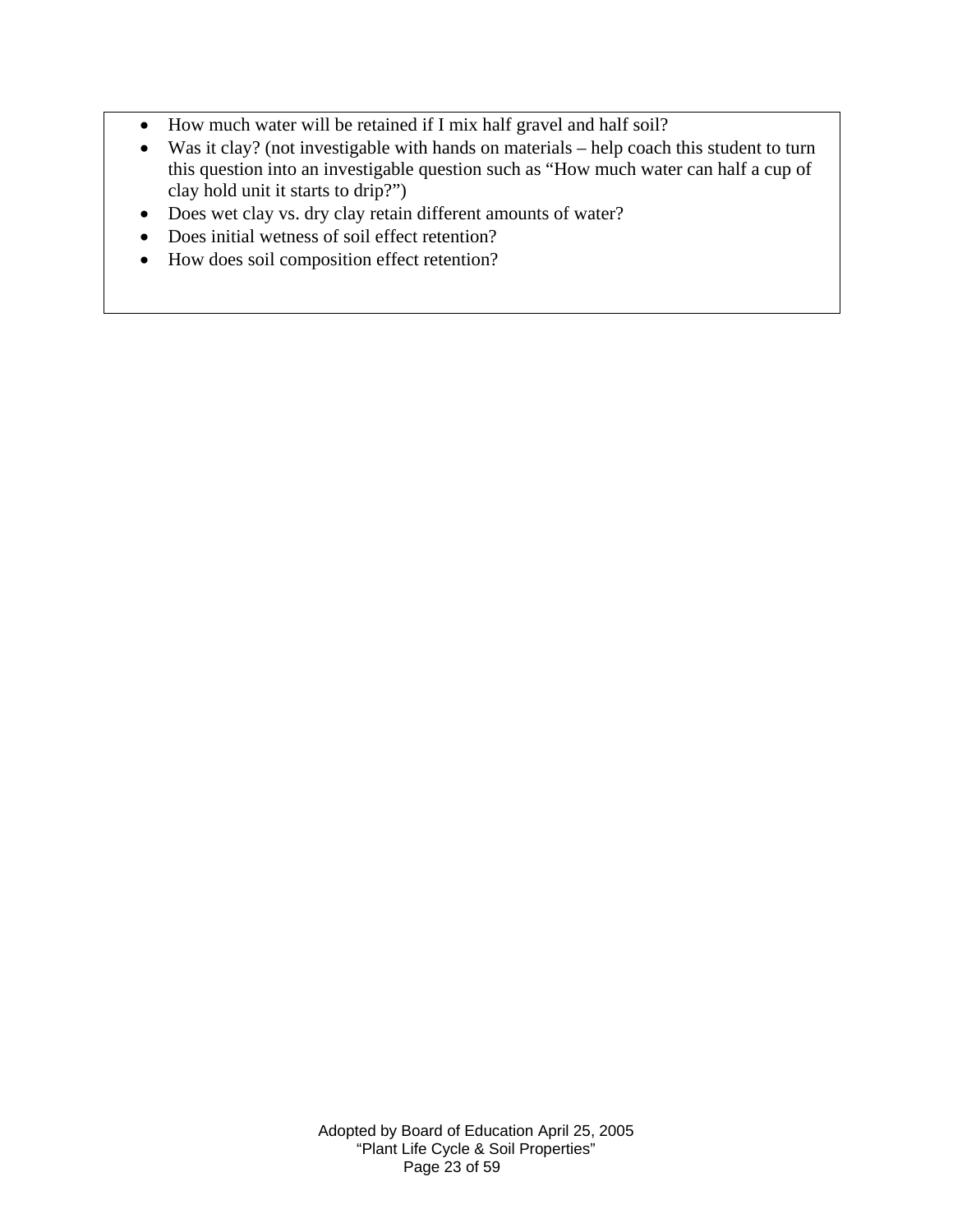# **PHASE 1 – Observing and Questioning**

# **INQUIRY STARTERS**

- What is the launching activity or **inquiry starter** for the investigation?
- What will be your **inquiry starter prompt**? How will you "invite" your audience to work with the materials?
- What **materials** will you use for the inquiry starters?
- How will you **elicit and collect or display student's questions**? Will they share questions orally? In writing?
- **Choosing investigation questions**: How will you help your students determine which questions they can choose from to investigate? How will you or the students form investigation groups?

| <b>Time</b> | <b>Task</b>                                                                                                                                                                                                                                                                                                                                                                                                                                                                                                                                                                                                                                                                                                                           | <b>Hints</b>                                                                                                                                                                                                                                                                                                                                                                                                                                                                                                                                                                                                                                                                                                                                                                                                                   |
|-------------|---------------------------------------------------------------------------------------------------------------------------------------------------------------------------------------------------------------------------------------------------------------------------------------------------------------------------------------------------------------------------------------------------------------------------------------------------------------------------------------------------------------------------------------------------------------------------------------------------------------------------------------------------------------------------------------------------------------------------------------|--------------------------------------------------------------------------------------------------------------------------------------------------------------------------------------------------------------------------------------------------------------------------------------------------------------------------------------------------------------------------------------------------------------------------------------------------------------------------------------------------------------------------------------------------------------------------------------------------------------------------------------------------------------------------------------------------------------------------------------------------------------------------------------------------------------------------------|
| 5 min.      | Teacher review of previous activity<br>classifying and sorting different types<br>of soil according to color, particle size,<br>and texture.                                                                                                                                                                                                                                                                                                                                                                                                                                                                                                                                                                                          |                                                                                                                                                                                                                                                                                                                                                                                                                                                                                                                                                                                                                                                                                                                                                                                                                                |
| 15 min.     | Teacher demonstrates the capacity of<br>two soil types to retain water (inquiry<br>starter).<br>1. Place a damp filter paper on the<br>bottom of two cups with holes on<br>the bottom.<br>Teacher should model drawing a<br>2.<br>fill line on each cup w/holes using<br>the wax pencil, explaining the<br>need for the fill line.<br>3. Fill one cup up to predetermined<br>fill line with gravel and fill the<br>other cup with the same amount of<br>potting soil.<br>Place each cup on a tripod with a<br>4.<br>cup underneath to capture the run<br>off water.<br>Model how to measure 50 mL of<br>5.<br>water into each of two graduated<br>cylinders.<br>Have student predict what will<br>6.<br>happen when you pour 50 mL of | Students should make predictions<br>$\bullet$<br>about what they expect to happen<br>when the water is poured into the<br>soil in their science journal.<br>These can be listed on chart paper<br>for later reference, if desired.<br>Students should be encouraged to<br>record their observations and<br>measurements made by the teacher<br>during this demonstration. A<br>diagram of the set up and procedure<br>the teacher modeled with be helpful<br>to them later when they design their<br>own experiment.<br><b>Assessment note:</b> This is an<br>opportunity for the teacher to<br>formatively assess the ability of<br>your students to write detailed<br>observations and questions.<br>Teacher should model this as<br>$\bullet$<br>he/she would expect the students to<br>conduct their experiments.<br>Water |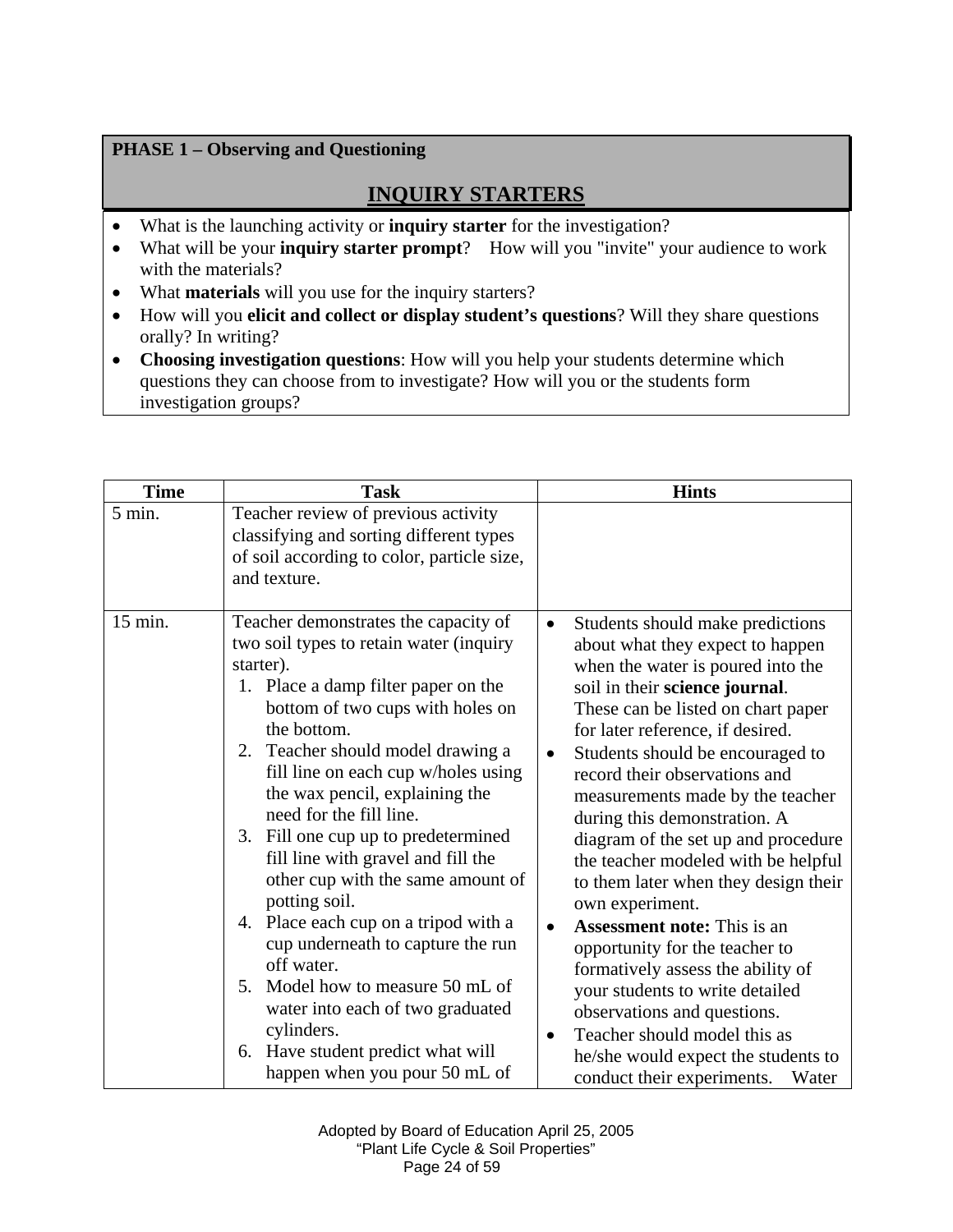|         | water into each cup.<br>Discuss with students the need to<br>7.<br>keep the run-off time constant.<br>Model for students the use of the<br>timer, allowing a set amount of<br>time for the water to drain.<br>(2)<br>minutes is recommended.)<br>One at a time, carefully pour 50<br>8.<br>mL of water into each cup.<br>9. Observe (rate of run-off, color of<br>run-off, changes in soil, etc.)<br>10. Model how to measure the amount<br>of run-off for each sample by<br>pouring the water back into the<br>graduated cylinders.                                                                                                                                                                                                                                                                                                                                                                                                                                                                | and soil containers should be same<br>as students'. Focus should be on<br>keeping everything constant<br>(measuring water, soil, time, etc.)                                                                                                                                                                                                                                                                                                                                                                                                                                                                                                                                                                                                                                                                                                                                               |
|---------|-----------------------------------------------------------------------------------------------------------------------------------------------------------------------------------------------------------------------------------------------------------------------------------------------------------------------------------------------------------------------------------------------------------------------------------------------------------------------------------------------------------------------------------------------------------------------------------------------------------------------------------------------------------------------------------------------------------------------------------------------------------------------------------------------------------------------------------------------------------------------------------------------------------------------------------------------------------------------------------------------------|--------------------------------------------------------------------------------------------------------------------------------------------------------------------------------------------------------------------------------------------------------------------------------------------------------------------------------------------------------------------------------------------------------------------------------------------------------------------------------------------------------------------------------------------------------------------------------------------------------------------------------------------------------------------------------------------------------------------------------------------------------------------------------------------------------------------------------------------------------------------------------------------|
| 10 min. | Students make observations and use<br>them to generate questions about what<br>they saw and their knowledge of soil<br>properties.<br>Create a T-chart on the board with<br>"I notice" and "I wonder". Chart<br>the student's observations (I<br>notice). These will naturally lead<br>to questions (I wonder).<br>At this time teacher should<br>$\bullet$<br>introduce students to the additional<br>materials that will be available for<br>students' investigations. (clay<br>and sand) This will generate<br>additional questions.<br>During the initial investigation, it<br>is not recommended that students<br>investigate using their soil samples<br>from home. Pure soil samples<br>will obtain results that better help<br>students understand the properties<br>Given the time, students<br>of soil.<br>may do an additional investigation<br>using their soil samples from<br>home.<br>Teacher may choose the most<br>appropriate questions for<br>investigation based on the content | Example: I noticed that the soil<br>$\bullet$<br>retained more water. I wonder -<br>how much water the soil from my<br>yard will retain since it is a mixture<br>of rocks and sand?<br>Refer to Appendix 1 "Observation<br>$\bullet$<br>Starters" for "I notice/I wonder"<br>starters.<br>Teacher should direct students back<br>$\bullet$<br>to soil properties, and introduce<br>new property – capacity to retain<br>water.<br><b>Guided Lesson/Thinking Tool:</b><br>$\bullet$<br>Try to help students rephrase their<br>questions into investigable<br>questions that can be investigated<br>in the "here and now" with the<br>materials that we have available.<br>"What is clay?" is a great question,<br>but not investigable with our<br>materials.<br>See page 2 of this inquiry<br>$\bullet$<br>investigation for some of the<br>sample questions that students may<br>generate |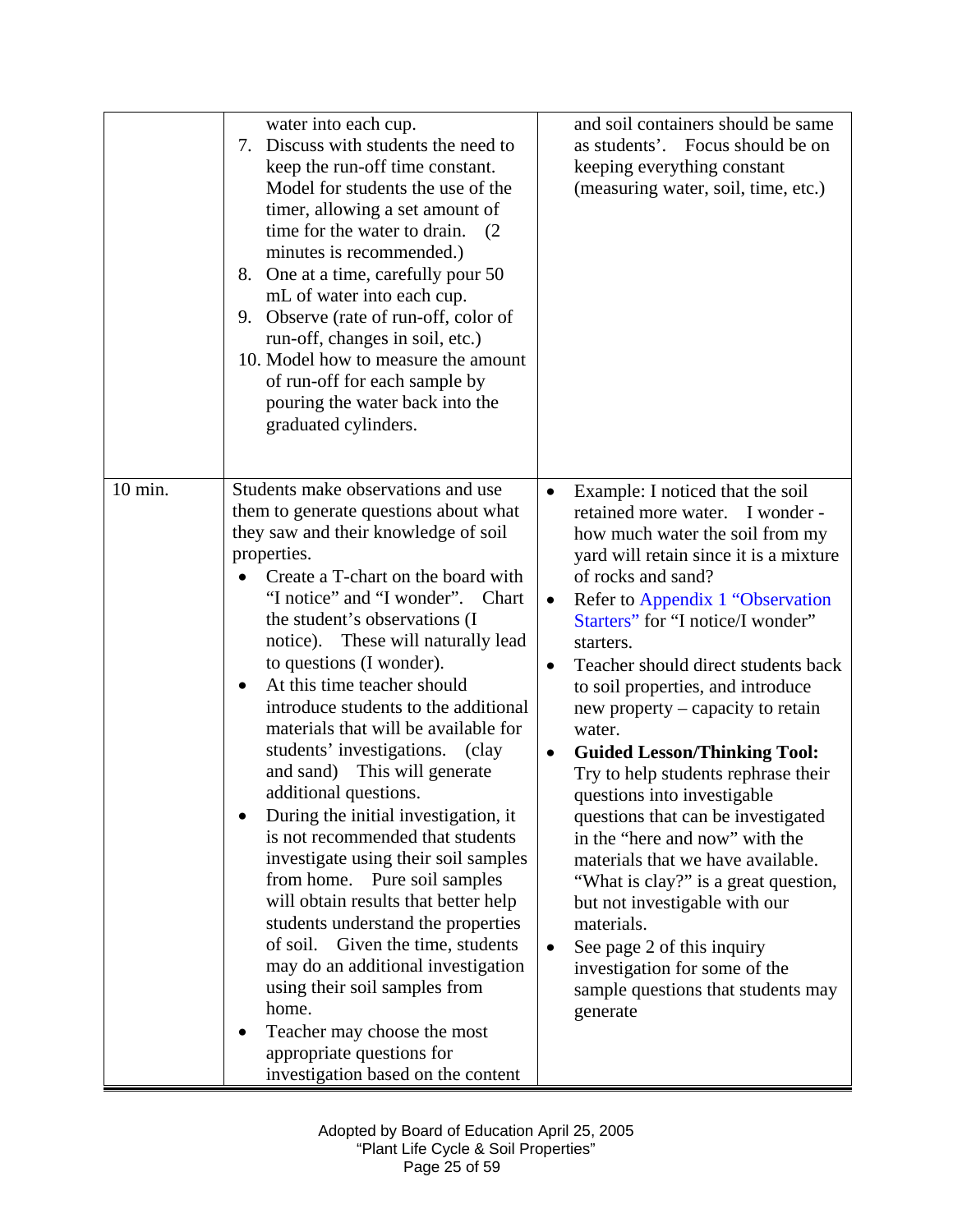|  |  | .<br>.<br>ാാ∪ப.<br>.<br>. .<br>. . |  |
|--|--|------------------------------------|--|
|--|--|------------------------------------|--|

Adopted by Board of Education April 25, 2005 "Plant Life Cycle & Soil Properties" Page 26 of 59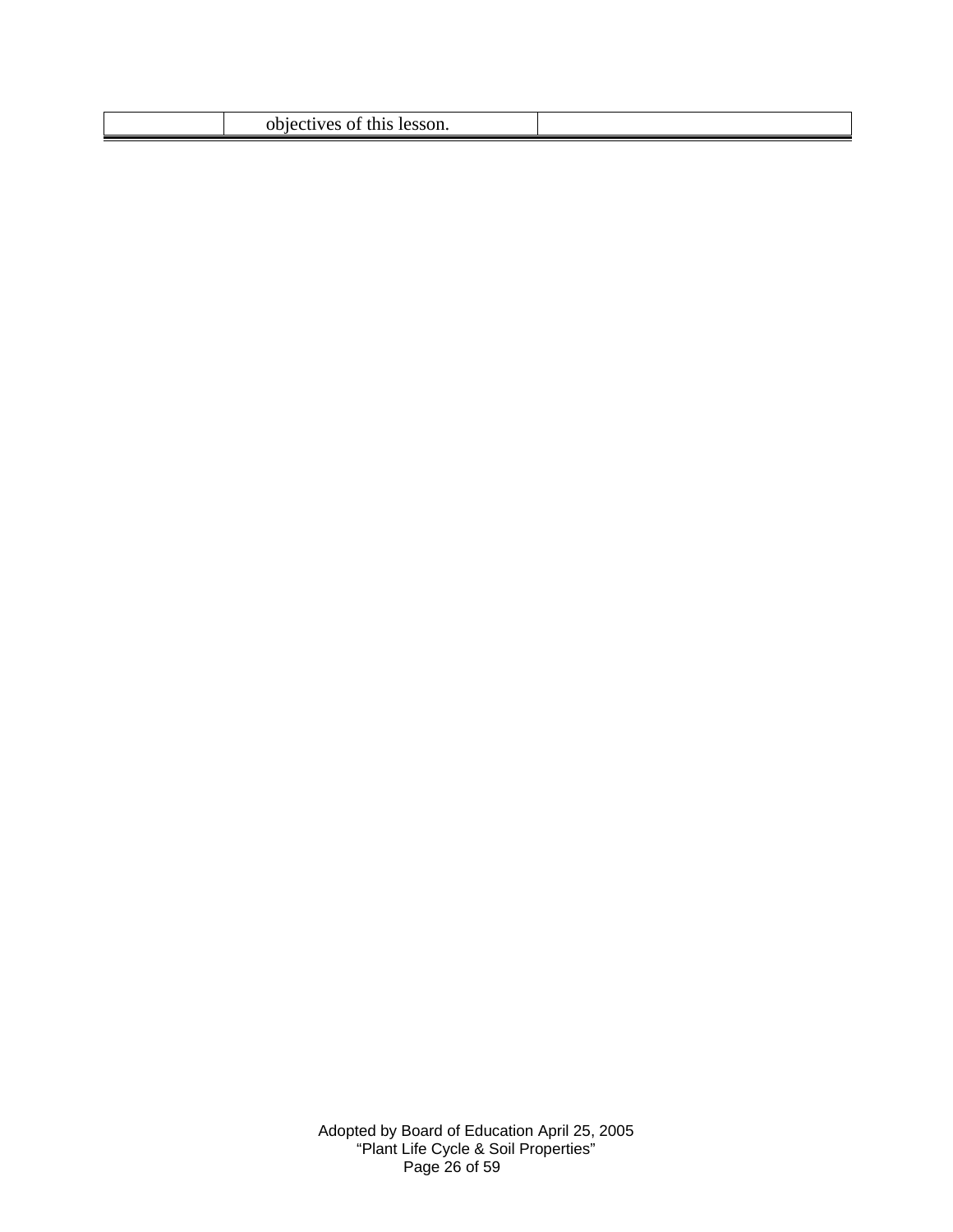| <b>Student Samples</b><br>The gravel retained more water than I<br>thought it would<br>I was surprised that the clay retained as<br>much water as it did<br>The water was spilling, some didn't spill<br>٠<br>in the cup<br>The clay was $\text{dry}$ – reddish – I expected it<br>to be more wet looking<br>The run-off water in the cup looked dirty | I notice I wonder<br>How much water can $\frac{1}{2}$ cup of clay retain<br>before it begins to drip?<br>Why does clay retain more water than<br>gravel?<br>What type of soil retains the most water?<br>How does color effect retention? |
|--------------------------------------------------------------------------------------------------------------------------------------------------------------------------------------------------------------------------------------------------------------------------------------------------------------------------------------------------------|-------------------------------------------------------------------------------------------------------------------------------------------------------------------------------------------------------------------------------------------|
| Teacher can create groups for                                                                                                                                                                                                                                                                                                                          | The teacher may want to form groups                                                                                                                                                                                                       |
| planning and investigating,                                                                                                                                                                                                                                                                                                                            | based on student interest in a particular                                                                                                                                                                                                 |
| (groups of 3-4 are                                                                                                                                                                                                                                                                                                                                     | question.                                                                                                                                                                                                                                 |
| recommended).                                                                                                                                                                                                                                                                                                                                          | The teacher may want to encourage                                                                                                                                                                                                         |
| Things to consider: How                                                                                                                                                                                                                                                                                                                                | groups to investigate questions that relate                                                                                                                                                                                               |
| will you help your students                                                                                                                                                                                                                                                                                                                            | to the properties of soils.                                                                                                                                                                                                               |
| determine which questions                                                                                                                                                                                                                                                                                                                              | Assigning group roles such as materials                                                                                                                                                                                                   |
| they can choose from to                                                                                                                                                                                                                                                                                                                                | manager, recorder, timer, etc. may be                                                                                                                                                                                                     |
| investigate? How will                                                                                                                                                                                                                                                                                                                                  | helpful.                                                                                                                                                                                                                                  |
| you or students form                                                                                                                                                                                                                                                                                                                                   | Note: This is the suggested end to Day 1                                                                                                                                                                                                  |
| investigation groups?                                                                                                                                                                                                                                                                                                                                  | of the lesson.                                                                                                                                                                                                                            |

# **PHASE 2 – Planning and Investigating**

# **INVESTIGATION**

- What **additional materials** will you introduce? How will you introduce additional materials participants can use to study the phenomena?
- How will you manage/organize materials, set up and clean up?
- How will you support the groups in **planning** their investigation? Will you provide criteria or planning sheets?
- How will you facilitate during the investigation?

| <b>Time</b> | Task                                 | <b>Hints</b> |
|-------------|--------------------------------------|--------------|
| 15 min.     | Teacher will review the materials    |              |
|             | available for the groups to use to   |              |
|             | investigate their questions, quickly |              |
|             | going over the proper use of each    |              |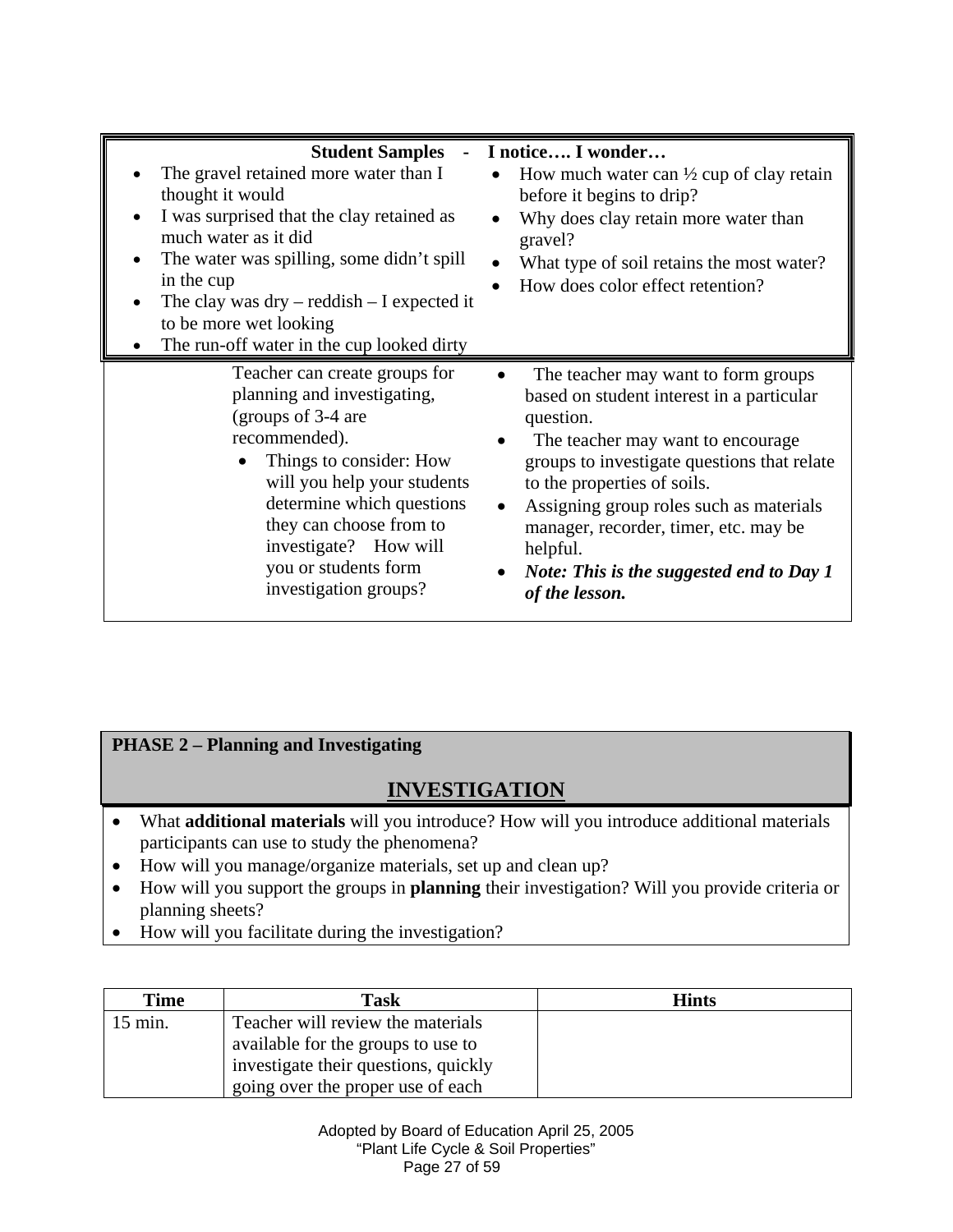|                                  | (particularly the graduated cylinder and<br>tripod stand).                                                                                                                                                                                                                                                                                                                                                                                                                                                                                                                                                                                                                                                                                                                                                                                                                                                    |                                                                                                                                                                                                                                                                                                                                                                                                                                                                                                                                                             |
|----------------------------------|---------------------------------------------------------------------------------------------------------------------------------------------------------------------------------------------------------------------------------------------------------------------------------------------------------------------------------------------------------------------------------------------------------------------------------------------------------------------------------------------------------------------------------------------------------------------------------------------------------------------------------------------------------------------------------------------------------------------------------------------------------------------------------------------------------------------------------------------------------------------------------------------------------------|-------------------------------------------------------------------------------------------------------------------------------------------------------------------------------------------------------------------------------------------------------------------------------------------------------------------------------------------------------------------------------------------------------------------------------------------------------------------------------------------------------------------------------------------------------------|
| 25 min.                          | Class can brainstorm the elements of<br>an effective plan while the teacher<br>records on chart paper.<br>Items<br>discussed may include:<br>Question<br>$\circ$<br>Directions – numbered/sequenced<br>O<br>steps<br>Revise plans when changes are<br>O<br>made<br>List of materials w/ quantities<br>O<br>$Jobs - if assigned$<br>O<br>Must be reproducible (someone<br>O<br>else should be able to duplicate the<br>investigation and get same results<br>Labeled diagrams or drawings<br>O<br>Prediction / hypothesis<br>O<br>Type of results you will collect and<br>O<br>how they might be<br>This can remain as a guide for students<br>to refer to as they plan, or can be<br>utilized to formulate a rubric.<br>Teacher directs each group to develop<br>a plan to use to investigate their<br>question.<br>This should be recorded by<br>each group to share with the class in<br>words or pictures. | This can be done with minimal<br>$\bullet$<br>teacher input; in order for students<br>to develop their own plans<br>(mistakes are expected).<br><b>Assessment Note: This is an</b><br>$\bullet$<br>opportunity to formatively assess<br>student planning.<br>Teachers may choose to use the<br>$\bullet$<br>"Investigation Plan Template"<br>(appendix 2).<br>This template can<br>be taped into students' journals for<br>future reference.<br>Teacher may choose to model a<br>$\bullet$<br>plan using a question that students<br>are not investigating. |
| 3 min./group                     | Students will then share their plans                                                                                                                                                                                                                                                                                                                                                                                                                                                                                                                                                                                                                                                                                                                                                                                                                                                                          | Teacher should be adding key<br>$\bullet$                                                                                                                                                                                                                                                                                                                                                                                                                                                                                                                   |
| $(15-20 \text{ min.})$<br>total) | with the class (pair share, museum<br>walk, chart paper, jigsaw, etc.),                                                                                                                                                                                                                                                                                                                                                                                                                                                                                                                                                                                                                                                                                                                                                                                                                                       | elements of an effective plan to the<br>original list recorded on chart                                                                                                                                                                                                                                                                                                                                                                                                                                                                                     |
|                                  | possibly modeling specific steps, using<br>the materials.                                                                                                                                                                                                                                                                                                                                                                                                                                                                                                                                                                                                                                                                                                                                                                                                                                                     | paper.                                                                                                                                                                                                                                                                                                                                                                                                                                                                                                                                                      |
| 15 min.                          | Students should revisit their plans at<br>this time, making the necessary<br>revisions.                                                                                                                                                                                                                                                                                                                                                                                                                                                                                                                                                                                                                                                                                                                                                                                                                       | Teacher should reinforce the fact<br>$\bullet$<br>that most/all of the important plan<br>elements were included in students'<br>shared plans.<br>Note: This is the suggested end to<br>$\bullet$<br>Day 2.                                                                                                                                                                                                                                                                                                                                                  |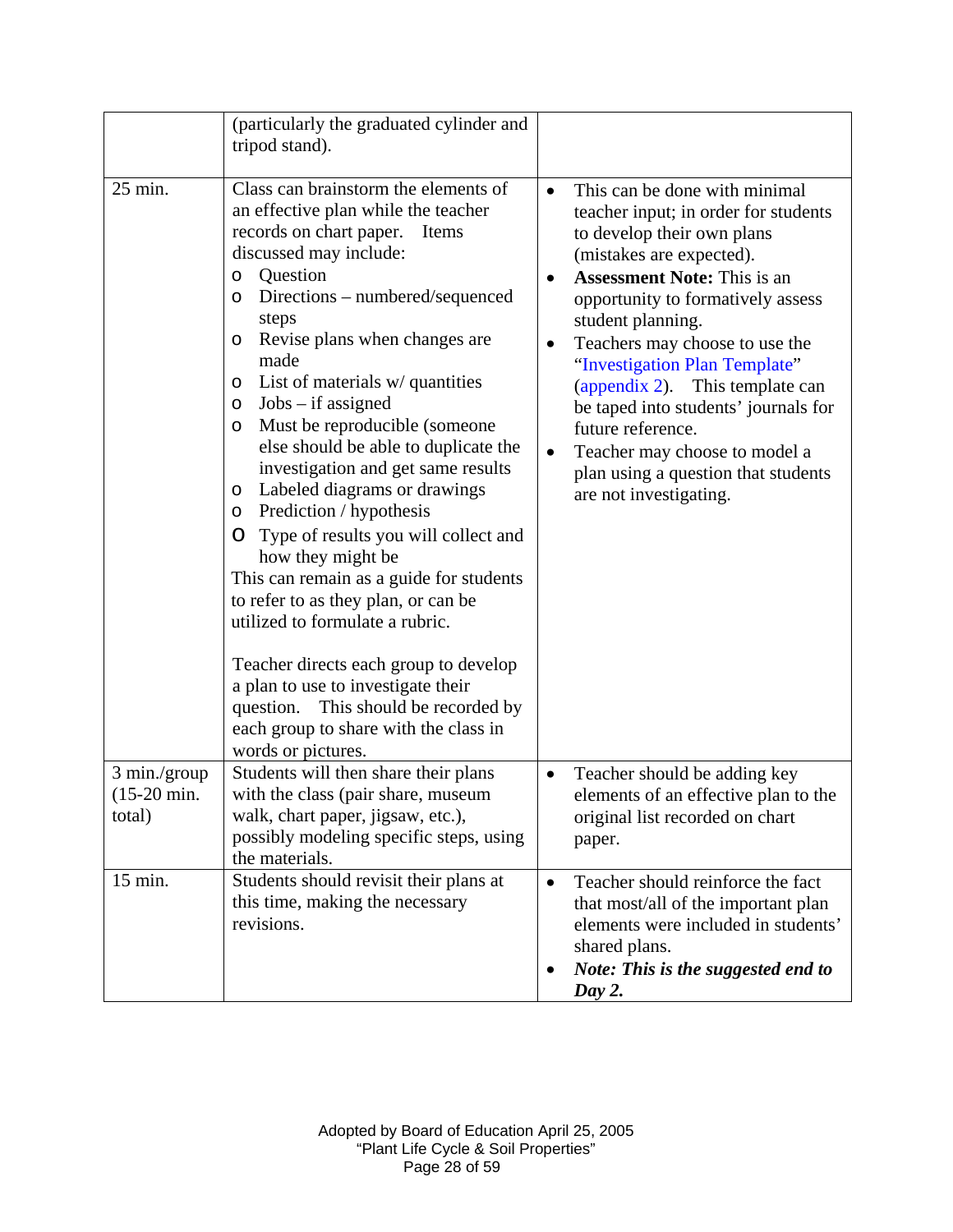| 40 min.       | Using their investigation plans and                                                                                                                                                                                                                                                                                                                                                                                                                                                                                                                                                                           | $\bullet$                                                          | Materials can be distributed to each                                                                                                                                                                                                                                                                                                                                                                                                                                                                                                                                                                                                                                                                                                                                                                                                                                                                                                                                                                                                                                                                                                       |
|---------------|---------------------------------------------------------------------------------------------------------------------------------------------------------------------------------------------------------------------------------------------------------------------------------------------------------------------------------------------------------------------------------------------------------------------------------------------------------------------------------------------------------------------------------------------------------------------------------------------------------------|--------------------------------------------------------------------|--------------------------------------------------------------------------------------------------------------------------------------------------------------------------------------------------------------------------------------------------------------------------------------------------------------------------------------------------------------------------------------------------------------------------------------------------------------------------------------------------------------------------------------------------------------------------------------------------------------------------------------------------------------------------------------------------------------------------------------------------------------------------------------------------------------------------------------------------------------------------------------------------------------------------------------------------------------------------------------------------------------------------------------------------------------------------------------------------------------------------------------------|
| *include time | materials, students can conduct their                                                                                                                                                                                                                                                                                                                                                                                                                                                                                                                                                                         |                                                                    | group by the teacher, or a                                                                                                                                                                                                                                                                                                                                                                                                                                                                                                                                                                                                                                                                                                                                                                                                                                                                                                                                                                                                                                                                                                                 |
| for cleanup*  | investigations.                                                                                                                                                                                                                                                                                                                                                                                                                                                                                                                                                                                               |                                                                    | designated student may gather them                                                                                                                                                                                                                                                                                                                                                                                                                                                                                                                                                                                                                                                                                                                                                                                                                                                                                                                                                                                                                                                                                                         |
|               |                                                                                                                                                                                                                                                                                                                                                                                                                                                                                                                                                                                                               |                                                                    | for his/her group.<br>Plastic café                                                                                                                                                                                                                                                                                                                                                                                                                                                                                                                                                                                                                                                                                                                                                                                                                                                                                                                                                                                                                                                                                                         |
|               |                                                                                                                                                                                                                                                                                                                                                                                                                                                                                                                                                                                                               |                                                                    |                                                                                                                                                                                                                                                                                                                                                                                                                                                                                                                                                                                                                                                                                                                                                                                                                                                                                                                                                                                                                                                                                                                                            |
|               |                                                                                                                                                                                                                                                                                                                                                                                                                                                                                                                                                                                                               |                                                                    |                                                                                                                                                                                                                                                                                                                                                                                                                                                                                                                                                                                                                                                                                                                                                                                                                                                                                                                                                                                                                                                                                                                                            |
|               | Students will record their observations<br>during the investigation in their student<br>journals.<br>Teacher will facilitate with reminders<br>to record observations and<br>measurements. Removing students<br>from their materials for a few minutes<br>will help them concentrate on<br>recording observations and noting<br>revisions they made to their plan.<br>If students finish their investigation<br>early they can continue to investigate a<br>related question or start preparing for<br>their presentation/sharing with the<br>larger group.<br>Plan on ample time for clean-up<br>procedures. | $\bullet$<br>$\bullet$<br>٠<br>$\bullet$<br>$\bullet$<br>$\bullet$ | trays may be helpful to manage the<br>materials.<br>Note: For best results, filter paper<br>must be wetted before conducting<br>the experiment.<br>Teacher should circulate,<br>questioning and guiding groups.<br>Remind students that a good plan<br>may still need to be revised once<br>you begin your investigation.<br>Remind groups that if they get<br>stuck, they can:<br>Walk around the room to see<br>what other groups are doing<br>Ask another group for advice<br>$\circ$<br>Ask the teacher for advice<br>$\circ$<br>Remind students to provide enough<br>time for the water to drip out of<br>their soil, in order to obtain<br>accurate results. (all samples in a<br>group should be tested under the<br>same time constraints)<br><b>Guided Lesson/Thinking Tools:</b><br>Teacher may need to provide a<br>mini-lesson on data collection and<br>organization of this data.<br>Some<br>groups may need a template/chart<br>to help with data collection.<br><b>See</b><br>Appendix 3 for sample data chart.<br><b>Guided Lesson/Thinking Tool:</b><br>Writing Detailed Observations.<br>The teacher will model writing |
|               |                                                                                                                                                                                                                                                                                                                                                                                                                                                                                                                                                                                                               |                                                                    | detailed observations for the<br>students through a "think aloud".<br>In attachments, see student                                                                                                                                                                                                                                                                                                                                                                                                                                                                                                                                                                                                                                                                                                                                                                                                                                                                                                                                                                                                                                          |
|               |                                                                                                                                                                                                                                                                                                                                                                                                                                                                                                                                                                                                               |                                                                    | suggested "Observation Starters",<br>(Appendix 1)                                                                                                                                                                                                                                                                                                                                                                                                                                                                                                                                                                                                                                                                                                                                                                                                                                                                                                                                                                                                                                                                                          |
|               |                                                                                                                                                                                                                                                                                                                                                                                                                                                                                                                                                                                                               |                                                                    | Note: This is the suggested end to<br>Day 3 of the lesson.                                                                                                                                                                                                                                                                                                                                                                                                                                                                                                                                                                                                                                                                                                                                                                                                                                                                                                                                                                                                                                                                                 |
|               |                                                                                                                                                                                                                                                                                                                                                                                                                                                                                                                                                                                                               |                                                                    |                                                                                                                                                                                                                                                                                                                                                                                                                                                                                                                                                                                                                                                                                                                                                                                                                                                                                                                                                                                                                                                                                                                                            |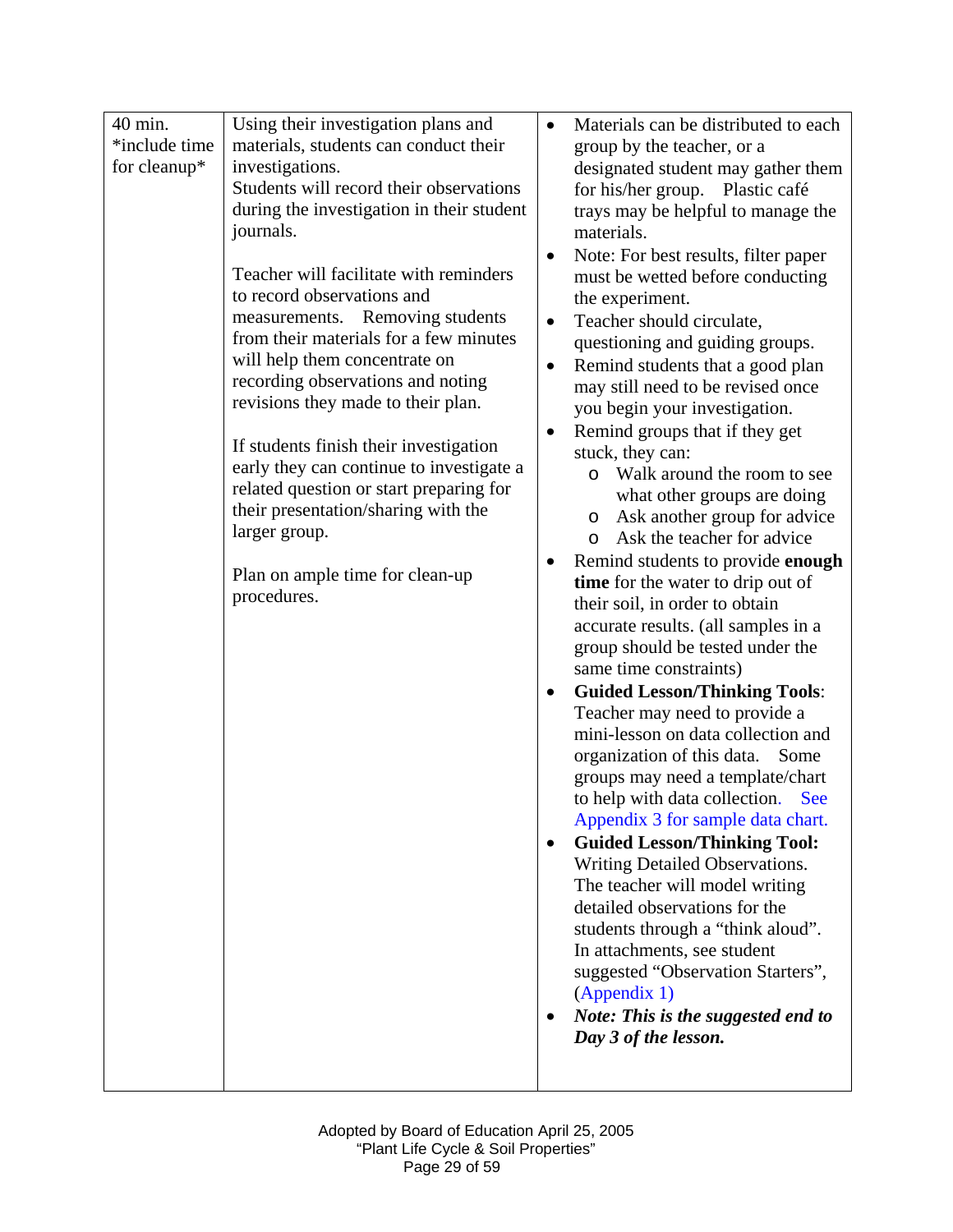# **Open Ended Questions and Comments to Help Guide Students During the Investigation**

| What do you know about?              |
|--------------------------------------|
| What will you need?                  |
| What will you add?                   |
| I wonder what will happen when?      |
| Why is that happening?               |
| Show me how that                     |
| How do you know that?                |
| What do you see, notice, hear about? |
| What does this do?                   |
| Where have you seen?                 |
| What's happening with this?          |
| What would you say about?            |
| How can we find out about?           |
| What other way can you try?          |
| What else can you do about?          |
| What can you use this for?           |

Tell me about it. What's your plan for that? What does this remind you of? Tell me more about… How are you going to use…? How will you use this today? What does it need? What else can you do about…? What will happen if…? How can we change that? What happened when you did that? What is different about that? What will you do to change that? Show me… I'm noticing that…, how did that happen?

# **PHASE 3 – Interpreting Results and Communicating**

# **SHARING RESULTS AND PROCESSING FOR MEANING**

- How will investigation groups present what they have learned from their investigations? (visual, oral presentation, combination, etc.) How will you decide the order of the presentations? (by similar questions, content goals, random, etc.)
- How will the facilitator synthesize the knowledge and findings of the participants for the group?

| <b>Time</b>                       | <b>Task</b>                                                                                                                                                                                                                                          | <b>Hints</b>                                                                                                                                                                                                                                                                                                                                                                      |
|-----------------------------------|------------------------------------------------------------------------------------------------------------------------------------------------------------------------------------------------------------------------------------------------------|-----------------------------------------------------------------------------------------------------------------------------------------------------------------------------------------------------------------------------------------------------------------------------------------------------------------------------------------------------------------------------------|
| 30 min.<br>$3 \text{ min./group}$ | Prepare to share results.<br>Things to consider: How will students<br>visually share their results? (overheads,<br>chart paper, poster, etc.)<br>Teacher will allow an allotted time for<br>each group to share their results<br>(approx 3 minutes). | <b>Guided Lesson/Thinking</b><br>$\bullet$<br><b>Tool:</b> Discuss with students<br>what would be in an "effective"<br>presentation" (question,<br>hypothesis/prediction, overview<br>of procedure, results, and<br>conclusion).<br>Teachers may find it helpful to<br>$\bullet$<br>take notes as students present;<br>documenting which groups had<br>evidence of each big idea. |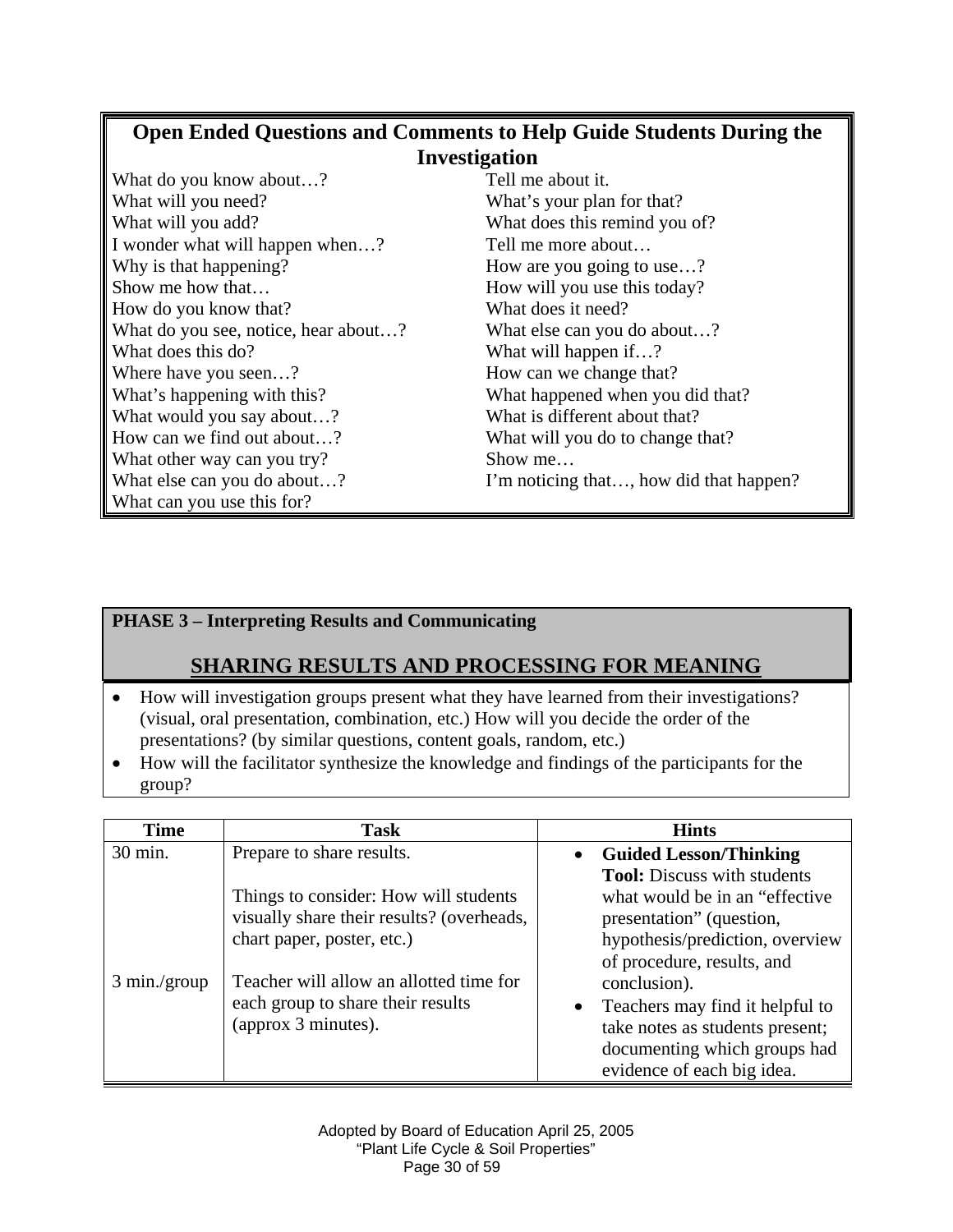|                                                                                                                                                                                                                                                                                                  | Teachers may choose to use the       |
|--------------------------------------------------------------------------------------------------------------------------------------------------------------------------------------------------------------------------------------------------------------------------------------------------|--------------------------------------|
|                                                                                                                                                                                                                                                                                                  | template, called "Preparing to       |
|                                                                                                                                                                                                                                                                                                  | Share Results," to prepare for       |
|                                                                                                                                                                                                                                                                                                  | sharing (Appendix $5$ )              |
|                                                                                                                                                                                                                                                                                                  | Information can be added to the      |
|                                                                                                                                                                                                                                                                                                  | <b>Word Web</b> (see Appendix 4) for |
|                                                                                                                                                                                                                                                                                                  | each soil, recording what they       |
|                                                                                                                                                                                                                                                                                                  | observed about each, adding 'water   |
|                                                                                                                                                                                                                                                                                                  | retention' property information.     |
|                                                                                                                                                                                                                                                                                                  | Consider charting "findings/         |
|                                                                                                                                                                                                                                                                                                  | conclusions" after each group        |
|                                                                                                                                                                                                                                                                                                  | presentation. This will be helpful   |
|                                                                                                                                                                                                                                                                                                  | later during the synthesis.          |
| $\mathbf{C}$ and $\mathbf{C}$ and $\mathbf{C}$ and $\mathbf{C}$ and $\mathbf{C}$ and $\mathbf{C}$ and $\mathbf{C}$ and $\mathbf{C}$ and $\mathbf{C}$ and $\mathbf{C}$ and $\mathbf{C}$ and $\mathbf{C}$ and $\mathbf{C}$ and $\mathbf{C}$ and $\mathbf{C}$ and $\mathbf{C}$ and $\mathbf{C}$ and |                                      |

#### **Sample Student Visual for Presentation:**

**Question:** Which soil holds more water, clay or gravel? **Plan:** 



Hypothesis: We predicted that the clay would hold more water, **because** it is thicker. **Results (data):** 

Clay – 1 mL of water drained out

Gravel – 14 mL of water drained out

**Conclusion:** More water drained out of the gravel because there are larger particles and more spaces between the particles. More water is retained by the clay than the gravel. By Kate and Brian

> Adopted by Board of Education April 25, 2005 "Plant Life Cycle & Soil Properties" Page 31 of 59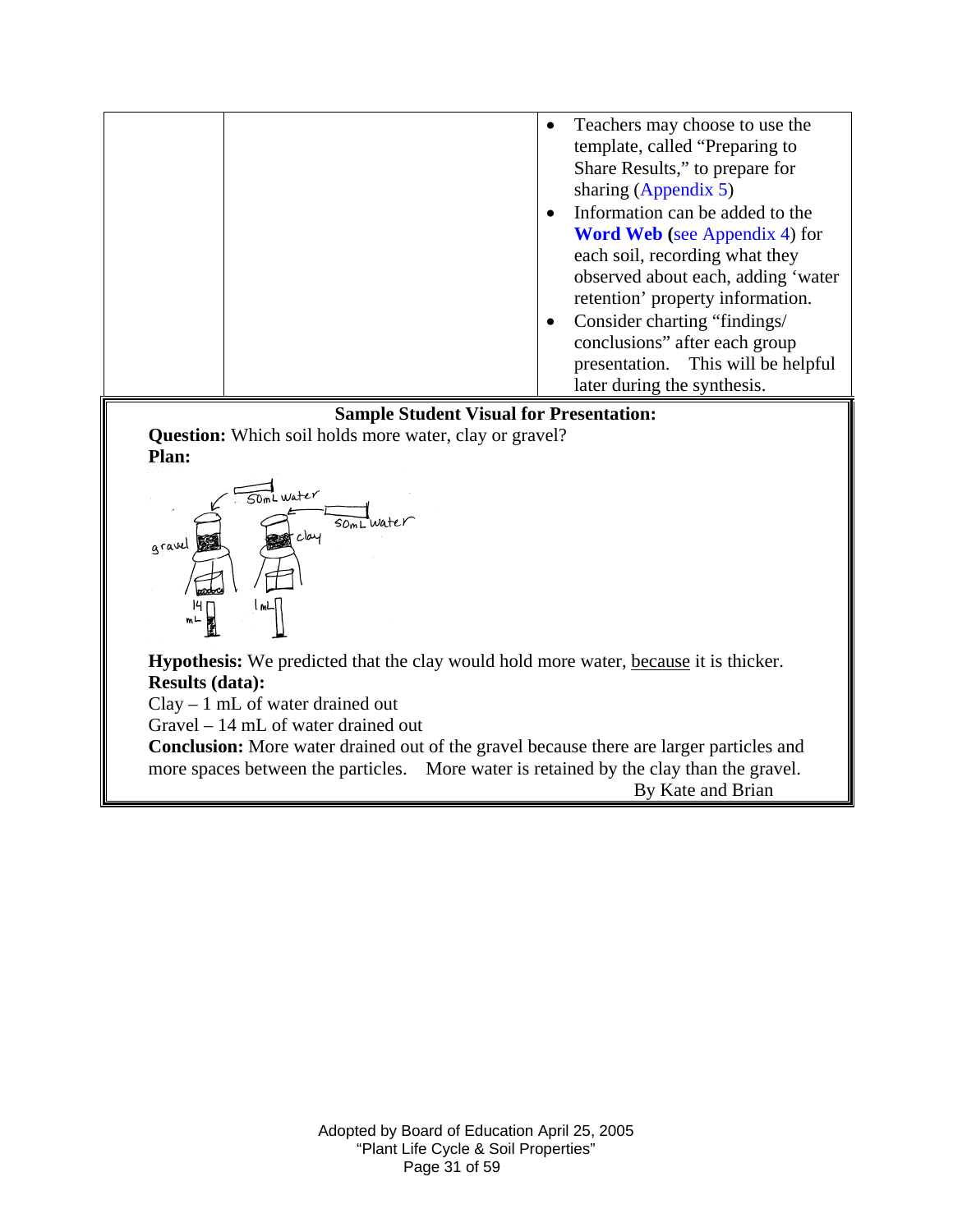Sam, Caroline, and Tom

Which soil can hold the most water in two minutes?

Cups, some with holes, red marker, ring stand, graduated cylinder, water, clay, sand, humus, gravel, filter paper

We put in 50 mL of water

# WATER THAT CAME OUT OF THE SOIL.



Clay retained the most water and gravel retained the least amount of water because there are smaller particles in the clay and more places for the water to 'hold on' to the clay. We found we had to revise our plan because it didn't work the first time.

| 15 min.                                                                             | Synthesis – What have we learned<br>about the properties of soil during these<br>investigations? Use specific<br>examples from the class to support new<br>learning/findings.               | Use these big ideas to question<br>students to guide them toward the<br>higher level big ideas (last 3<br>bullets). |  |
|-------------------------------------------------------------------------------------|---------------------------------------------------------------------------------------------------------------------------------------------------------------------------------------------|---------------------------------------------------------------------------------------------------------------------|--|
| 10 min.                                                                             | Provide a copy (or have students copy<br>them into their journal) of the "Big"<br><b>Ideas/Summary of Investigation</b><br>Findings" (See Appendix 6) to<br>tape/staple into their journal. |                                                                                                                     |  |
|                                                                                     | <b>Sample – Big Ideas/Summary of Investigation Findings:</b>                                                                                                                                |                                                                                                                     |  |
|                                                                                     | Soils have different properties (color, texture, composition, particle size).                                                                                                               |                                                                                                                     |  |
|                                                                                     | Particle size is the property that affects water retention.                                                                                                                                 |                                                                                                                     |  |
|                                                                                     | The greater the run-off through the soil, the less water that is retained by the soil.                                                                                                      |                                                                                                                     |  |
|                                                                                     | Soils with large particles retain the least amount of water.                                                                                                                                |                                                                                                                     |  |
| $\bullet$                                                                           | Water is retained on the surface of soil particles.                                                                                                                                         |                                                                                                                     |  |
| The greater the number of particles, the more surface there is to retain the water. |                                                                                                                                                                                             |                                                                                                                     |  |
| Therefore, soils with smaller particles retain more water.                          |                                                                                                                                                                                             |                                                                                                                     |  |
|                                                                                     | As scientists, we need to plan, test, and observe to better understand the properties of soil<br>and the world around us.                                                                   |                                                                                                                     |  |
| 10 min. for<br>writing                                                              | Follow up activity after synthesis.<br>Students will be prompted to write in                                                                                                                | What did they learn from revising<br>$\bullet$<br>their plans?                                                      |  |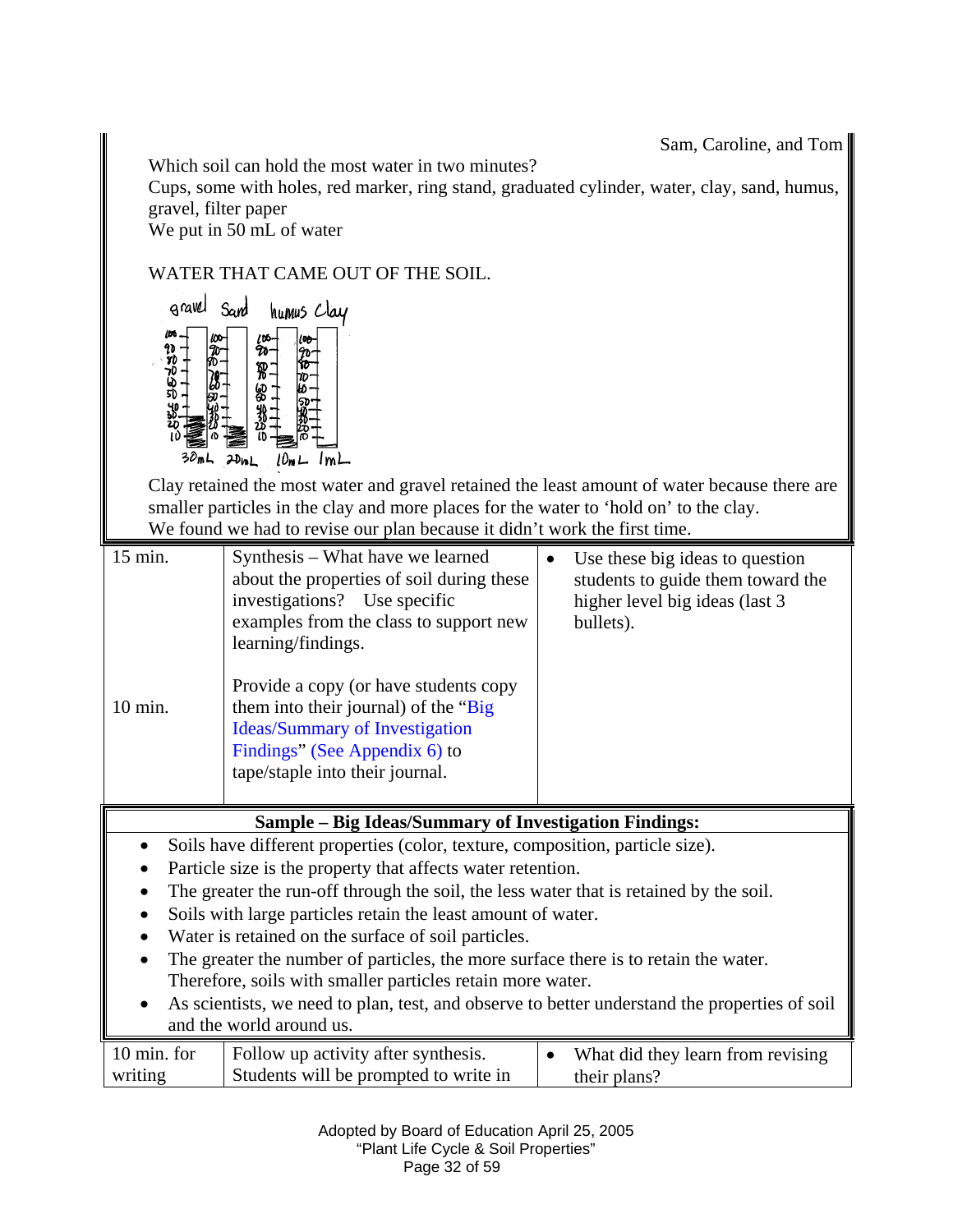| 5 min. for<br>sharing | their science journals about why the<br>investigation plan was important.<br>Students will then Pair Share their<br>journal entries with a student who was<br>not in their investigation group. | $\bullet$<br>$\bullet$<br>$\bullet$ | What did they notice about their<br>plans as they investigated?<br>Was sequence important?<br>Did they develop/consider new<br>questions during their<br>investigation?<br>Did their partners notice the same<br>things?                                                                                                                                                                                                                                                                                                                                   |
|-----------------------|-------------------------------------------------------------------------------------------------------------------------------------------------------------------------------------------------|-------------------------------------|------------------------------------------------------------------------------------------------------------------------------------------------------------------------------------------------------------------------------------------------------------------------------------------------------------------------------------------------------------------------------------------------------------------------------------------------------------------------------------------------------------------------------------------------------------|
| 10 min.               | Whole class discussion regarding<br>student journal entries and Pair Share<br>discussions.                                                                                                      | $\bullet$<br>$\bullet$              | You might ask, "How was this<br>different than how you have done<br>science before?"<br><b>Assessment Note:</b> Teacher will<br>collect the student science<br>notebooks for summative<br>assessment.<br><b>Assessment Note:</b><br>Students will<br>revisit their soil samples from<br>They will identify the<br>home.<br>predominant particle size compared<br>to the pure soil samples, and<br>predict the degree of water<br>retention. Given sufficient time,<br>students may want to test the water<br>retention of their soil samples from<br>home. |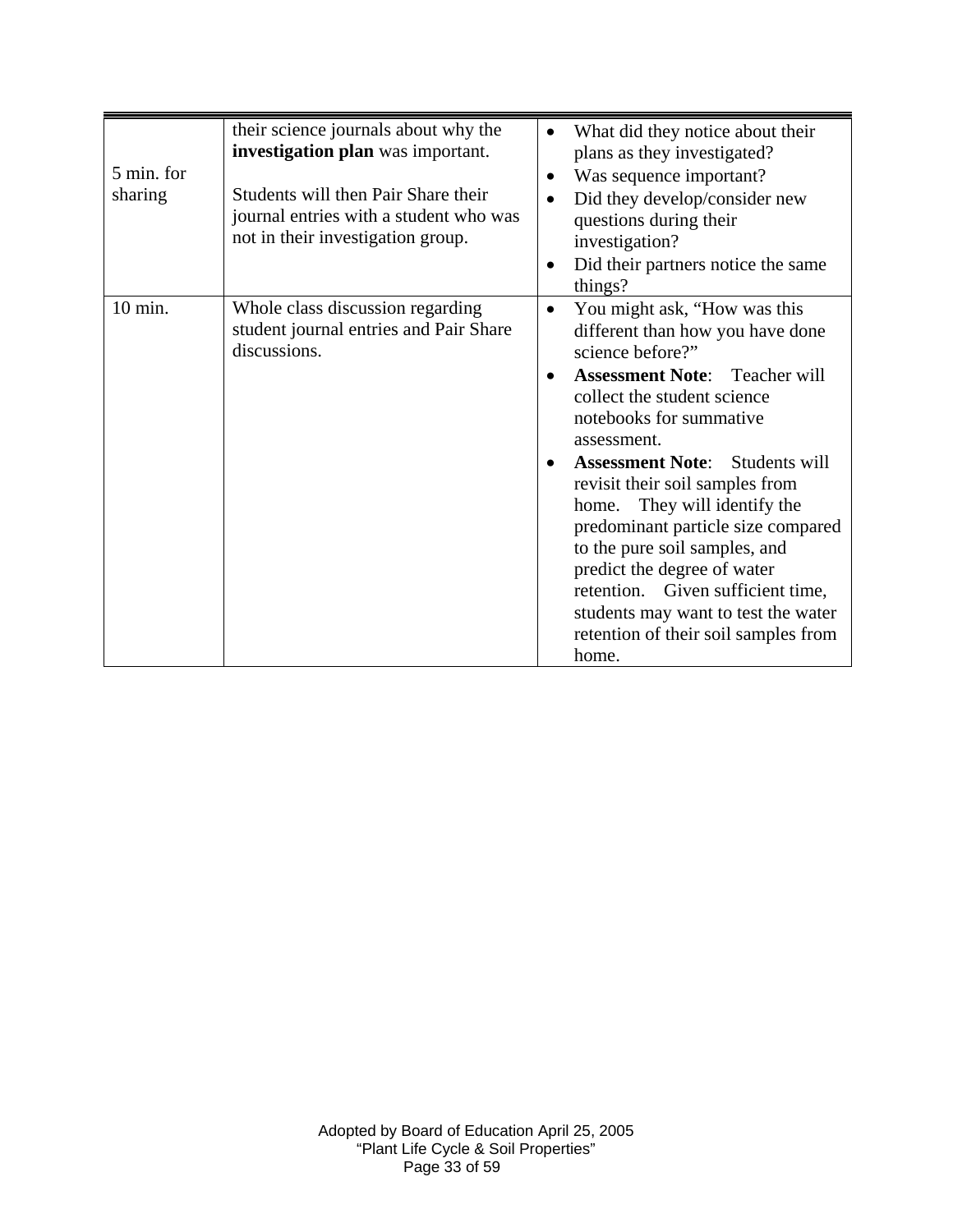# **Observation Starters**

*Appendix 1* 

Think of the five senses

- What kind of information does your five senses tell you? Size, shape, color, lines, texture, smell, weight, patterns, sound, behavior
- I observed……….
- I noticed………

Connect it with what you know.

• It reminds me of \_\_\_\_\_\_\_\_\_\_\_\_\_\_\_ because \_\_\_\_\_\_\_\_\_.

Observe and record cause and effect

• When I \_\_\_\_\_\_\_\_\_, it \_\_\_\_\_\_\_\_\_\_\_\_.

Note any changes

• It changed after \_\_\_\_\_\_\_\_\_\_\_\_\_\_, and now it \_\_\_\_\_\_\_\_\_\_\_.

Be curious and full of wonder.

- I am curious about  $\cdot$
- I wonder what would happen if \_\_\_\_\_\_\_\_\_\_\_\_.

*Source: Seattle's K-5 Inquiry Based Science Program, Betsy Rupp Fulwiller, March 2002*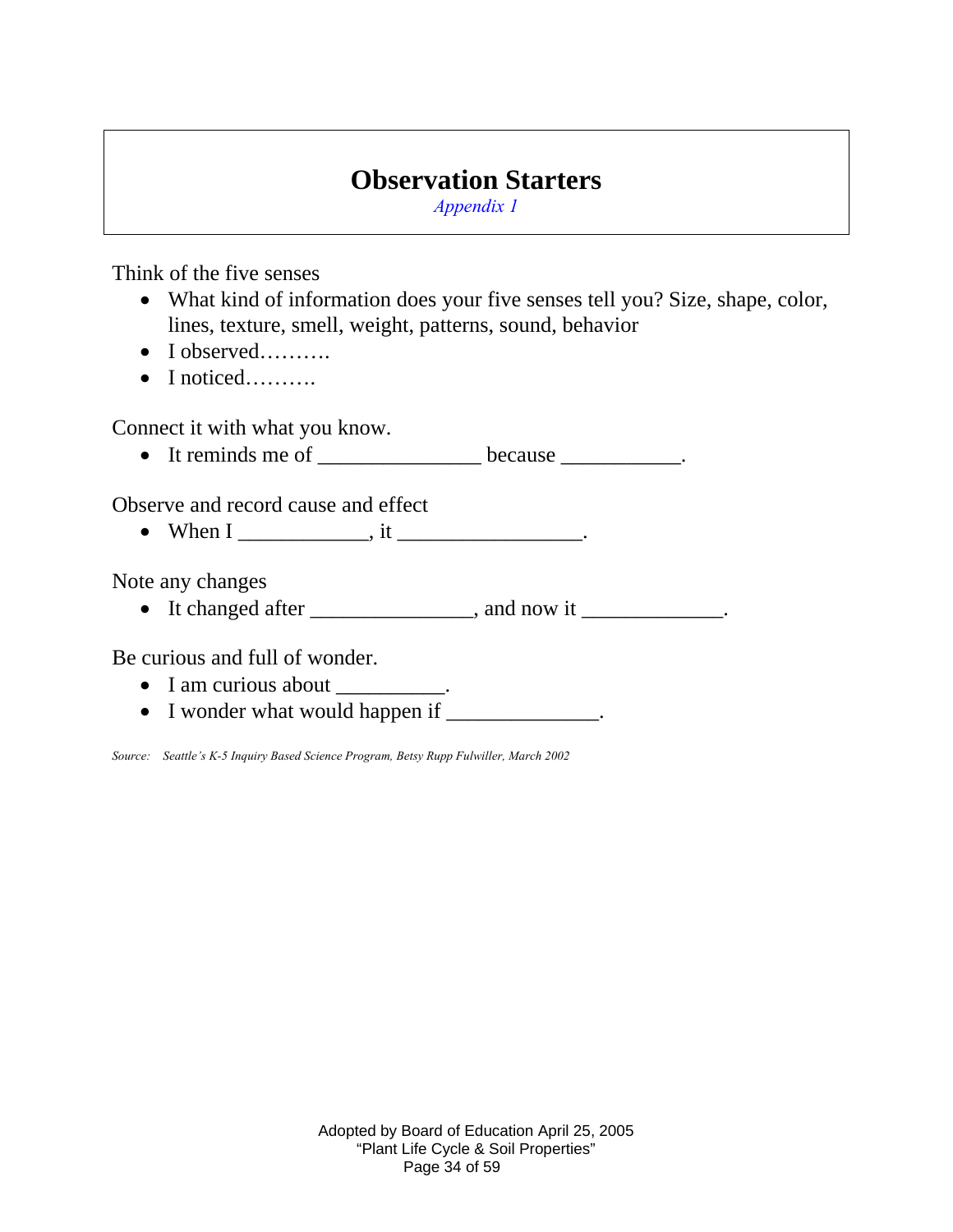# **Investigation Plan Template**<br>*Appendix 2*

| <b>PLAN</b>                                                                                                                                                                                                                    |
|--------------------------------------------------------------------------------------------------------------------------------------------------------------------------------------------------------------------------------|
| ,我们也不能在这里的时候,我们也不能在这里的时候,我们也不能会在这里的时候,我们也不能会在这里的时候,我们也不能会在这里的时候,我们也不能会在这里的时候,我们也不                                                                                                                                              |
| Next we will serve will contain the same will be a server of the same will be a series of the same will be a series of the same will be a series of the same will be a series of the same will be a series of the same will be |
| and the control of the control of the control of the control of the control of the control of the control of the                                                                                                               |
| What changes/revisions did you make to your original plan?                                                                                                                                                                     |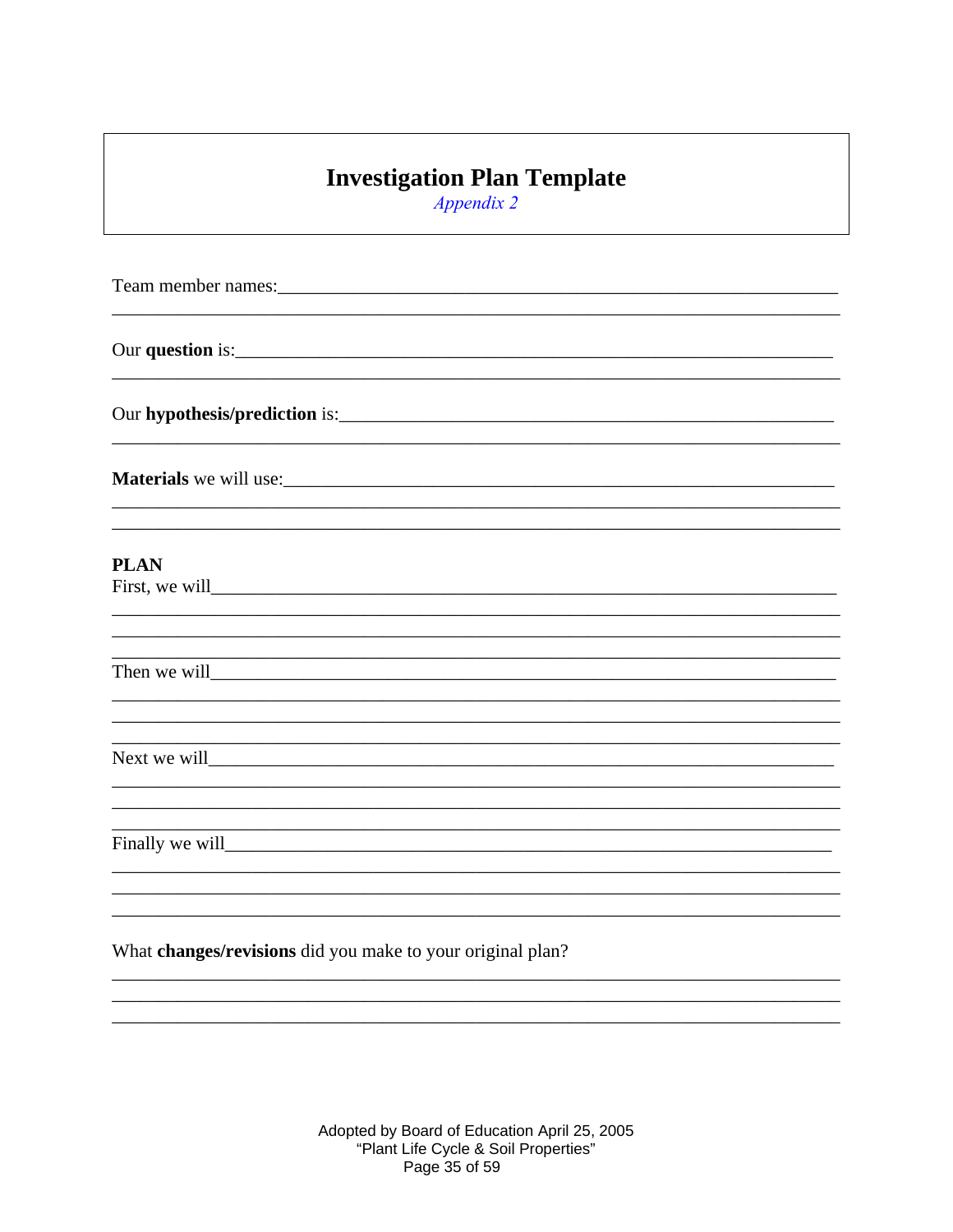# **SAMPLE Data Chart**

*Appendix 3* 

# **Where Does the Water Go?**



Data Collection Sheet

| <b>Soil</b>       | <b>Water Added</b><br>(in mL) | <b>Water Collected</b><br>(in mL) | <b>Observations</b> |
|-------------------|-------------------------------|-----------------------------------|---------------------|
| Clay              |                               |                                   |                     |
| Sand              |                               |                                   |                     |
| Gravel            |                               |                                   |                     |
| Humus/<br>Potting |                               |                                   |                     |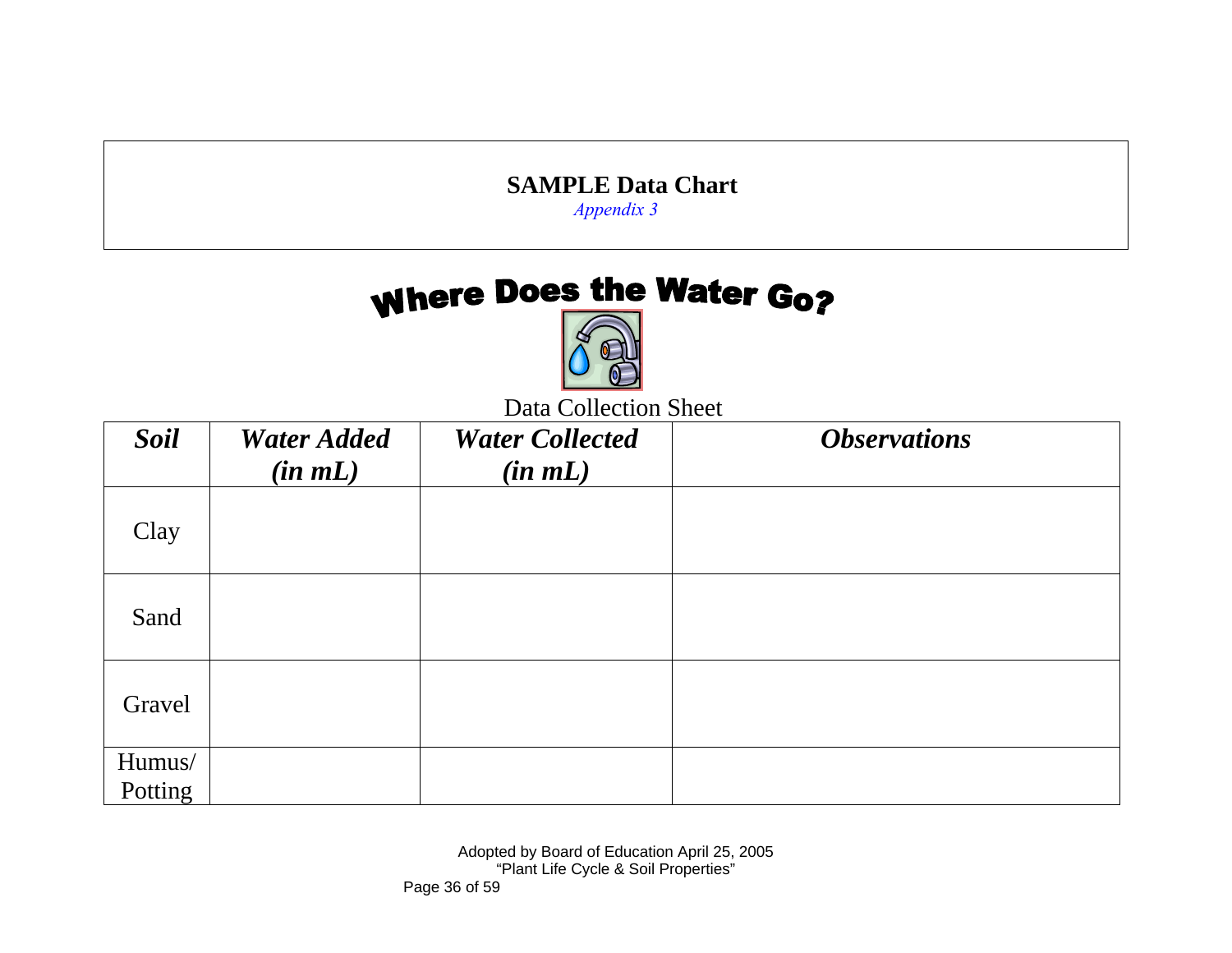|--|--|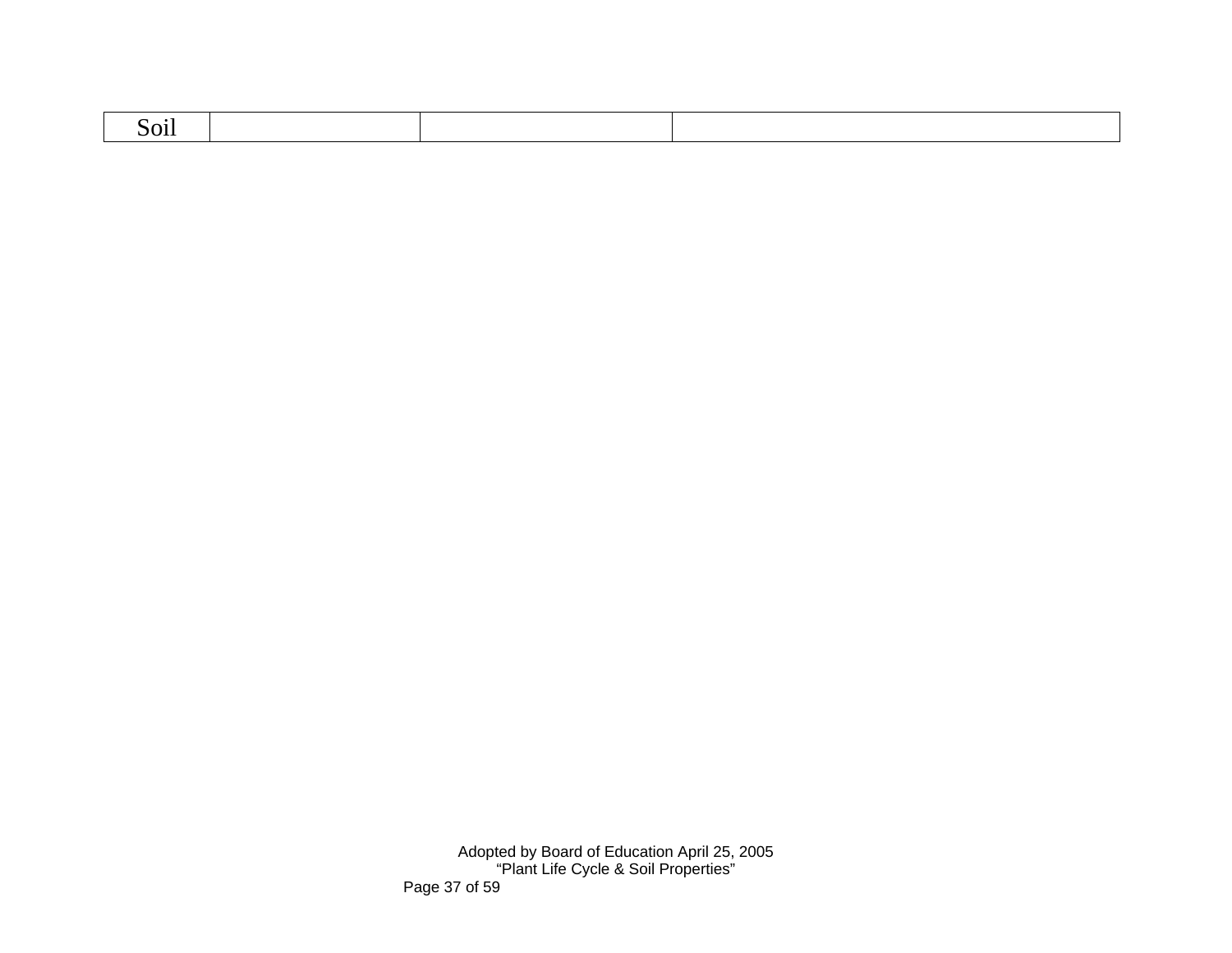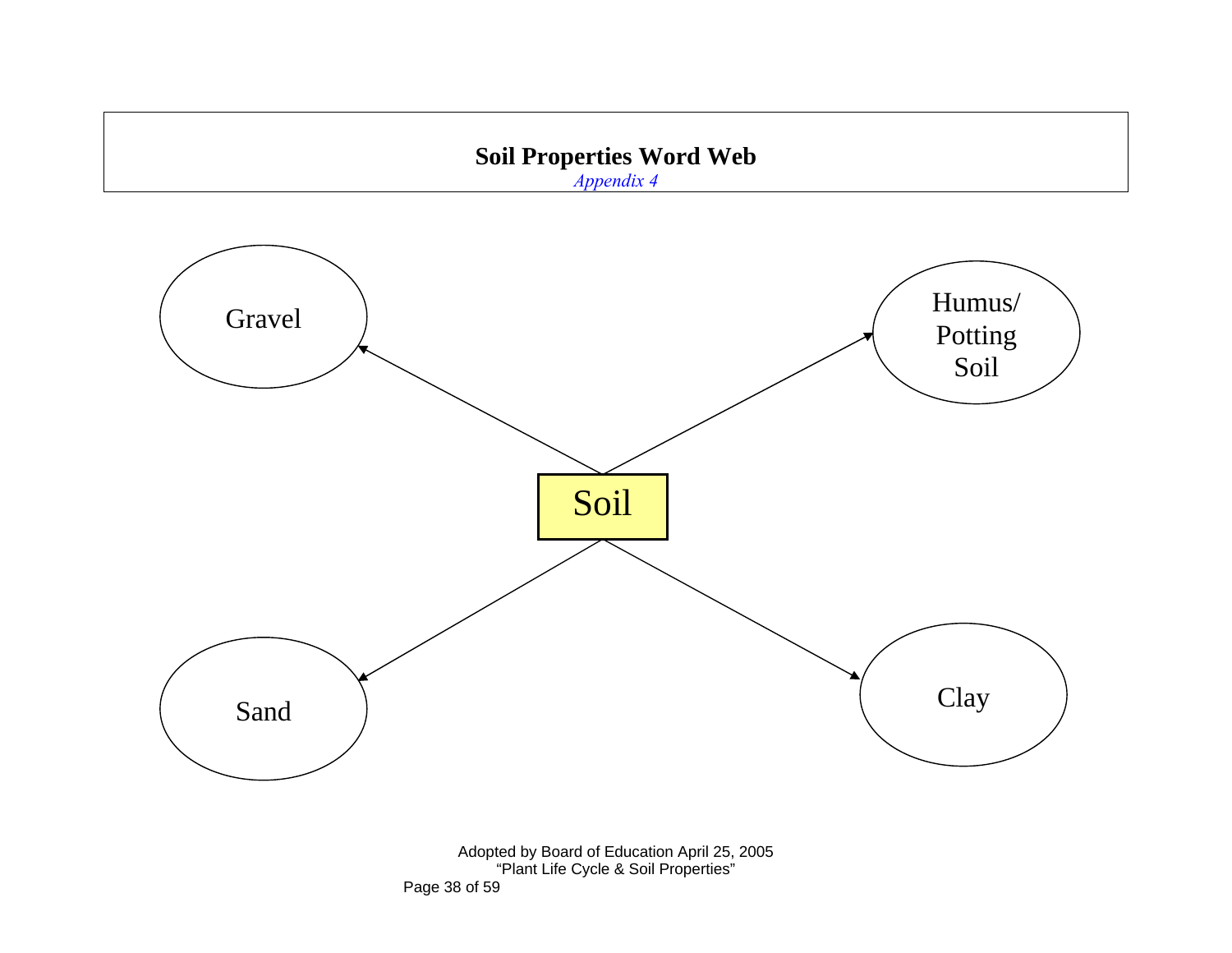# **Preparing To Share Results**

 $A$ ppendix 5

Space for illustration/diagram of investigation plan and/or results.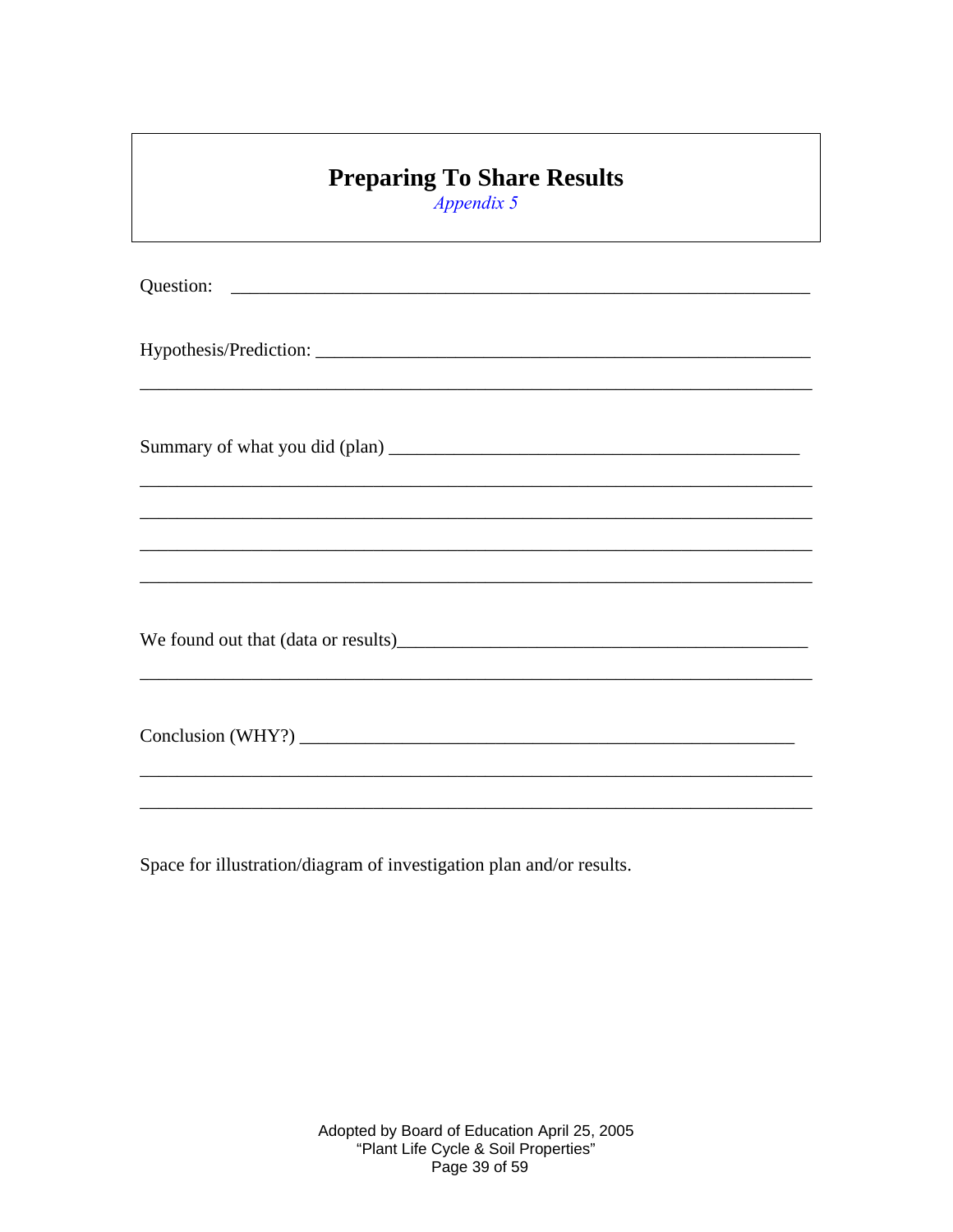# **Big Ideas/Summary of Investigation Findings**

*Appendix 6* 

- Soils have different properties (color, texture, composition, particle size).
- Particle size is the property that affects water retention.
- The greater the run-off through the soil, the less water that is retained by the soil.
- Soils with large particles retain the least amount of water.
- Water is retained on the surface of soil particles.
- The greater the number of particles, the more surface there is to retain the water.Therefore, soils with smaller particles retain more water.
- As scientists, we need to plan, test, and observe to better understand the properties of soil and the world around us.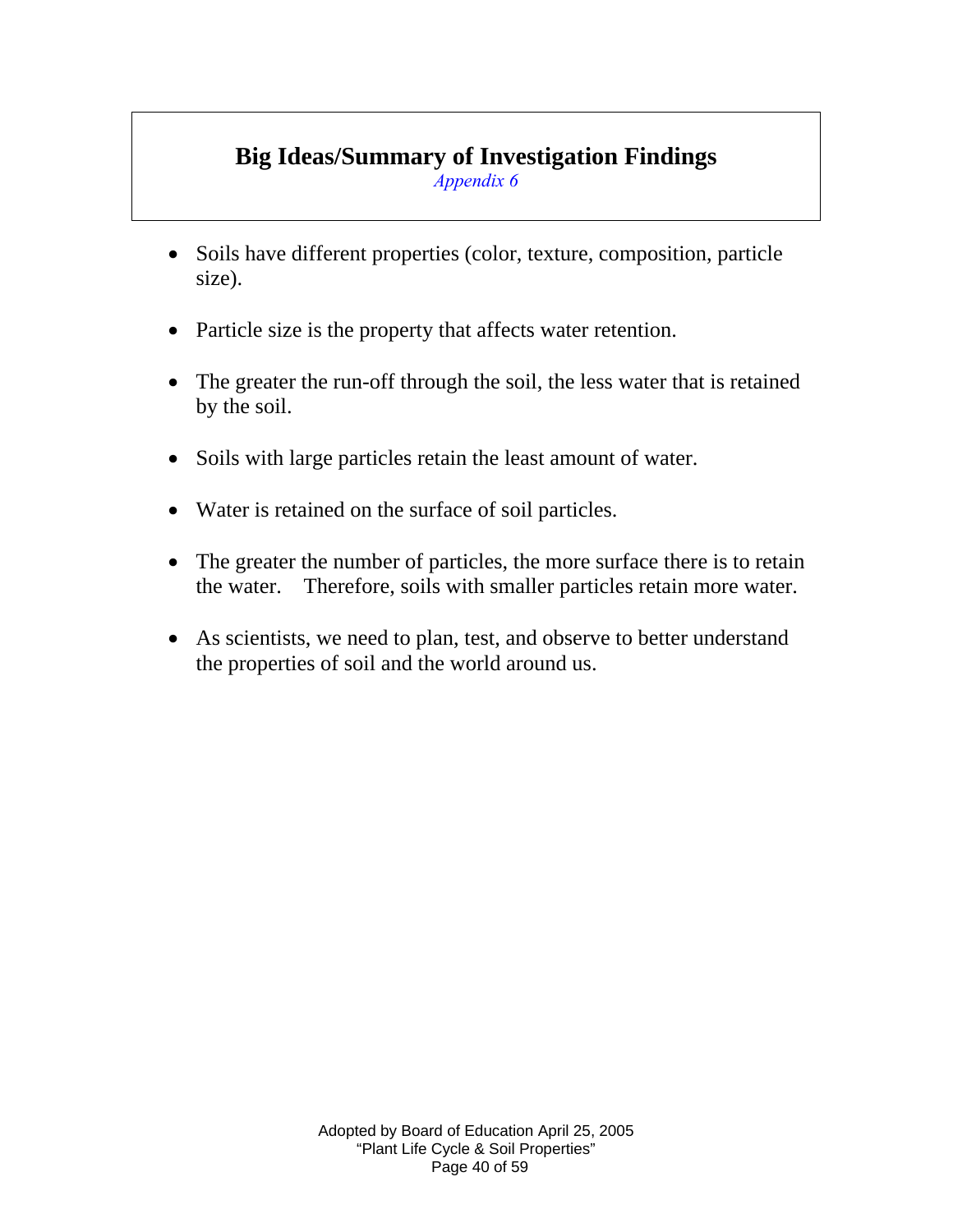# **Sample – Soil Property Quiz**

*Appendix 7* 

Susie did an experiment with gravel collected from the Quinnipiac River and the Farm River. She put the same amount of each gravel in a cup with holes and poured 50 mL of water into each. She measured 30 mL of run-off from the Quinnipiac River gravel, and she measured 20 mL of run-off from the Farm River gravel.

1. Which gravel retained the most water? How do you know?

2. Explain why one type of gravel retained more water than the other.

3. List three properties of soil that can be used to describe them.

4. Use a Venn diagram to compare the two soil samples in front of you.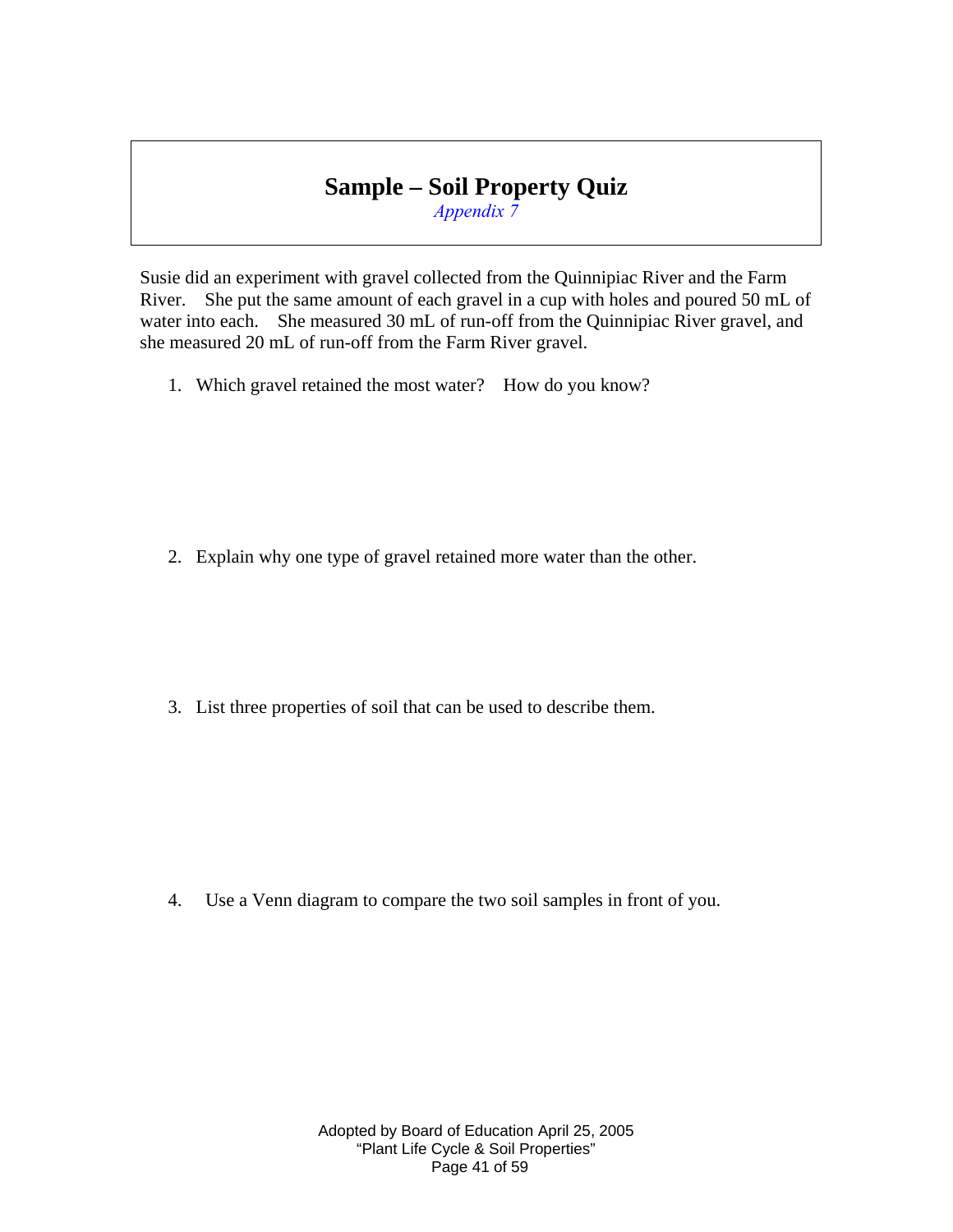# **Sample - Plant and Soil Vocabulary – Study Guide**

*Appendix8* 

- 1. **germinate** –What happens when the seed is planted and begins to grow by coming out of its seed coat
- 2. **seed leaves** –The two leaves that are part of the baby plant inside the seed. They are the first two leaves that you see when the plant sprouts.
- 3. **true leaves** All the other leaves that appear on the plant as it grows.
- 4. **growth spurt** Early in the plant's life when it grows very quickly straight up, with little change in the leaves or flowers.
- 5. **pollination** When pollen is moved from the blossom of one plant to that of another by bees, birds, or wind, causing the plant to be able to produce seeds.
- 6. **seed pod** The part of the plant that contains the seeds.
- 7. **life cycle** The life of a plant as is changes from seed, to sprout, to plant with flowers, to plant with seed pods, to seeds again.
- 8. **soil composition** What the soil is made of: rocks, minerals, twigs, humus, etc.
- 9. **texture** The look or the feel of the soil.
- 10. **particle size** The size of the small pieces of soil.
- 11. **retention** The ability of the soil to hold water that is poured on it.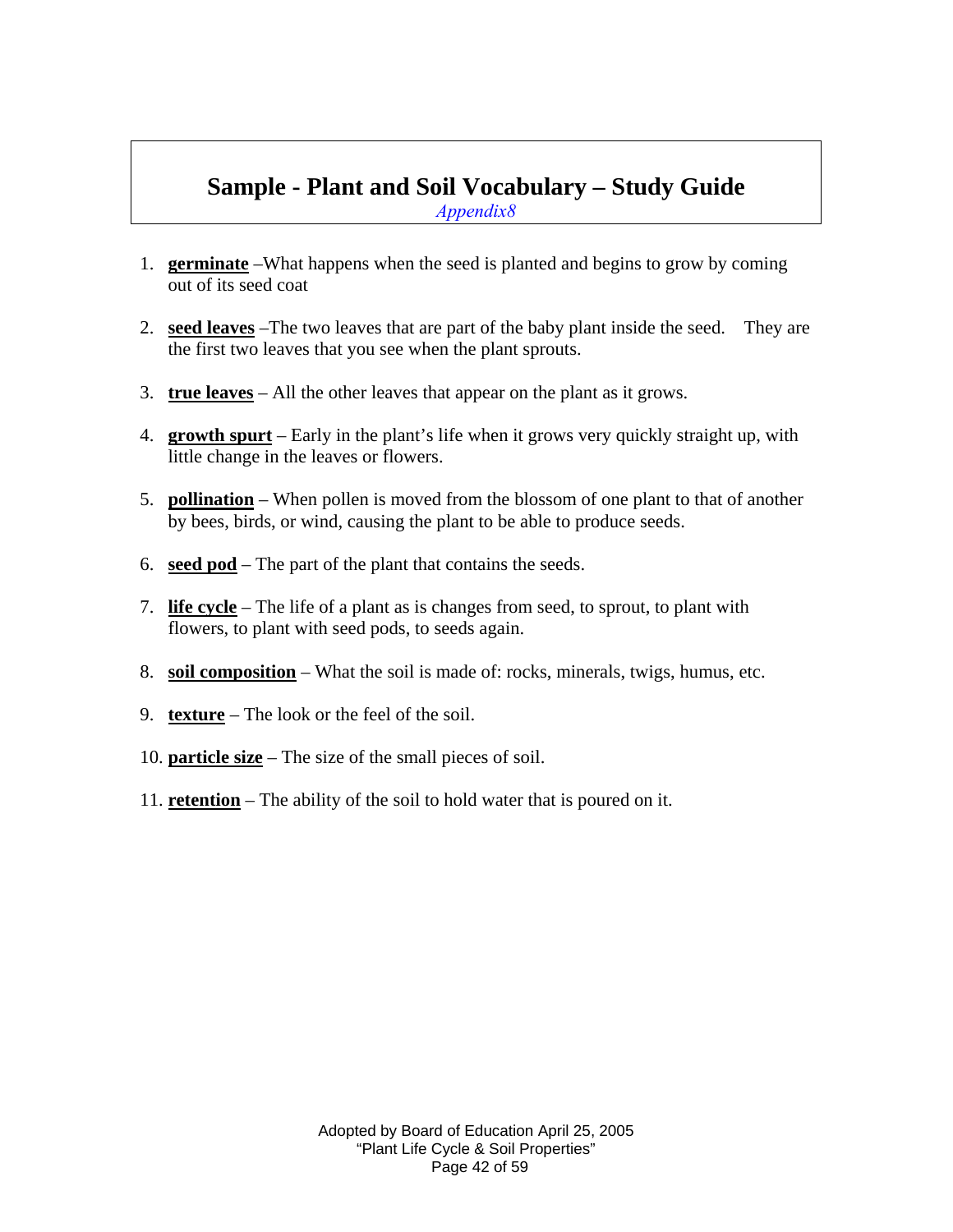# **Sample - Plant and Soil Vocabulary Quiz**

*Appendix 9* 

## **Match each vocabulary word with its definition by writing the definition's letter on the appropriate line.**

1. germinate 2. seed leaves 3. true leaves 4. growth spurt 5. pollination 6. seed pod \_\_\_\_\_ 7. life cycle 8. soil composition 9. texture 10. particle size 11. retention a) The look or the feel of the soil. b) The size of the small pieces of soil. c) All the leaves that appear on the plant as it grows, other than seed leaves. d) The life of a plant as is changes from seed, to sprout, to plant with flowers, to plant with seed pods, to seeds again. e) When pollen is moved from the blossom of one plant to that of another by bees, birds, or wind, causing the plant to be able to produce seeds. f) What happens when the seed is planted and begins to grow by coming out of its seed coat. g) The ability of the soil to hold water that is poured on it. h) What the soil is made of: rocks, minerals, twigs, humus, etc. i) The two leaves that are part of the baby plant inside the seed. They are the first two leaves that you see when the plant sprouts. j) The part of the plant that contains the seeds. k) Early in the plant's life when it grows very quickly straight up, with little change in the leaves or flowers.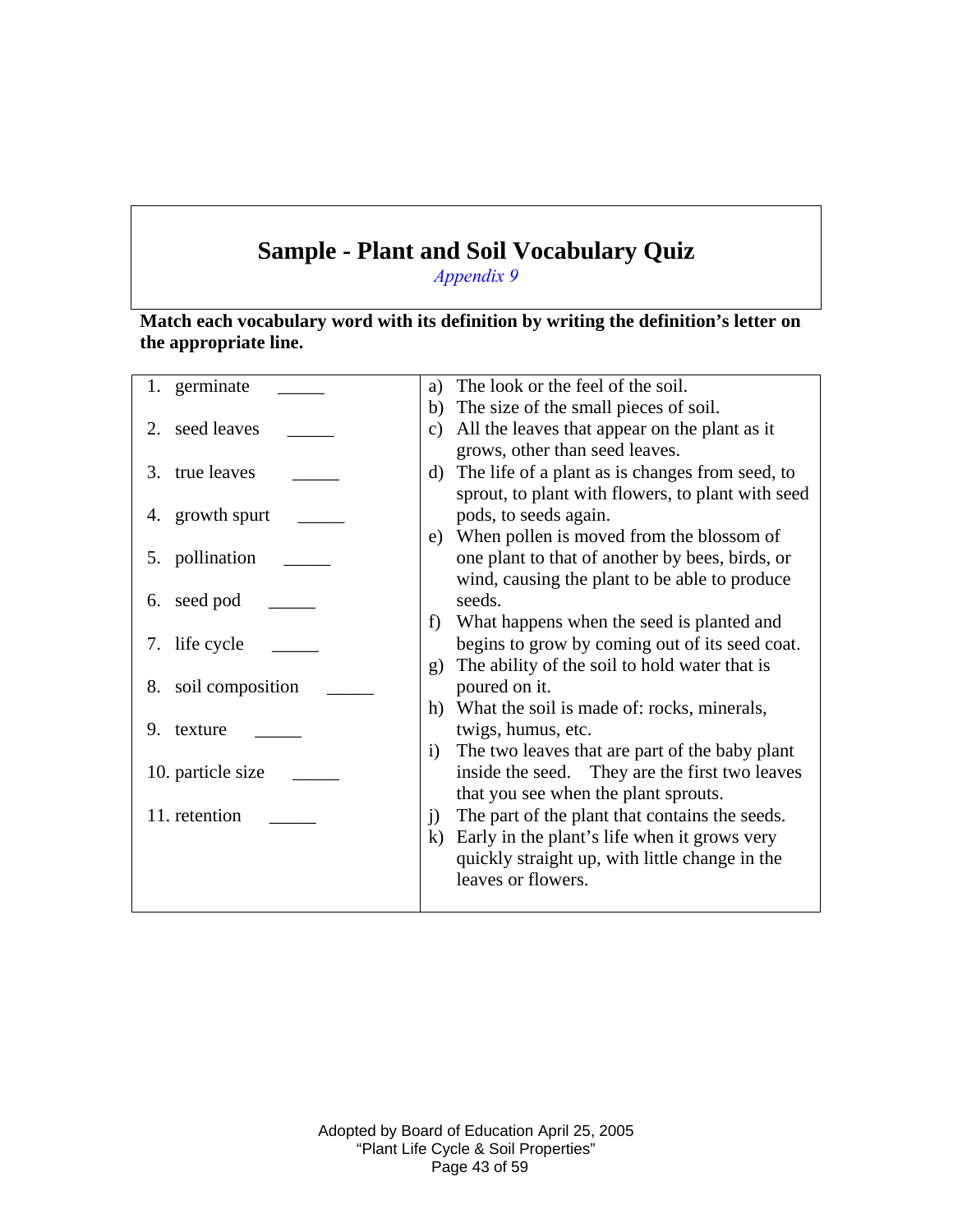# **Sample - Plant Life Cycle and Soil Properties Unit Test**

*Appendix 10* 



Congratulations! You just won the Brassica Plant of the Year contest in *Water It!* magazine. Your prize will be a three page feature story on how you took care of your Brassica plant and the cover photo. In order for the reporter to write the story, you must complete the following informational activities. Make sure that you follow each direction below and print clearly. This is your chance to show off your green thumb!



1. People reading *Water It!* magazine need to know what conditions are necessary for the Brassica plant to grow. Write a response giving at least three conditions that must be present in order or the Brassica plant to grow. Use specific examples from your own experiment to support your answer. Use complete sentences and restate the question in the answer.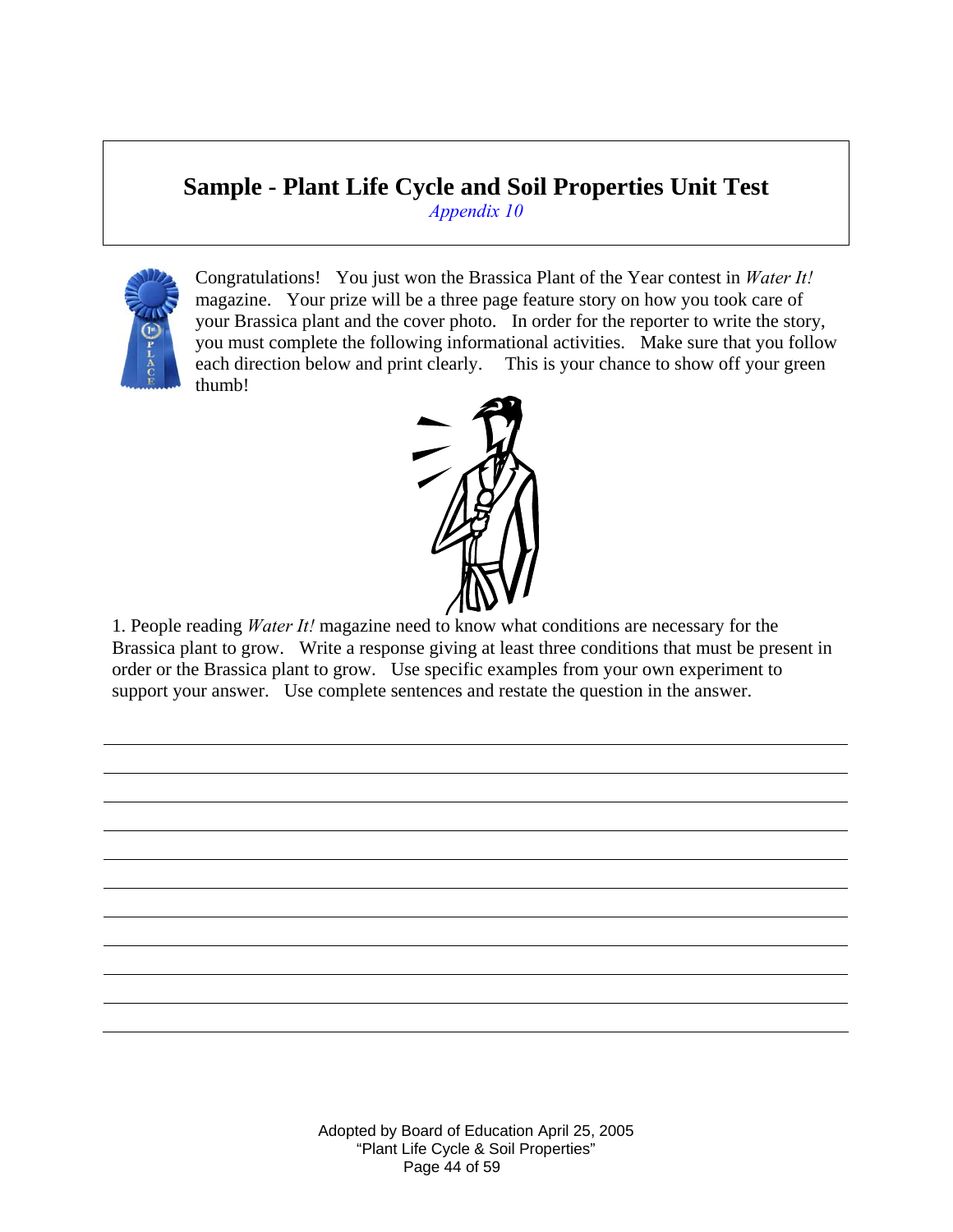2. The people need to know what their plant will look like as it grows. Number the following pictures to show the life cycle of the Brassica plant. Label the pictures in order from the beginning of the Brassica plant's life to the end.



3. The reporter has your measurements that you took of your plant as it grew. OOOPS! It seems that the measurements were mixed up. The reporter needs your help putting them back in order. Read the chart below. Draw a line from the day to the correct measurement.

| Jay   | <b>Measurements</b> |  |
|-------|---------------------|--|
| Day 1 | 5 centimeters       |  |
| Day 9 | 16 centimeters      |  |
| Day 8 | 3 centimeters       |  |
| Day 3 | 13 centimeters      |  |
|       | 8 centimeters       |  |

Adopted by Board of Education April 25, 2005 "Plant Life Cycle & Soil Properties" Page 45 of 59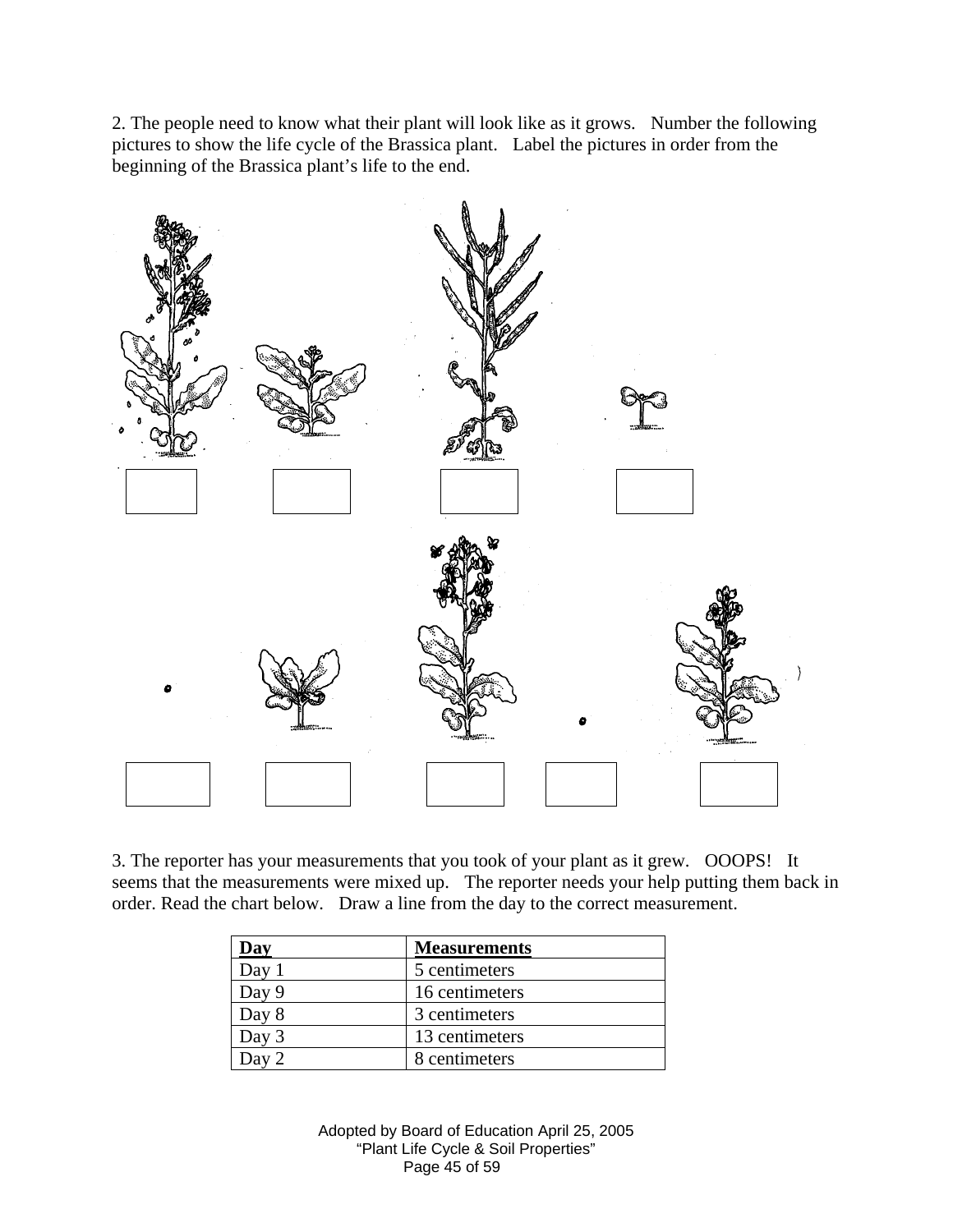4. Use the information from the table to create a bar graph that shows your plants growth over time. Remember to put your information in order from day 1 to day 9. Label each part of your graph and give it a descriptive title.

| Title |  |
|-------|--|
|       |  |
|       |  |
|       |  |
|       |  |
|       |  |
|       |  |
|       |  |
|       |  |
|       |  |
|       |  |
|       |  |
|       |  |
|       |  |
|       |  |

5. You have done a great job filling the reporter in on how you grew your Brassica plant. Now, he needs a final picture of you and your plant for the cover. On a separate piece of paper, draw and label a picture of you and your plant. You want to draw your plant at the end of its life cycle. Think about what it would look like and include as many details as possible. Don't forget to smile!

|             | <b>Word Bank</b> |             |
|-------------|------------------|-------------|
| root        | stem             | flower      |
| stem        | seed pod         | true leaves |
| seed leaves | me               |             |

*See page 7 for suggested performance task and rubric and additional assessment ideas.*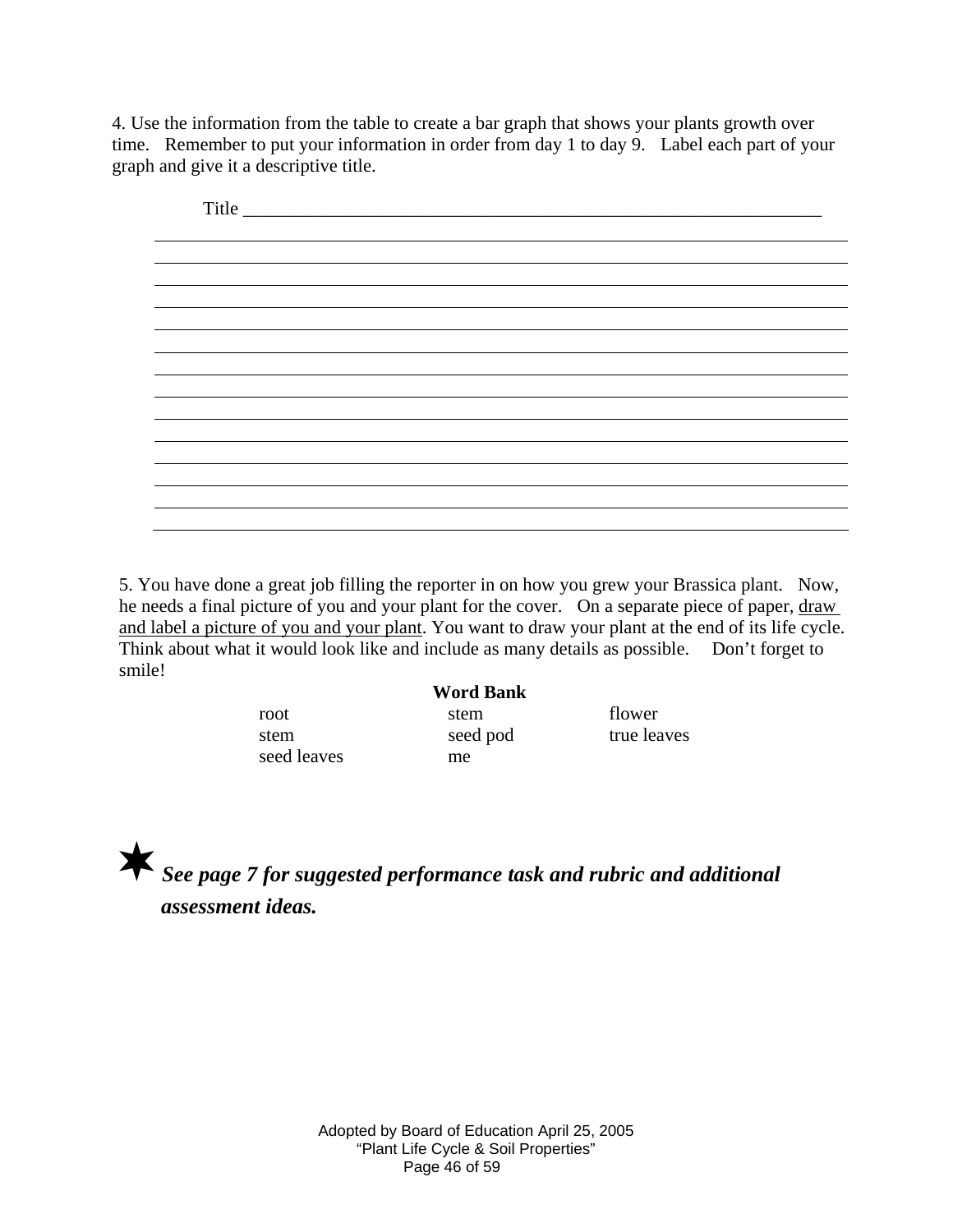#### **LESSON 5**

# **Examining Earth Materials**

#### Overview and **Objectives**

Building on the experiences of Lessons 3 and 4, students now examine more closely the four soil components that make up their stream tables: sand, clay, humus, and gravel. By observing samples of these materials, both dry and wet, students discover the properties of each. As students relate what they know about the properties of each component to how these components behaved in their stream table investigation in Lesson 4, they can draw conclusions about why and how soil is eroded and deposited. Students will apply this knowledge of soil properties in the next lesson as they investigate how each of these soil components holds and releases water.

- Students observe and compare four soil components.
- Students record and discuss the properties of each soil component.
- Students discuss how soil properties affect the ways in which soil is eroded and deposited by water in their stream tables.

#### **Background**

Most students at this level have had a wide range of experiences with soil. However, few students may know that soil is actually a complex mixture of weathered rock fragments (inorganic matter), living and decayed plant and animal material (organic matter), air, and water.

Sand, silt, clay, gravel, and humus are examples of these earth materials. They are all soil components. In this lesson, students explore the characteristics, or properties, of four of these soil components in their stream tables-sand, clay, gravel, and humus. Each component has unique characteristics in dry form and reacts in a particular way when added to water.

Students begin the investigation in this lesson by observing the soil components in dry form and drawing conclusions about the following properties:

- Appearance: When viewed with the unaided eye, each soil component has a distinctive color, luster, and granularity. Colors include reddish orange, gray, white, and black. Luster ranges from dull to shiny, and granularity from clumpy to grainy.
- Texture: Each soil component has a different feel. Soil scientists use texture to help identify the components in a soil. For example, if a soil has a rough feel, it contains sand. If it is slippery and sticky when moist, it may contain clay.

STC<sup>®</sup> / Land and Water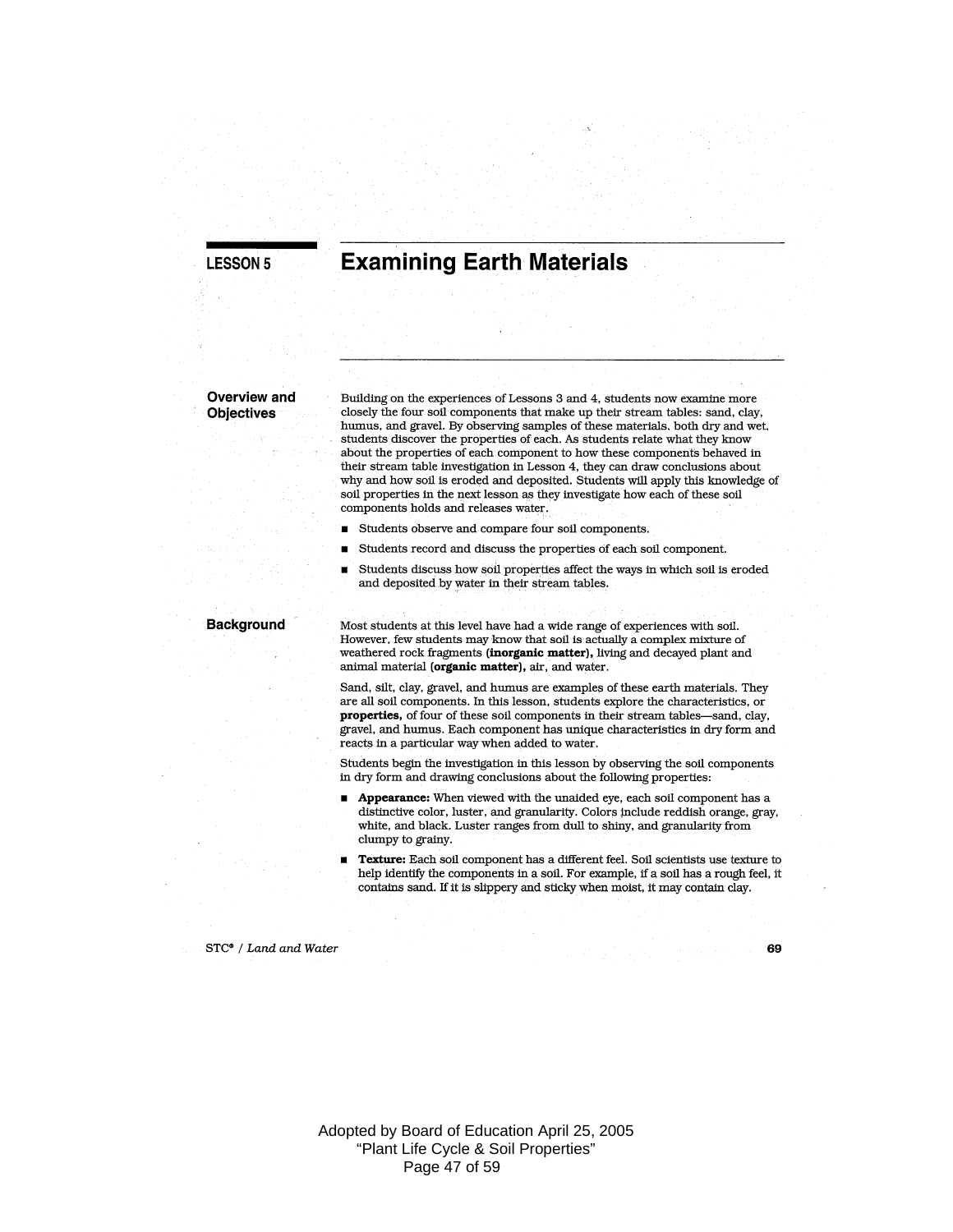Size of particles: Grains or particles of soil components vary in size. For example, sand particles are much larger than clay particles and are easy to see with the unaided eye or a hand lens. Although silt particles can be seen with a hand lens, one would need a compound microscope to see individual clay particles. When scientists analyze a particular soil sample, they frequently describe its composition by particle size. One set of accepted ranges for the average particle size of the inorganic soil components is as follows:

| <b>Soil Component</b> | <b>Particle Size</b>    |  |  |
|-----------------------|-------------------------|--|--|
| Gravel                | Greater than 2.0 mm     |  |  |
| Coarse sand           | $0.2$ mm to $2.0$ mm    |  |  |
| Fine sand             | $0.05$ mm to $0.2$ mm   |  |  |
| Silt                  | $0.002$ mm to $0.05$ mm |  |  |
| Clay                  | Smaller than 0.002 mm   |  |  |
|                       |                         |  |  |

Observing particle size is complicated by the tendency of certain soil components, such as clay, to clump together. These clumps must be completely broken up before the true particle size can be seen even under a microscope. In this lesson, students will not be able to observe the size of the clay particles, even with a hand lens. It is important they do not confuse clumps of clay with clay particles.

After observing each soil component in dry form, students discover what happens when they add the component to water. Whether the component settles or remains suspended depends primarily on its particle size, the rate of flow. and to some extent, the component's shape and weight. More specifically:

- Gravel is composed of relatively large pieces of various rocks and minerals. Gravel particles are usually rounded from tumbling in rushing water. The heaviest particles, which are not easily pushed by the force of the water in this unit, sink almost immediately.
	- **Sand** has a high content of silicate minerals, predominantly quartz. Sand particles tend to become rounded by long periods of movement in water. Sand particles are smaller than gravel and are more easily transported by water.
- Silt particles, which are smaller than sand but larger than clay, can consist of almost any mineral. Because silt tends to remain suspended, it is the major component of sediment found in deltas and floodplains. Silt can prove difficult for young students to identify because it can look and feel indistinguishable from clay. It is therefore not included in this unit.
- Clay has the smallest particle size of the soil components. The properties of a particular sample of clay depend on its mineral composition. The minerals that can be found in clay include kaolinite, vermiculite, and some of the micas. If a soil contains 35 to 40 percent clay, it is designated "clay soil." Clay particles remain suspended in water for a long time, primarily because of their small size.
- Humus is the soft and dark, often black, organic component of soil. Its high volume of air space gives it a loose texture and high water-holding capacity. Because humus contains small sticks and other plant and animal remains, it reacts differently when added to water than do the other soil components. Many of the less-dense materials will float on the water's surface. When the humus becomes waterlogged, much of it will settle.

70 / Examining Earth Materials

STC<sup>®</sup> / Land and Water

Adopted by Board of Education April 25, 2005 "Plant Life Cycle & Soil Properties" Page 48 of 59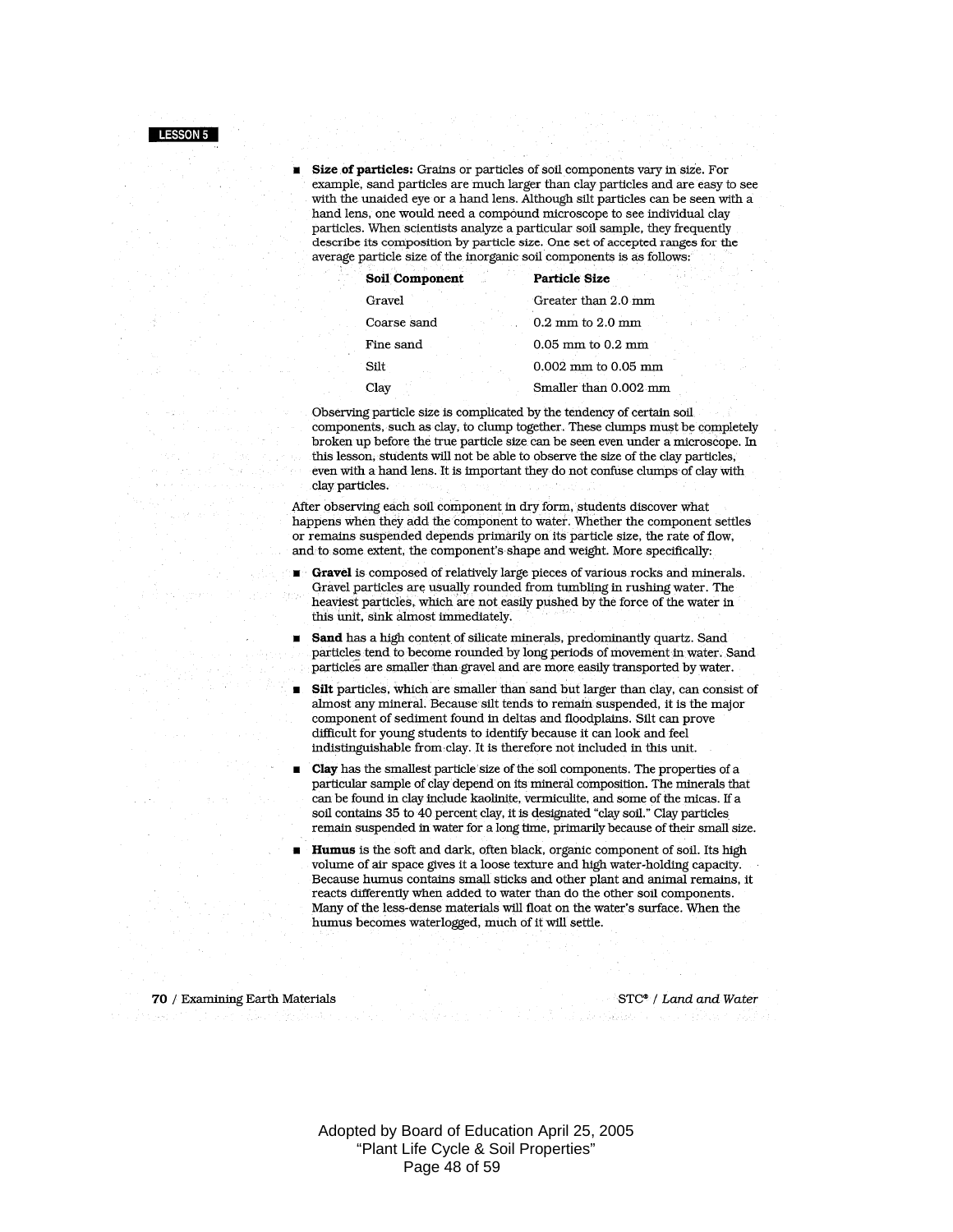By relating their observations in this lesson to those made in Lesson 4, students may begin to understand that some soil components will be easily eroded while others may be deposited as soon as the movement of water begins to slow. Do not expect students to fully comprehend this difficult concept at the close of this lesson. This investigation lays the foundation for a better understanding of erosion and deposition in the upper grades.

#### **Materials**

#### For each student

1 science notebook

1 copy of Record Sheet 5-A: Examining Earth Materials

#### For each group of four

- 1 clear plastic cup, 270 ml (9 oz) Sand, 15 ml (½ oz) Gravel, 15 ml (½ oz)
	- Humus,  $15 \text{ ml}$  ( $\frac{1}{2}$  oz)
	- Clay, 15 ml (½ oz)
- $1$  spoon
- 2 hand lenses
- 1 sheet of white paper,  $22 \times 28$  cm  $(8\frac{1}{2} \times 11$  in) (can be scrap paper with one clean side)
- 1 section of newspaper
- 1 stream table lid

#### For the class

Brainstorming lists from Lesson 1

- 32 small graduated cups, 30 ml (1 oz)
- 1 sheet of newsprint
- 1 clear, 2-liter soda bottle, containing 2 liters of water Index cards
- Assorted colored markers
- Post-it<sup>\*</sup> notes,  $7.6 \times 12.7$  cm  $(3 \times 5$  in)
- Masking tape
- Newspaper
- Rinse buckets
- Cleanup supplies

#### Preparation

- 1. Make one copy of Record Sheet 5-A: Examining Earth Materials for each student.
- Title a clean sheet of newsprint "Soil Properties." Label four columns:  $2.$ "Gravel," "Sand," "Clay," and "Humus." (Figure 5-1 shows the table with sample student responses.)
- Preview the Student Instructions for Examining Earth Materials (pgs. 75-76  $3.$ in this guide and pgs. 27-28 in the Student Activity Book).
- 4. Fill the 30-ml cups halfway with the four soil components. Each group gets a half cup of each type.

STC® / Land and Water

Examining Earth Materials / 71

Adopted by Board of Education April 25, 2005 "Plant Life Cycle & Soil Properties" Page 49 of 59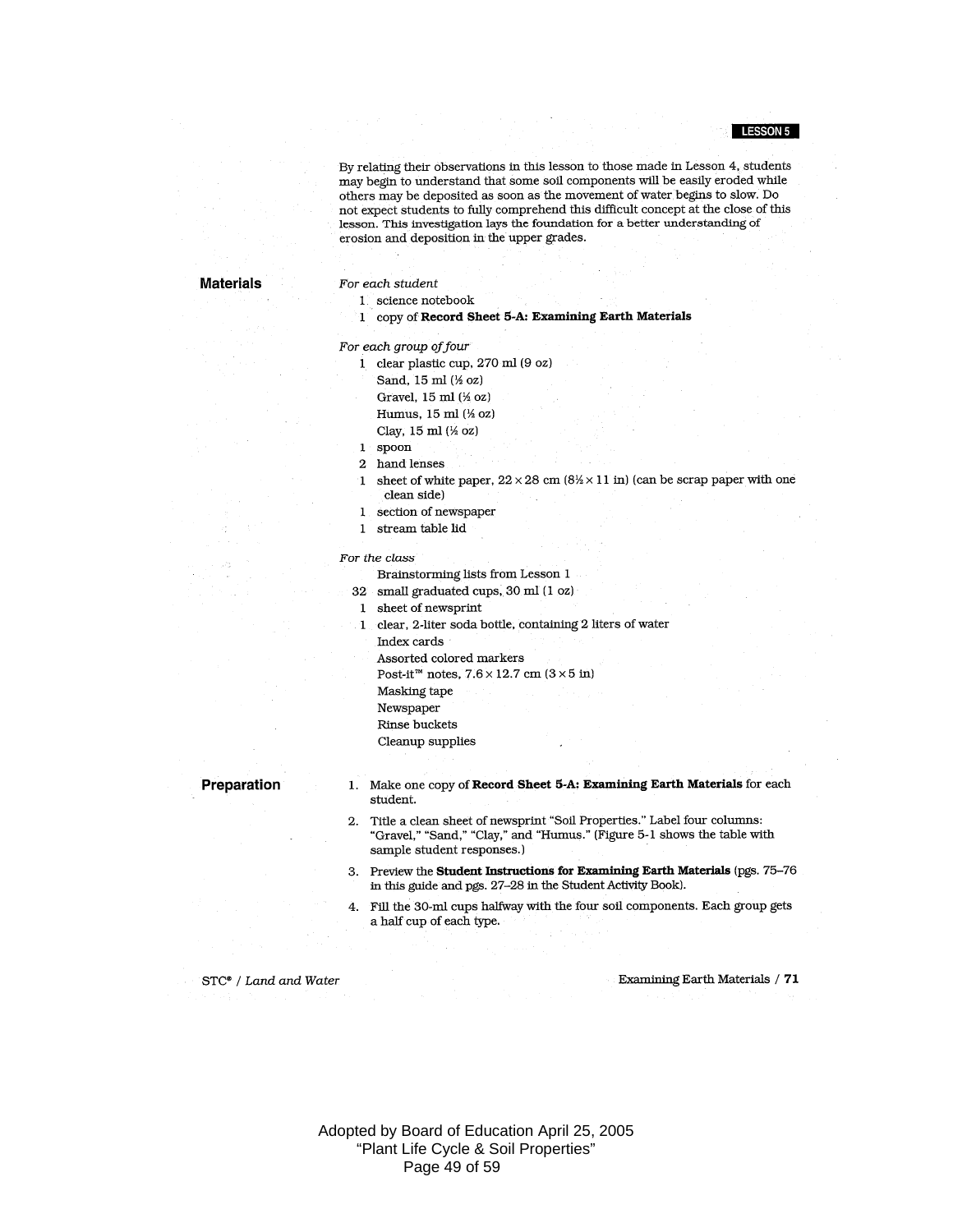

#### $Figure 5-1$

Sample table of soil properties



- 5. Set up the distribution center for this lesson like the one pictured in Figure 5-2.
	- Cover the area with newspaper.
	- Place all the materials in a line for easy pickup, with the stream table lids at the beginning of the line. Students can use the lids to carry their materials. Using index cards, label the items and the quantity needed by each group.
	- Students can get their hand lenses and spoons from their storage containers.
	- Fill a soda bottle with 2 liters of water. Set the clear plastic cups next to the bottle of water. Label the water "Get ½ cupful water."
	- Set out the cups of sand, humus, clay, and gravel. Label the soil components "Take one cup."
- 6. Set up a cleanup and rinse station area as you have in previous lessons.

#### Procedure

1. Ask students to review what they did in Lessons 3 and 4. Let students know that in this lesson, they will examine more closely the four soil components that make up their stream tables in order to better understand how each component interacts with water.

- 2. Review with your students the Student Instructions for Examining Earth Materials (pgs. 75-76 in this guide and pgs. 27-28 in the Student Activity Book). Ask students if they have any questions. Remind students to assign responsibility for each step to a group member.
- 3. Distribute one copy of Record Sheet 5-A: Examining Earth Materials to each student. Discuss how to complete the record sheet. Encourage students to use adjectives when recording their observations on the record sheet. You may want to brainstorm possible adjectives at this time.

발생, 1999

72 / Examining Earth Materials

STC<sup>®</sup> / Land and Water

Adopted by Board of Education April 25, 2005 "Plant Life Cycle & Soil Properties" Page 50 of 59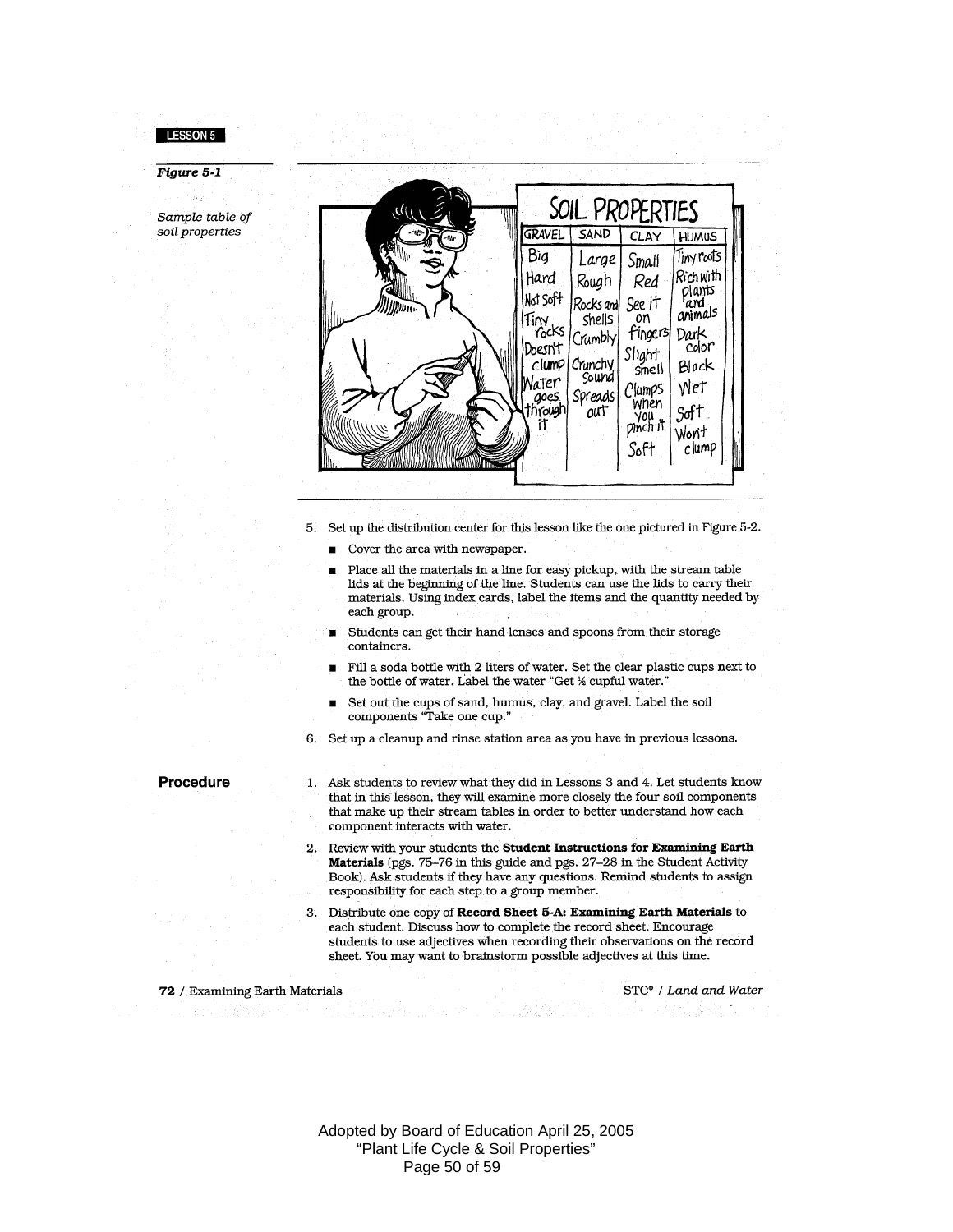

- Guide one student from each group in picking up the materials for this 4. lesson from the distribution center. Hand lenses and the spoon are in the storage containers. Another member can cover the group's work space with newspaper.
- 5. Allow students time to complete the investigation and record their observations. Remind groups to work together when discussing and recording the properties of each soil component.
- 6. Have students clean up by following Step 10 on their Student Instruction Sheet.



Figure 5-2

Distribution center

Management Tip: Do not dispose of the plastic cups and other reusable materials. They will be used throughout the unit.

- 1. Ask groups to share what they have learned about the properties of each of the four soil components. Record the students' findings on the "Soil Properties" table. Place a check mark next to any duplicate responses to acknowledge all answers.
- 2. Encourage students to use evidence from today's investigation to support their ideas about how water affects soil in their stream tables. Ask the following questions about each soil component to help students relate soil

STC<sup>®</sup> / Land and Water

**Final Activities** 

Examining Earth Materials / 73

Adopted by Board of Education April 25, 2005 "Plant Life Cycle & Soil Properties" Page 51 of 59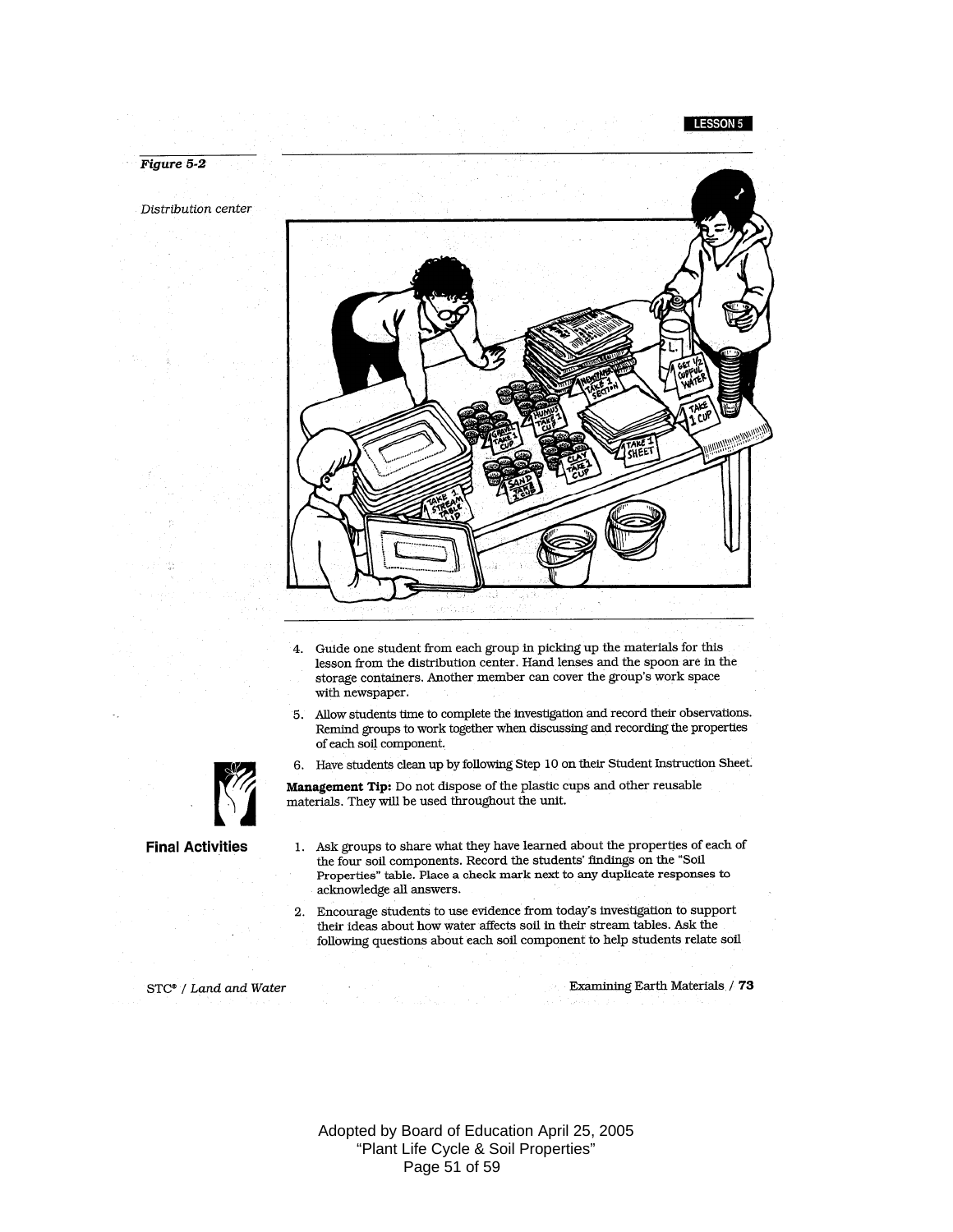**LESSON 5** 

properties they studied in this lesson to observations they made during the stream table investigation in Lesson 4:

- Think about your stream table in Lesson 4. How did the water wear  $\blacksquare$ away and deposit each soil component in your stream table?
- With what you know about the properties of each soil component, why  $\blacksquare$ do you think this happened?
- $3.$ Display the brainstorming charts from Lesson 1. Encourage students to use  $\mathbf{Post}\text{-}\mathbf{it}^{\mathsf{m}}$  notes to add any new questions or comments they may have about land and water.

#### **Extensions**

#### **CENOR HANGUAGE ARTS**

1. Set up an observation center in your classroom where students can practice describing the properties of objects. Invite them to bring in interesting items from home for their classmates to examine. Encourage students to use adjectives to describe the properties of each object. They can use hand lenses to look closely at the objects.

#### $SCIINCE$

2. Ask students to examine a soil sample from their stream tables using the techniques from this lesson. Have them look at the sample through a hand lens. Then have them drop the sample into a cup of water. Can they see each of the soil components in the water?

**UAGE ARTIST** 

3. Ask students to think about a time when they made something by mixing water with one or more of the soil components studied in this lesson. Examples include building a sand castle, making a clay pot, or baking mud pies. Have the students write a story about this experience.

STC<sup>®</sup> / Land and Water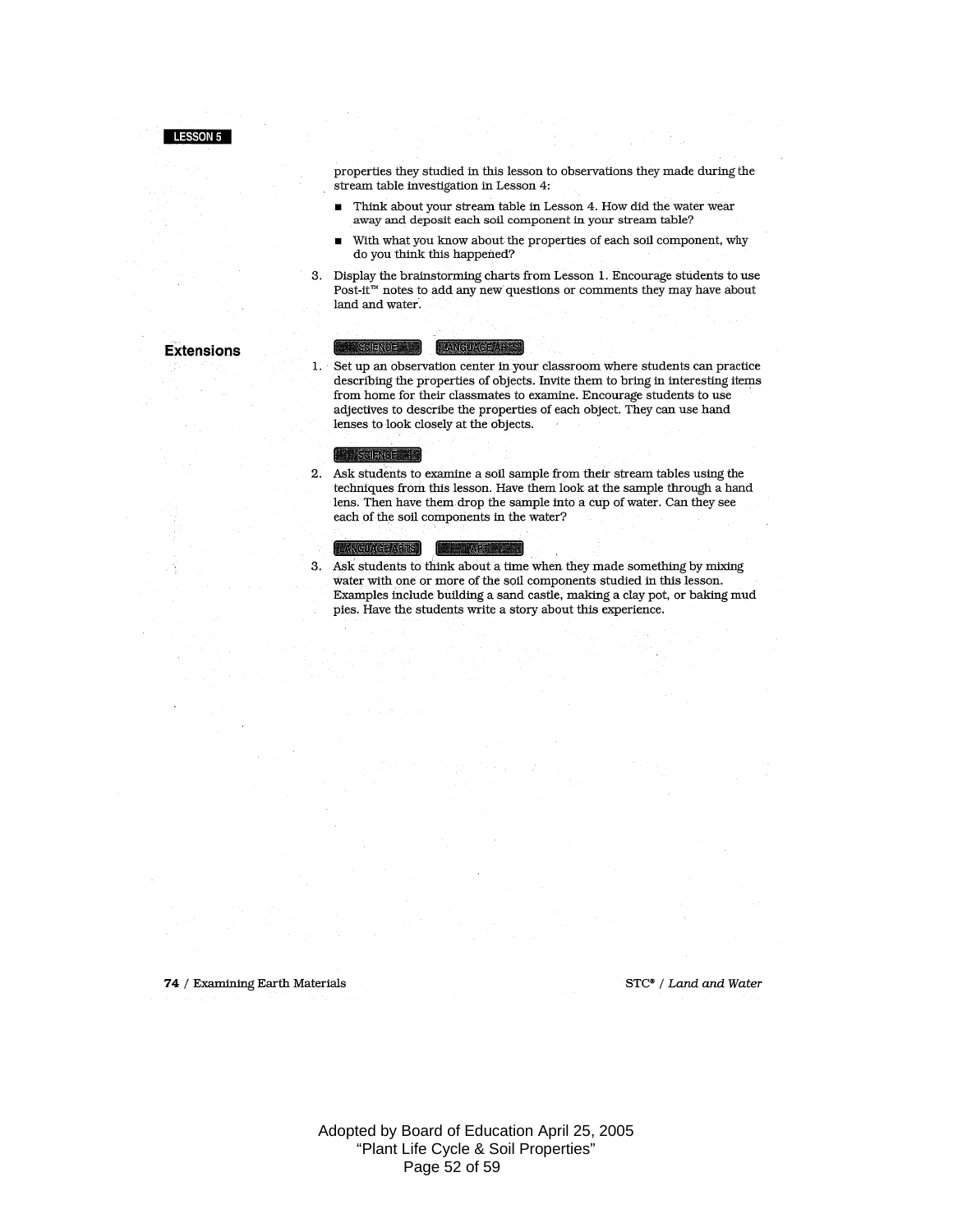#### **Student Instructions for Examining Earth Materials**

Directions: Read all the directions before you begin. You will do each of the following steps four times, once for each of the four soil components, in the order listed on Record Sheet 5-A: Examining Earth Materials. Start with gravel. Then test sand, clay, and finally humus. Work as a group. Complete your record sheet as you make observations about each soil component.

- 1. Pour the gravel onto the sheet of paper.
- 2. With your hand lens, look closely at the gravel.
- 3. What do you notice about the appearance of the gravel? How does it look? Discuss your observations with the group. Record your observations on Record Sheet 5-A.



4. Use your fingers to feel the texture of the gravel. Discuss and record your observations.



5. Gently fold your sheet of paper. Using it like a funnel or chute, drop the gravel into the cup of water. Watch it fall. Discuss and record your observations on your record sheet.

STC® / Land and Water

Examining Earth Materials / 75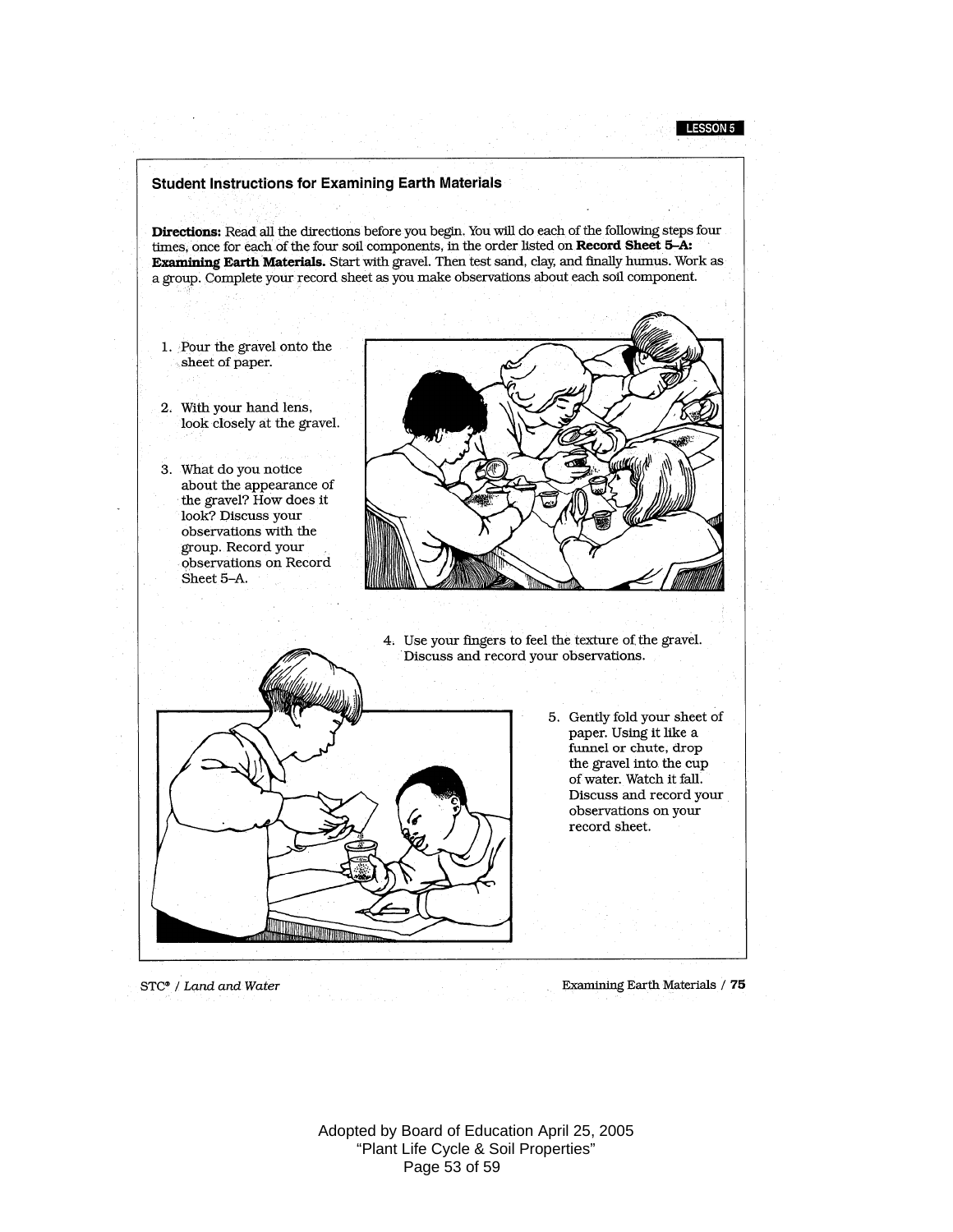#### LESSON 5

6. Stir the water gently with your spoon. Record your observations.

- 7. Repeat Steps 1 through 6. This time use sand. Record your observations on your record sheet. Use the same cup of water that you used for the gravel.
- 8. When you are finished testing sand, test clay, then humus. Use the same cup of water each time. Record your observations on the record sheet each time.

9. When you have tested all four soil components, stir the mixture of soil and water again. Record any additional observations on the record sheet.

 $\blacksquare$ 

10. Clean up by doing the following:

- Pour the soil and water from the cups into the rinse bucket. Rinse the cups.
- Return all materials to their original  $\blacksquare$ positions on the distribution table.
	- Throw away any soiled newspaper. Sponge down and dry your work space.

76 / Examining Earth Materials

STC<sup>®</sup> / Land and Water

Adopted by Board of Education April 25, 2005 "Plant Life Cycle & Soil Properties" Page 54 of 59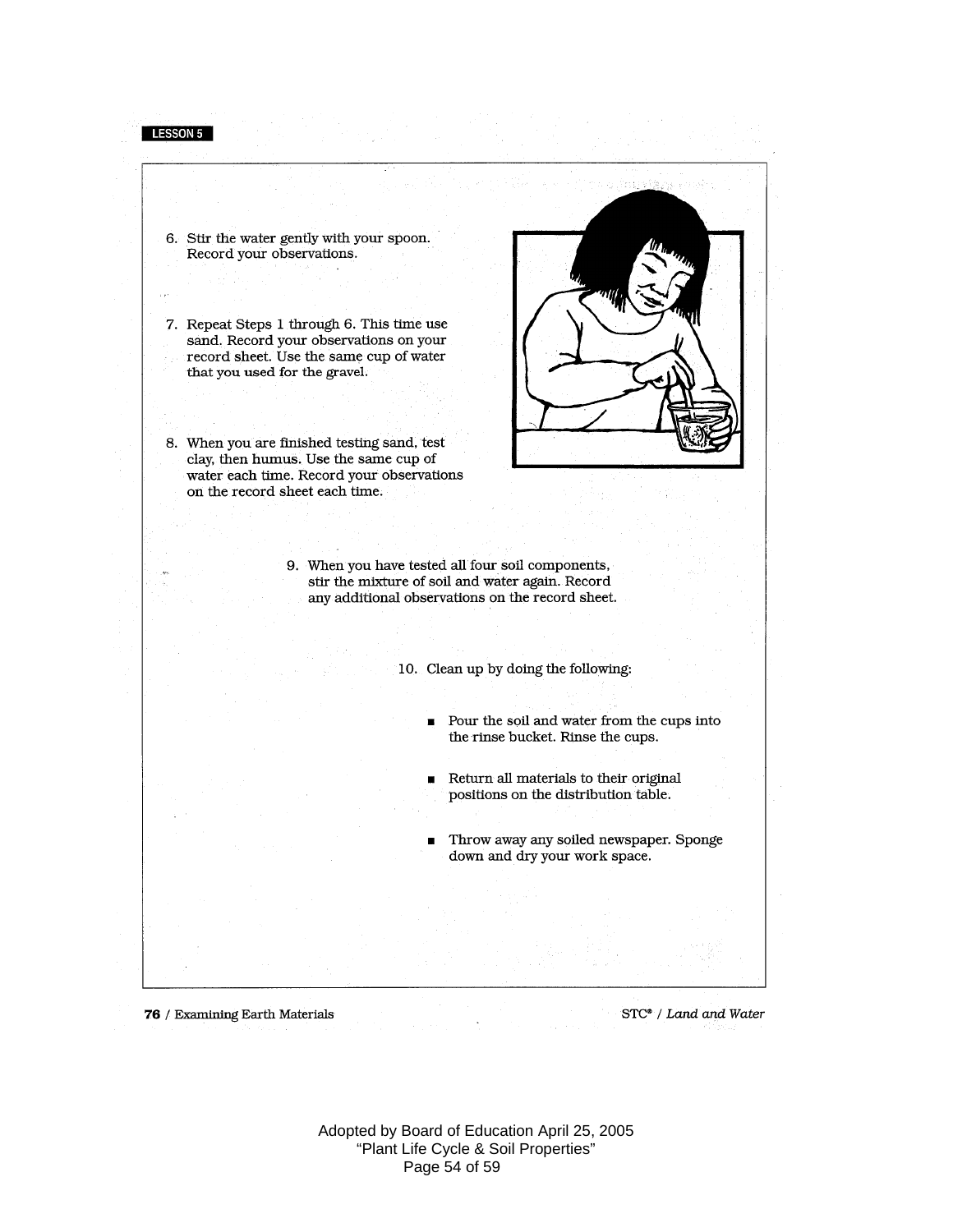#### **Record Sheet 5-A**

Name(s): Group:

 $\overline{\phantom{a}}$  Date:

**Examining Earth Materials** 

|                                                            | <b>Gravel</b> | Sand | Clay | <b>Humus</b> |  |
|------------------------------------------------------------|---------------|------|------|--------------|--|
| Appearance<br>(how it looks:<br>color, shine,<br>clumping) |               |      |      |              |  |
| Texture<br>(how it feels)                                  |               |      |      |              |  |
| What it does<br>when you<br>put it in water                |               |      |      |              |  |
| What it does<br>when you<br>stir the water                 |               |      |      |              |  |
| Other<br>observations                                      |               |      |      |              |  |

 $\mathrm{STC}^\bullet$  / Land and Water

Adopted by Board of Education April 25, 2005<br>"Plant Life Cycle & Soil Properties"<br>Page 55 of 59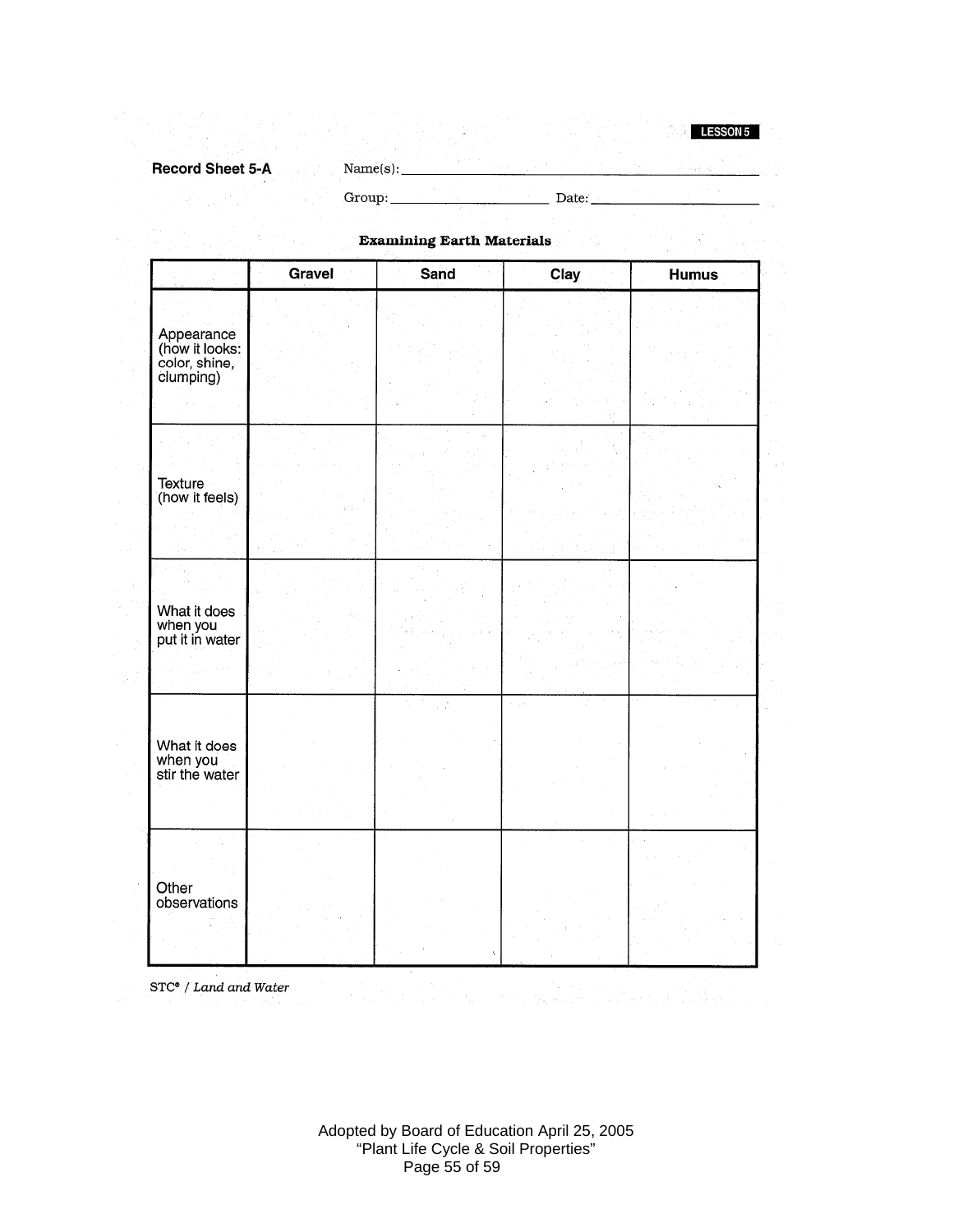LESSON 5

**Record Sheet 5-A** 

#### **Examining Earth Materials, continued**

an is a shekarar ta 1999 a shekara

1. Stir the cup of soil and water again. What happens to the soil when the water begins to move?

 $\sim 10^{-1}$ 

and consultation

2. What happens to the soil when the water slows down?

3. Which soil component drops to the bottom of the cup first?

Why do you think this happens?

الأنباط والمار

4. Which soil floats on the water? Why do you think this happens?

In Lesson 7, you will learn more about the way soil is picked up and dropped off in your stream table.

STC<sup>®</sup> / Land and Water

Adopted by Board of Education April 25, 2005 "Plant Life Cycle & Soil Properties" Page 56 of 59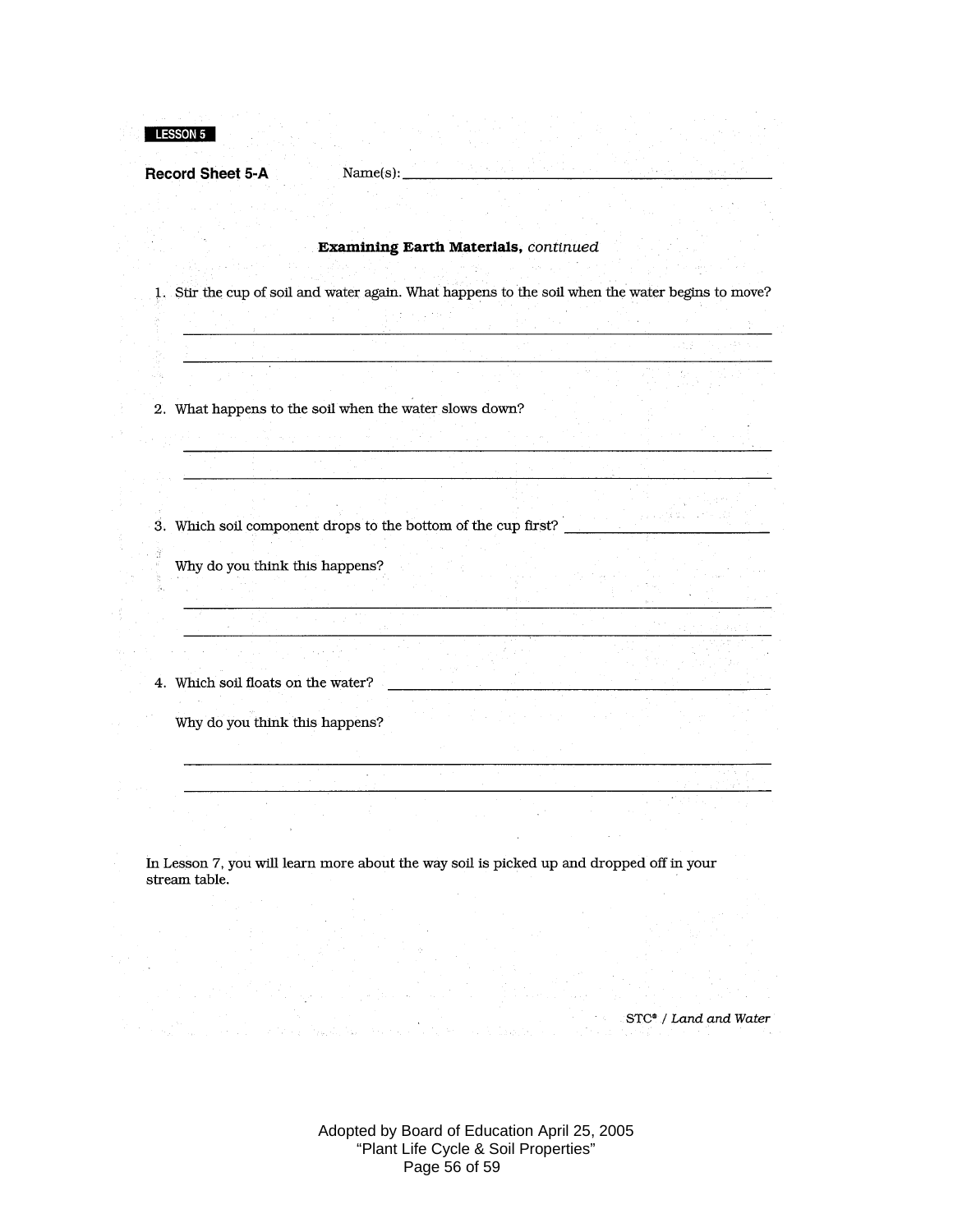# **I N S T I T U T E · F O R · I N Q U I R Y A DESCRIPTION OF INQUIRY**

*Appendix A* 

 $\sqrt{1998}$  The Exploratorium

At the *Exploratorium Institute for Inquiry* our work in science education is deeply rooted in the belief that human beings are natural inquirers and that inquiry is at the heart of all learning. The work that we do with educators is designed to give them an opportunity to personally experience the process of learning science through inquiry. Our hope is that this experience will stimulate their thinking about how to create classrooms that are supportive environments for children's inquiry.

Inquiry is an approach to learning that involves a process of exploring the natural or material world, that leads to asking questions and making discoveries in the search for new understandings. Inquiry, as it relates to science education, should mirror as closely as possible the enterprise of doing real science.

**The inquiry process is driven** by one's own curiosity, wonder, interest or passion to understand an observation or solve a problem.

**The process begins** when the learner notices something that intrigues, surprises, or stimulates a question—something that is new, or something that may not make sense in relationship to the learner's previous experience or current understanding.

**The next step** is to take action—through continued observing, raising questions, making predictions, testing hypotheses and creating theories and conceptual models.

**The learner must find** her or his own pathway through this process. It is rarely a linear progression, but rather more of a back and forth, or cyclical, series of events.

**As the process unfolds,** more observations and questions emerge, giving occasion for deeper interaction and relationship with the phenomena—and greater potential for further development of understanding.

**Along the way,** the inquirer collects and records data, makes representations of results and explanations, and draws upon other resources such as books, videos and the expertise or insights of others.

**Making meaning from the experience** requires reflection, conversations and comparison of findings with others, interpretation of data and observations, and the application of new conceptions to other contexts. All of this serves to help the learner construct new mental frameworks of the world.

**Teaching science using the inquiry process** requires a fundamental reexamination of the relationship between the teacher and the learner whereby the teacher becomes a facilitator or guide for the learner's own process of discovery and creating understanding of the world.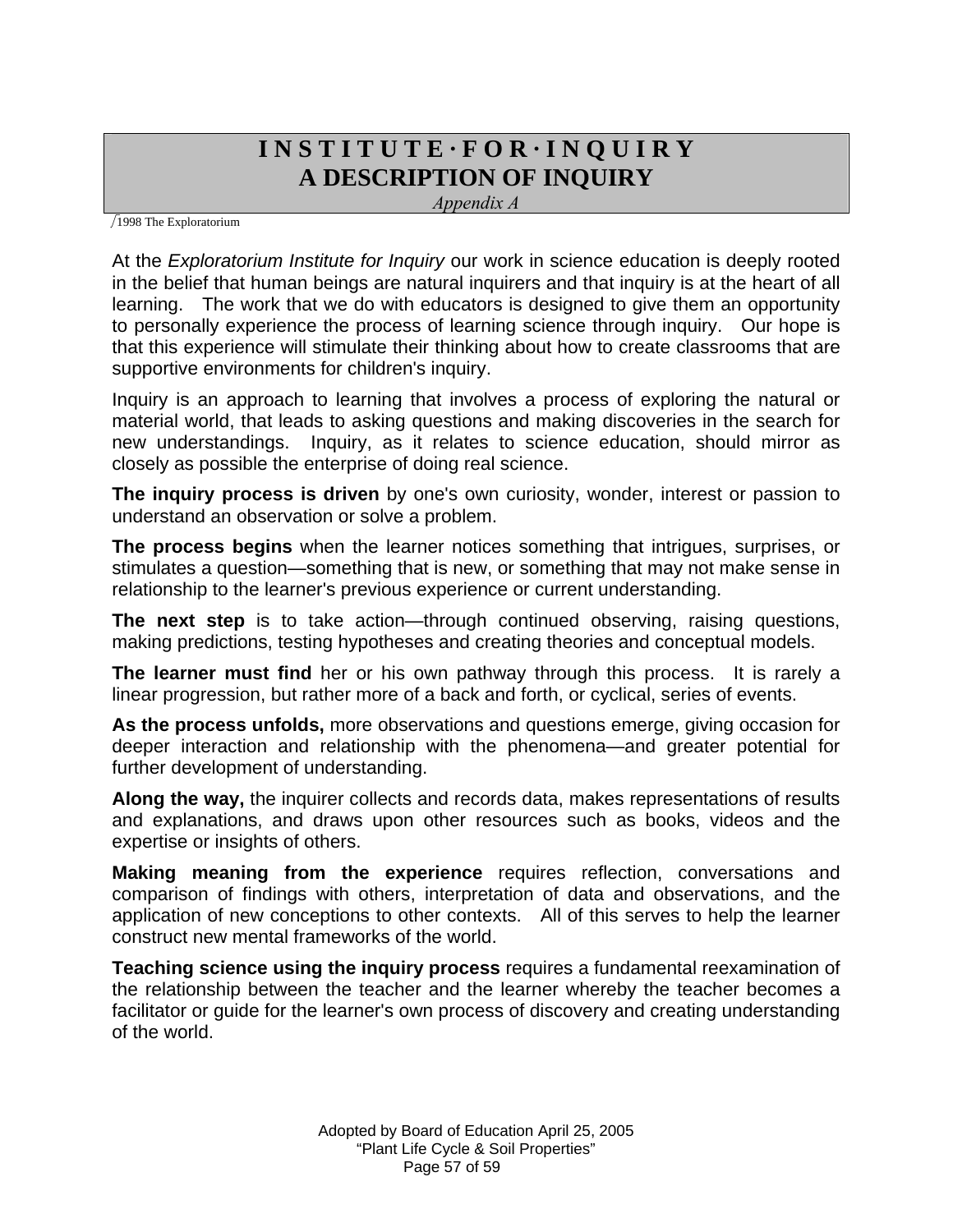Adopted by Board of Education April 25, 2005 "Plant Life Cycle & Soil Properties" Page 58 of 59